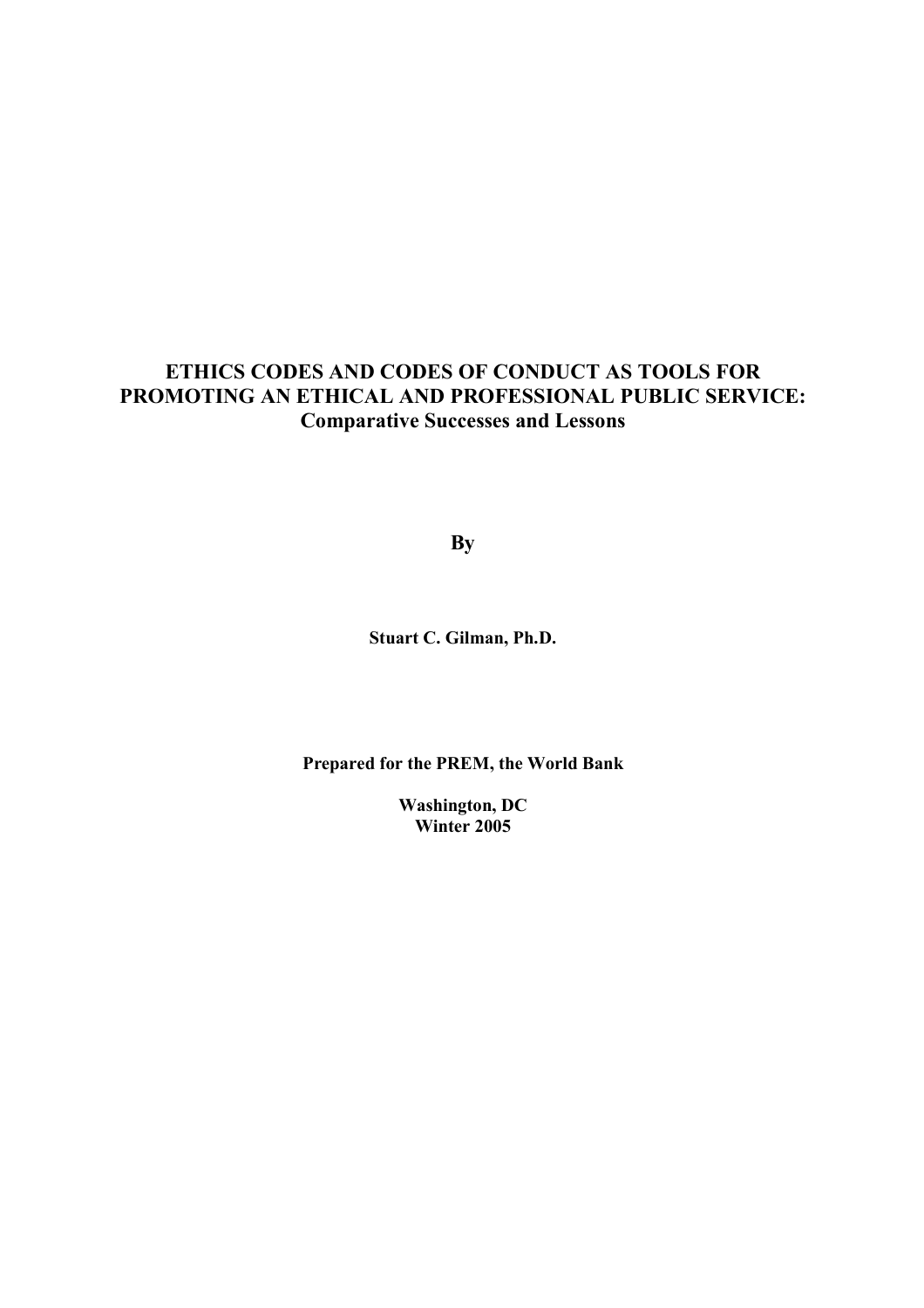| The Legal Setting: 23                                                       |  |
|-----------------------------------------------------------------------------|--|
|                                                                             |  |
|                                                                             |  |
|                                                                             |  |
|                                                                             |  |
|                                                                             |  |
|                                                                             |  |
|                                                                             |  |
|                                                                             |  |
|                                                                             |  |
|                                                                             |  |
|                                                                             |  |
|                                                                             |  |
|                                                                             |  |
|                                                                             |  |
|                                                                             |  |
|                                                                             |  |
|                                                                             |  |
|                                                                             |  |
|                                                                             |  |
|                                                                             |  |
|                                                                             |  |
|                                                                             |  |
|                                                                             |  |
|                                                                             |  |
|                                                                             |  |
|                                                                             |  |
| B. There is an institutional fabric associated with successful ethics codes |  |
|                                                                             |  |
|                                                                             |  |
|                                                                             |  |
|                                                                             |  |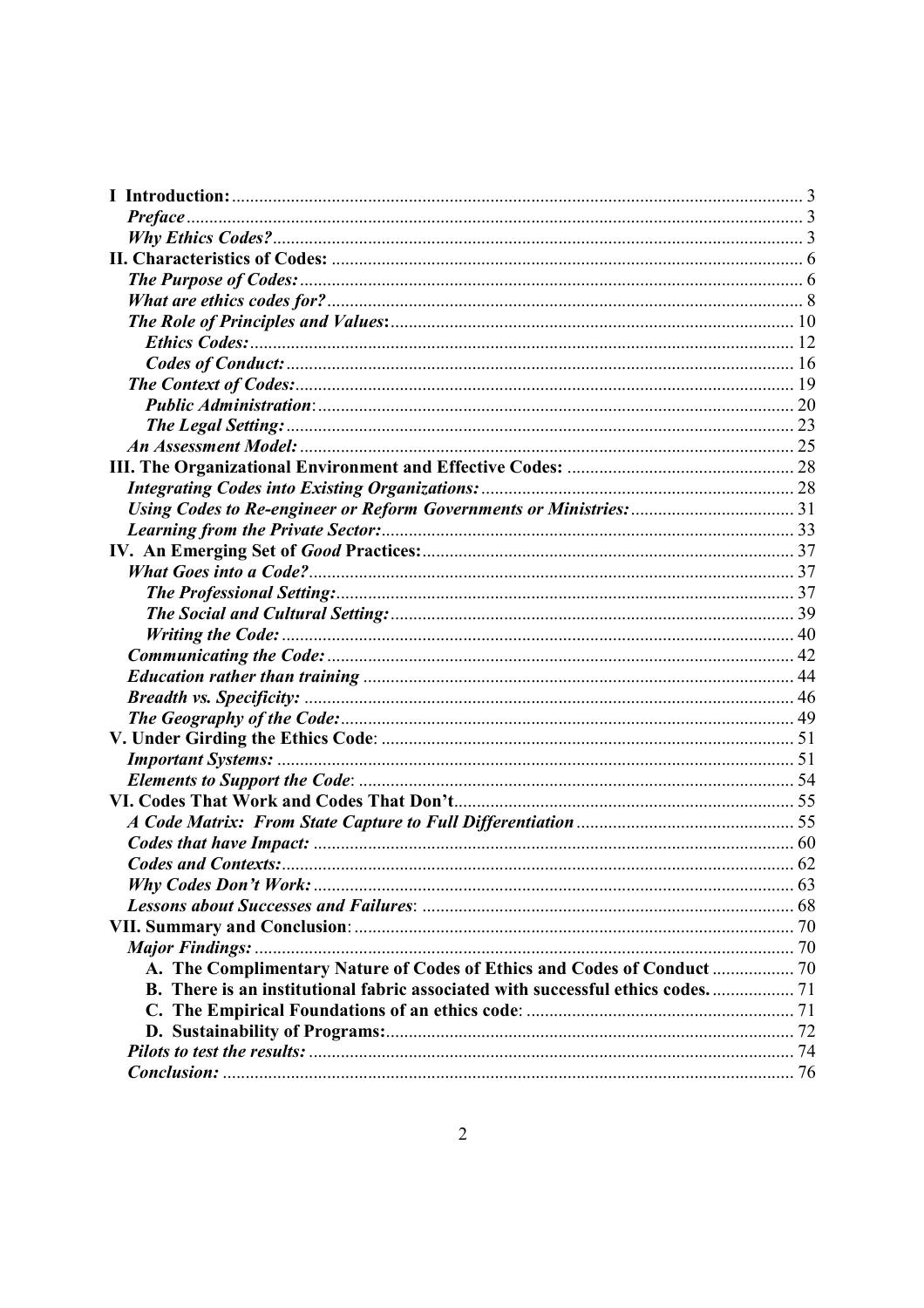## **I Introduction:**

### *Preface*

 This paper is designed for use by the development practitioner. The analysis will focus on ethics codes and codes of behavior. It will provide both background and foreground for what codes are, how they are used internationally, what are the best uses and limitations of codes, how they are (and can be) used in international development and how to evaluate a code's effectiveness. Since this analysis is designed for those individuals working "on the ground" there will be a minimum of academic references and citations.<sup>1</sup> Our purpose is readability and usefulness. Nonetheless, this document is based on the best critical studies in the area and reflects a solid research consensus.

#### *Why Ethics Codes?*

-

 Ethics codes are as old as antiquity. Religious traditions and civic cultures have codes as their foundations. The Mosaic Decalogue (Ten Commandments) is the keystone for Judaism, Islam and Christianity. Pericles made the Athenian code the underpinning of ancient Greek politics and culture. In each case codes carry general obligations and admonitions, but they are far more than that. They often capture a vision of excellence, of what individuals and societies should be striving for and what they can achieve. In this sense codes, which are often mistaken as part of law or general statements of mere aspiration, are some of the most important statements of civic expectation.

 $1$  However, there will be an over abundance of URL addresses to enable development professionals to more easily access country or institutional examples. All of these URLs were accessible in December, 2004.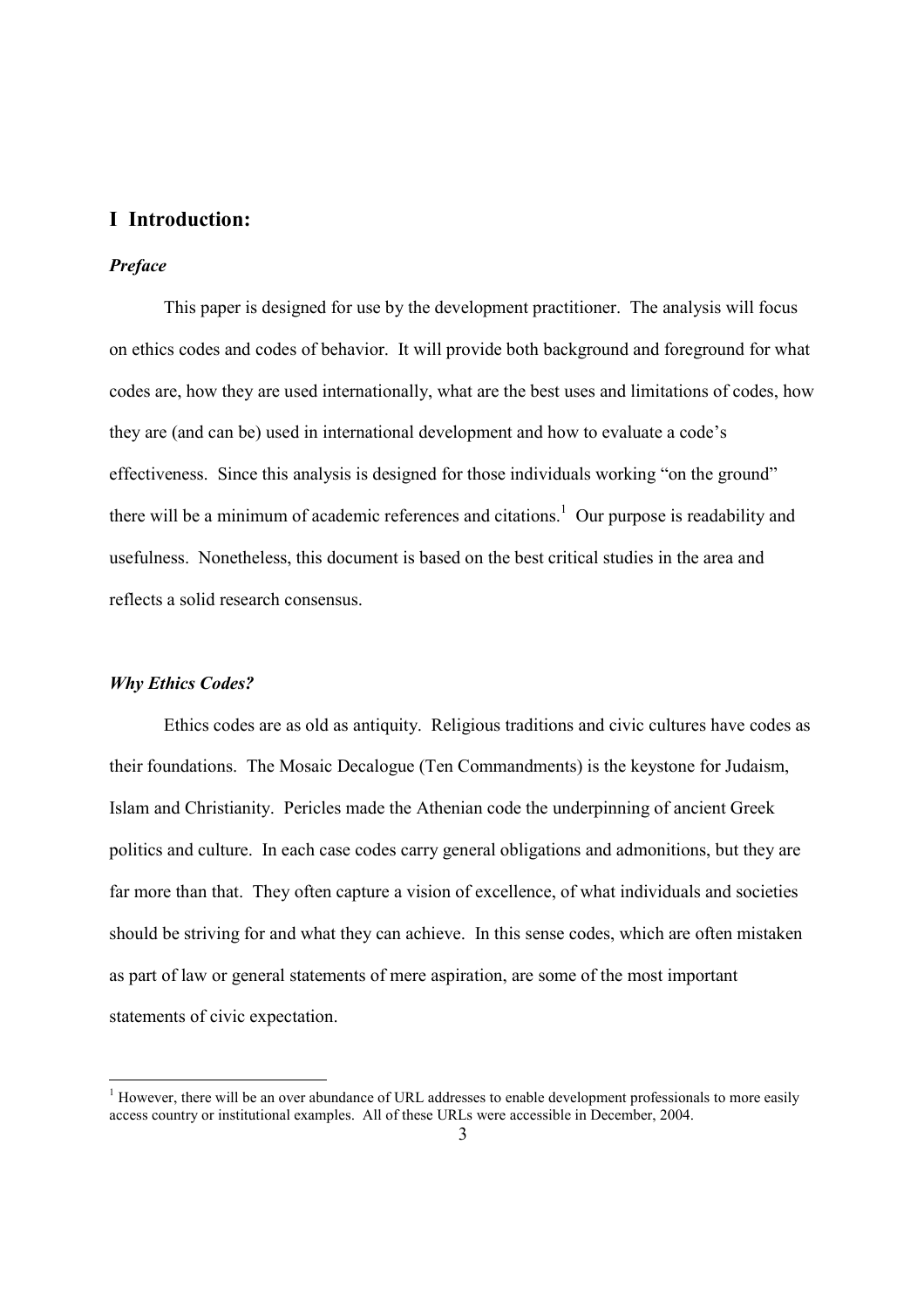When applied to certain classes of people – public servants, doctors – codes are the ultimate terms of reference. They are the framework upon which professions are built. Often codes are what professionals use to make the claim that they are "professionals" and are often the founding document for a profession, e.g. the Hippocratic Oath. $^2$  While it is true that not all such oaths are codes, it is often the case that codes are built into oaths or other related ceremonies related to become a professional. They can be found in the ceremonies ordaining religious leaders in many faiths, and in swearing the oath of office for many political leaders around the world.

 Because the term code is often used in different contexts its meaning can be confused. For our purposes code is not synonymous with law. Laws can have codes within them. But legal systems are not codes (e.g. Hammurabi's  $Code<sup>3</sup>$ ) in the way the term "code" is used in this document. Laws, often referred to as legal codes, are a series of detailed proscriptions dealing with the "crime or offense" and the punishment. An example would be a city code forbidding spitting on the sidewalk that provides a 30 day jail sentence for violations.<sup>4</sup> Ethics codes or codes of conduct seldom provide detailed, specific prohibitions. Rather, they are broader sets of principles that are designed to inform specific laws or government actions.

 Therefore, in the rest of this paper the term code will refer to codes of ethics or codes of conduct.

 $2$  Greek physician Hippocrates (400 B.C.) formulated the Hippocratic Oath, a statement of physicians' professional and moral duties, including patient confidentiality; "Into whatever houses I enter, I will go into them for the benefit of the sick, and will abstain from every voluntary act of mischief and corruption"

<sup>&</sup>lt;sup>3</sup> This is a collection of laws and edicts of Hammurabi, King of Babylonia  $(18<sup>th</sup>$  Century B.C.). Hammurabi's Code is the earliest complete known legal code; sets forth in cuneiform legal procedure and penalties for unjust accusations, false testimony, judicial injustice and other rules with the goals of "stable government and good rule," and that "the strong may not oppress the weak"

<sup>&</sup>lt;sup>4</sup> Mike Houlihan, "Great expectorations on the streets of Edgewater," Chicago Sun Times, October 5, 2003. URL: http://suntimes.com/output/houlihan/cst-nws-houli05.html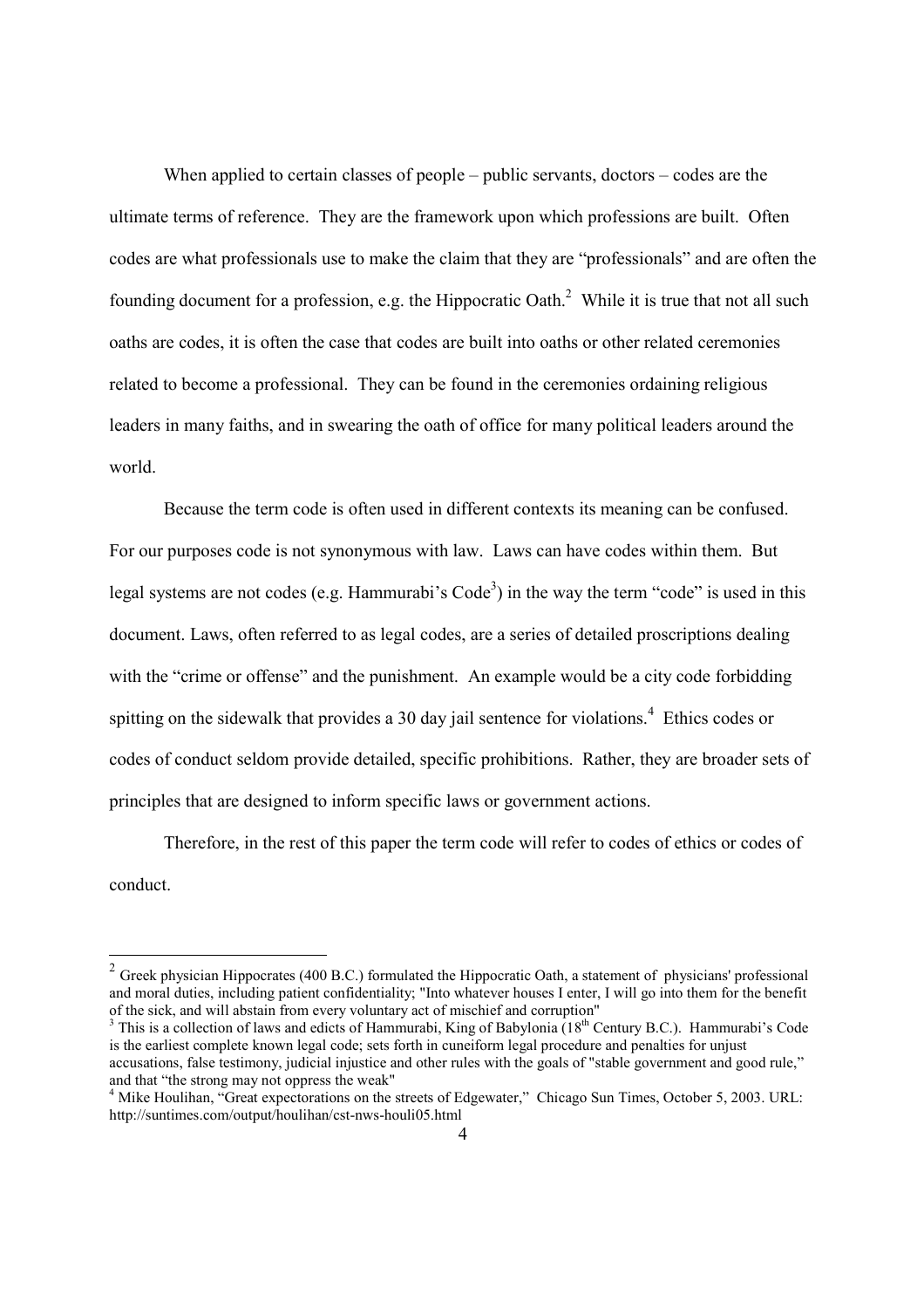Why are ethics codes important to international development? As foundational documents they can provide the framework that public servants – political and civil service – use to carry out their public responsibilities. Codes can clearly articulate unacceptable behaviors as well as providing a vision for which the government official is striving. Therefore, inducing monetary reform, creating democratic institutions or funding economic improvement programs without a professional government workforce can be frustrating, if not counterproductive. A fundamental mechanism for ensuring professionalism is a code of ethics.

 The use of codes of conduct or ethics has been broadly recognized in international anticorruption agreements. Among the first documents to recognize the value of codes was the Organization of American States InterAmerican Convention Against Corruption. In 2003 the U.N. Convention Against Corruption included a public service code as an essential element in corruption prevention:

Corruption can be prosecuted after the fact, but, first and foremost, it requires prevention. An entire chapter of the Convention is dedicated to prevention, with measures directed at both the public and private sectors. These include model preventive policies, such as the establishment of anti-corruption bodies, and enhanced transparency in the financing of election campaigns and political parties. States must endeavour to ensure that their public services are subject to safeguards that promote efficiency, transparency, and recruitment based on merit. Once recruited, **public servants should be subject to codes of conduct**  [emphasis added], requirements for financial and other disclosures, and appropriate disciplinary measures. Transparency and accountability in matters of public finance must also be promoted, and specific requirements are established for the prevention of corruption, in the particularly critical areas of the public sector, such as the judiciary and public procurement. Those, who use public services, must expect a high standard of conduct from their public servants.<sup>5</sup>

Effective codes operate at two levels: Institutional and symbolic. Within institutions

codes articulate boundaries of behavior as well as expectations for behavior. That is they

provide clear markers as to what behavior is prohibited (bribery) and what behavior is expected

 5 http://www.un.org/News/Press/docs/2003/soccp270.doc.htm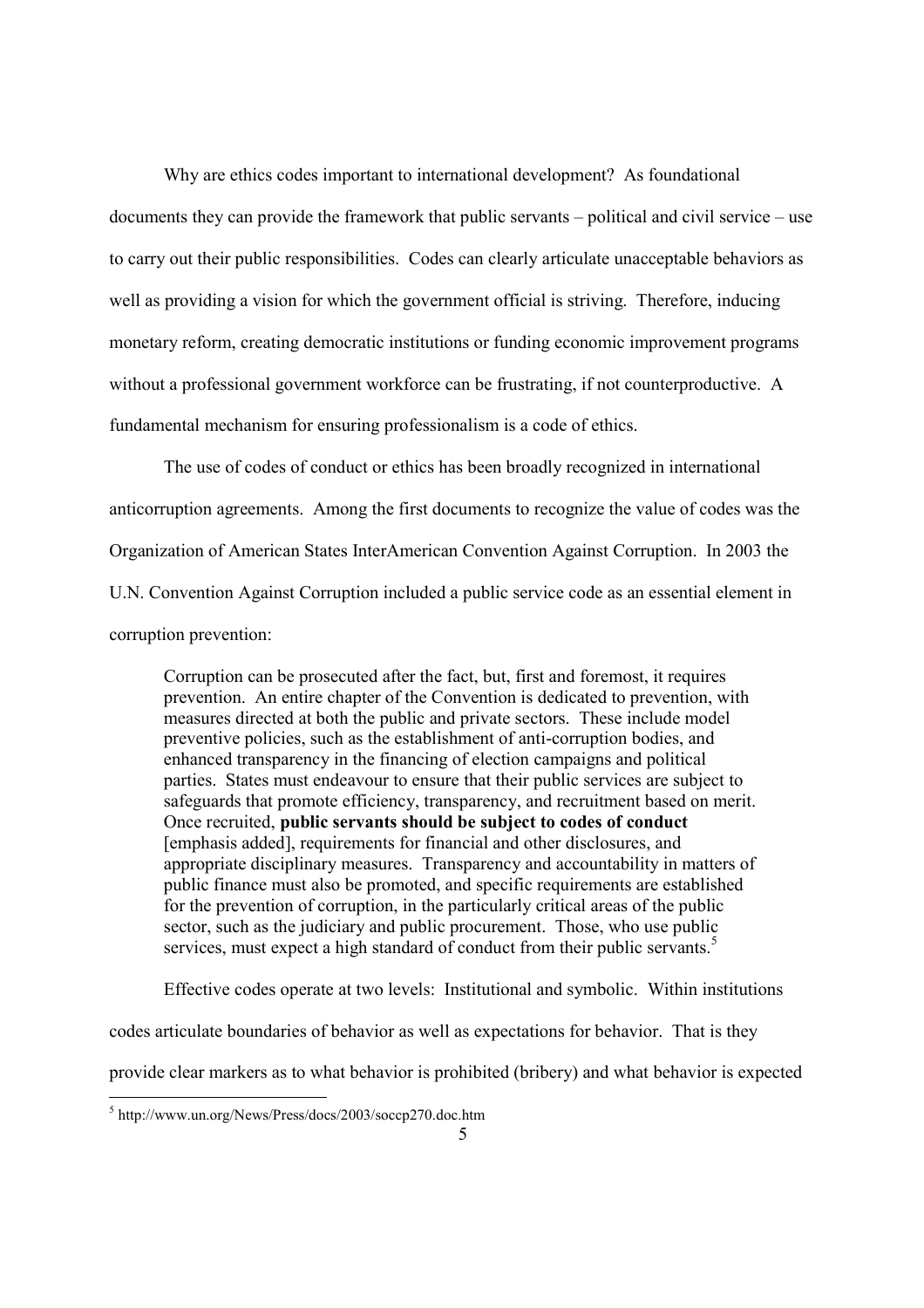(showing impartiality to all citizens). They are also highly symbolic. Subscribing to institutional codes is the way we define a model professional not only as we see ourselves but as we want to be seen by others. Adam Smith writes:

To be amiable and to be meritorious; that is, to deserve love and to deserve reward, are the great characters of virtue; and to be odious and punishable, of vice. But all these characters have an immediate reference to the sentiments of others. Virtue is not said to be amiable, or to be meritorious, because it is the object of its own love, or of its own gratitude; but because it excites those sentiments in other men $<sup>6</sup>$ </sup>

 Therefore, successful codes provide a standard for public servants to strive for as well as articulating a special sense of responsibility because of the public servants professional standing in his or her community. The value of ethics codes comes from both cognitive (reasoning) demands in understanding such codes as well as its ability to appeal to the emotions.<sup>7</sup> Guilt, shame, conscience, pride in profession can be every bit as important as reason in motivating ethical behavior. As will be seen in the rest of this analysis, emotive elements are an important consideration in deciding how to create codes with impact.

## **II. Characteristics of Codes:**

### *The Purpose of Codes:*

-

 Codes of ethics are written to guide behavior. Any final analysis of the impact of a code must include how well it affects behavior. Scholarly researchers' debates about codes generally revolve around whether more general codes are mere platitudes, and whether more detailed codes require behavior about which reasonable people can disagree. They even debate whether

<sup>&</sup>lt;sup>6</sup> Adam Smith, The Theory of Moral Sentiments, Part III, Chapter 1. Smith who is often mistaken as an economist was actually a moral theologian. His *Wealth of Nations* is perhaps better understood as a treatise on ethical human behavior than modern capitalism.

 $<sup>7</sup>$  David Hume's writings form the foundation of the "emotive" approach of ethics. For an excellent discussion of</sup> combining reason and emotion see the discussion in Willard Gaylin and Bruce Jennings, *The Perversion of Autonomy*, N.Y.: The Free Press, 1996, pp. 127-149.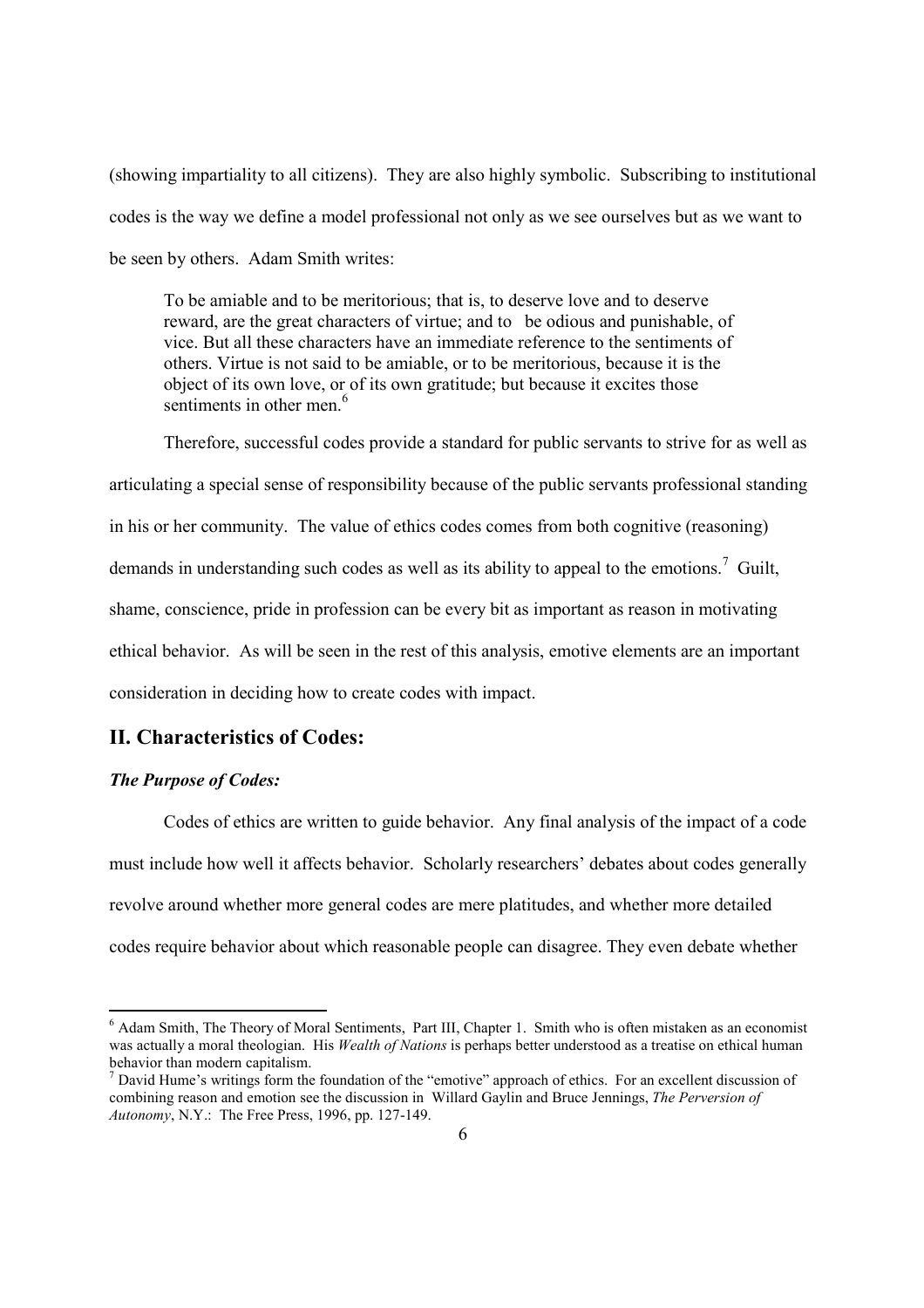ethics codes are necessary at all because good people should know how to act ethically without any guidance. $8$  These are worthy academic questions, but they are different than those a practitioner must ask. For those working with developing public service communities the more important questions are what blend of the general and specific are most likely to affect behaviors that a society needs from its civil servants and its political leaders. Contemporary social psychological research also strongly suggests that codes can guide or induce behaviors in developing countries that are critical to a functioning public service.<sup>9</sup>

 Codes are not designed for "bad" people, but for the persons who want to act ethically. The bad person will seldom follow a code, while most people – especially public servants - welcome ethical guidance in difficult or unclear situations. The average person is not grossly immoral but often tempted, and sometimes confused, by what appears to be a virtuous path. "When temptations are significant, when the price of adherence (in terms, for example, of the sacrifice to our interests) is high, when the social consequences of violation (harm to others) are relatively slight, when the costs of violation are low – under such circumstances it is easy to be led from doing what you ought to do . . ."<sup>10</sup>

No code, no matter how severely enforced will make truly bad $<sup>11</sup>$  people good. As James</sup> Madison wrote: "If men were angels, no government would be necessary. If angels were to

<sup>&</sup>lt;sup>8</sup> This logic can deductively degenerate leading some scholars to argue that the very existence of a written code makes it 'not' ethics, but law. Ethics, in effect, can never be written about because by putting word to the page an ethicist reifies in inherently indefinable values. See John Ladd, "The Quest for a Code of Professional Ethics: An Intellectual and Moral Confusion," in Deborah Rhode and David Luhan*, Legal Ethics*, St. Paul: Foundation Press, 1992, pp. 121-127.

<sup>&</sup>lt;sup>9</sup>White, R. D., Jr. 1999. "Public ethics, moral development, and the enduring legacy of Lawrence Kohlberg: Implications for public officials." *Public Integrity, 1,2*: 121–134.<br><sup>10</sup> Judith Lichtenberg, "What Codes of Ethics Are For?" in Margaret Coady and Sidney Bloch (eds.), Codes of

Ethics and the Professions, Melbourne: Melbourne University Press, 1996, p. 17. This section of the paper borrows heavily from Professor Lichtenberg's essay.

 $11$  By "bad" in this sense, I mean a public servant who consciously welcomes being corrupted for either financial and/or power reasons, and who understands that they are clearly violating codes or laws.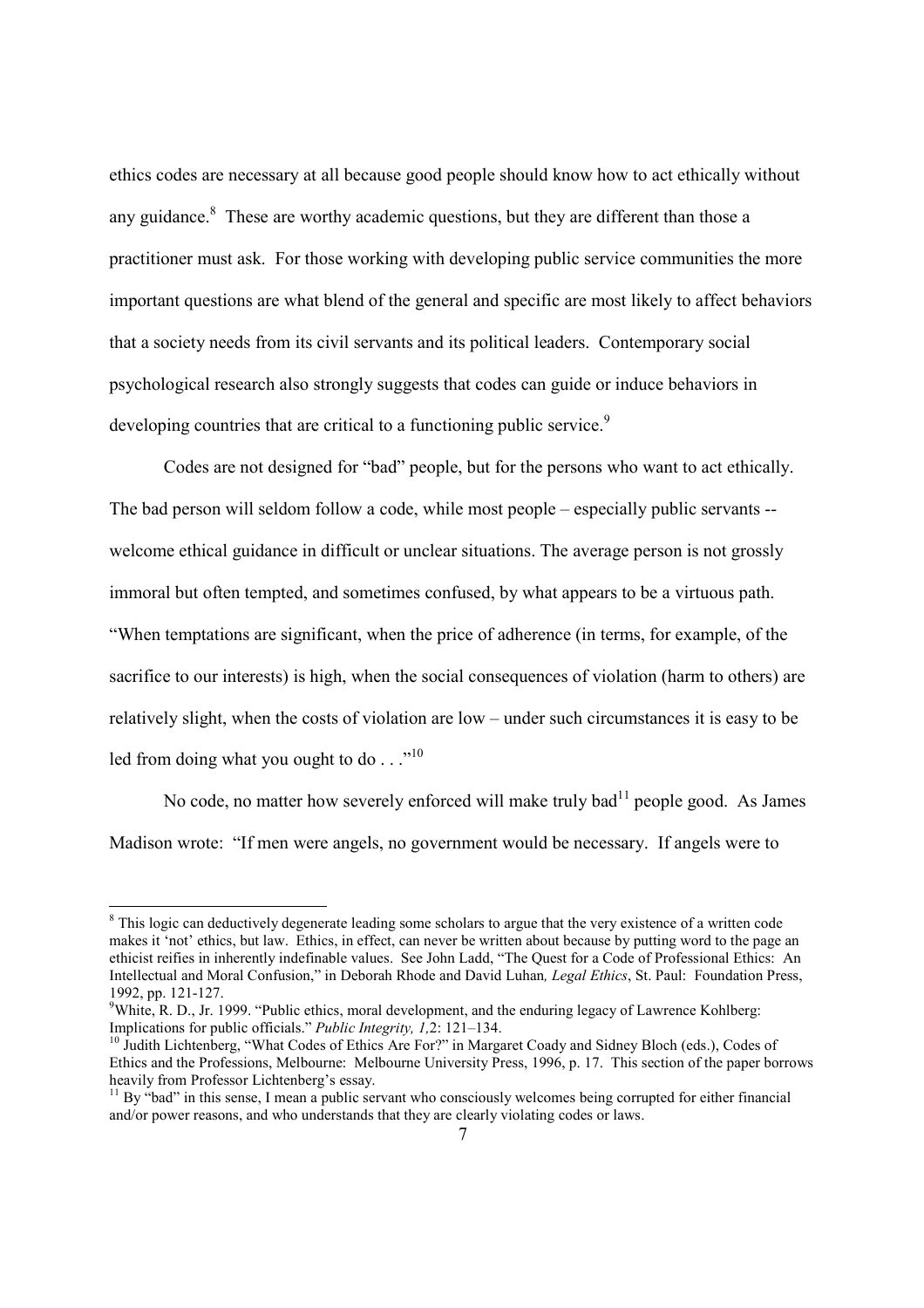govern men neither external nor internal controls on government would be necessary."<sup>12</sup> However, ethics codes can have a demonstrable impact on the *behavior* of bad people in organizations. When everyone clearly knows the ethical standards of an organization they are more likely to recognize wrongdoing; and do something about it. Second, miscreants are often hesitant to commit an unethical act if they believe that everyone else around them knows it is wrong. And, finally corrupt individuals believe that they are more likely to get caught in environments that emphasize ethical behavior.

### *What are ethics codes for?*

1

 For the purposes of this analysis the use of ethics codes in public service can have a positive impact in several ways.

 First, codes of ethics increase the probability that people will behave in certain ways. They do this partially by focusing on the character of their actions and partly by focusing on sanctions for violations. In addition, reliance on codes can reduce the sacrifice involved in an ethical act. An example might be the case of a civil servant whose cousin has asked him to give him a government contract. Without a code it would be a moral choice on his or her part. With a code the civil servant is reminded that it violates expectations for civil servants, it could result in losing his or her job, and it moves the action from not helping a family member to doing the right thing.

 Second, good ethics codes can focus public servants on actions that result in doing the right things for the right reasons. Ethical behavior should become a habit and effective codes allow both bureaucrats and elected officials to test their actions against expected standards. Repeated over time this kind of habit becomes inculcated in the individual and ingrained in the

 $12$  James Madison, Federalist #51 in Hamilton, Madison and Jay, The Federalist Papers, various editions.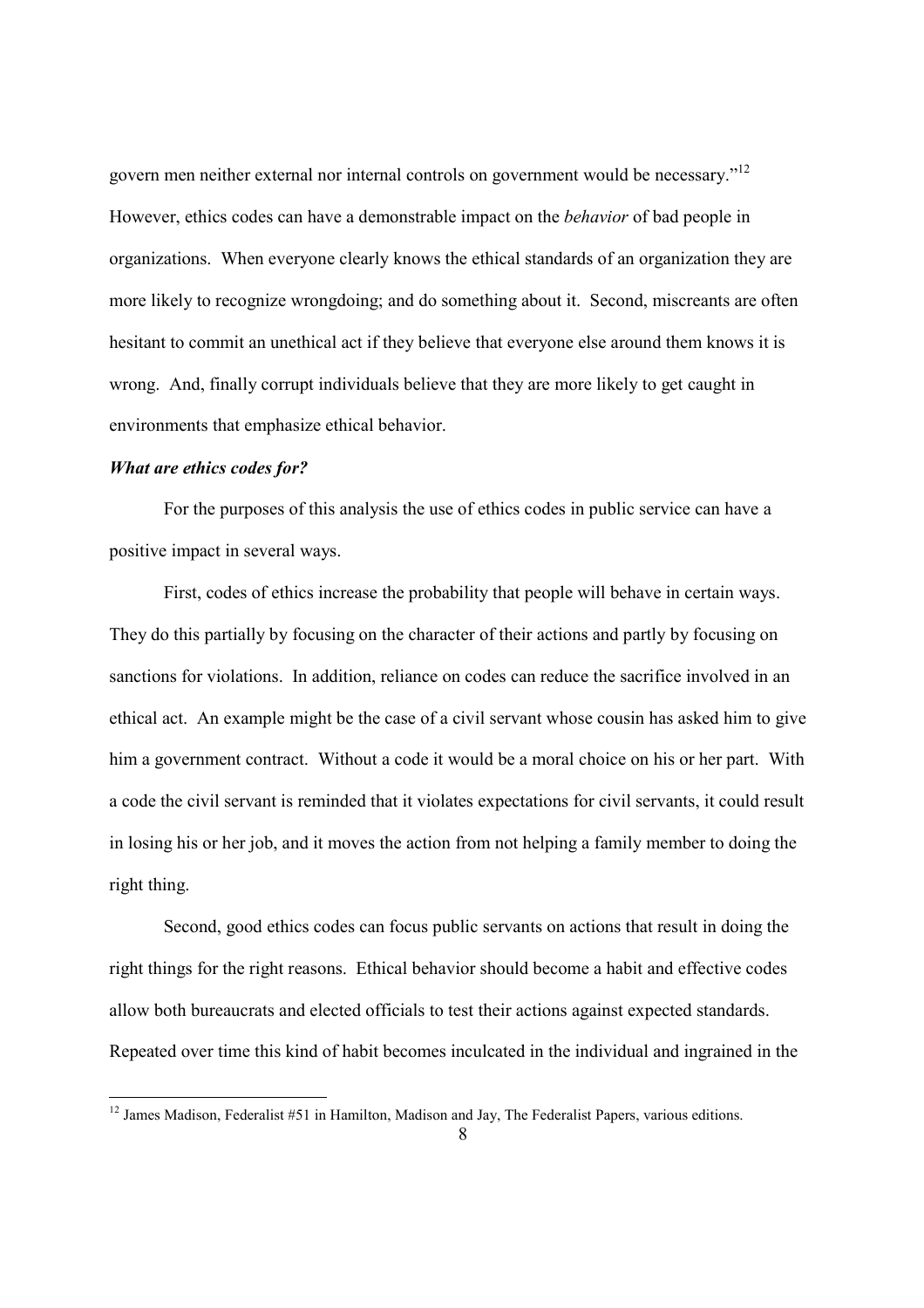organization. An excellent example is in contracting or procurement. Government processes are often cumbersome to allow for fairness. If efficiency alone were the standard, contracting officials would be easily tempted to ignore the rules to expedite the process. However, if it is clear that the overriding principle is impartiality in carrying out your public duties it is very difficult to justify giving the contract to your wife's company on efficiency grounds.

 Third, codes of ethics do not take away one's own moral autonomy or absolve the public servant from the obligation to reason. Codes of ethics provide at most a strong prima facie reason to act in a certain way. However, these can be overridden by strong, reasoned objection. The expectation is that the norm is not to violate the code and such violations can only be justified because of a higher ethical principle. The public servant who closes a coal mine before the owners have exhausted due process legal appeals can reasonably justify the action. Protecting the lives of the workers has a higher value than the obligation to objectively carry out procedures.

 Fourth, codes of ethics can function as a professional statement. That is it expresses the public service's commitments to a specific set of moral standards. This has both cognitive and emotive value.<sup>13</sup> Cognitively it gives a person joining a profession, civil service, a clear set of value to which they are expected to subscribe. Not all individuals are comfortable working as civil servants and codes can clarify expectations. Codes can help provide the pride of belonging to a group or a profession. Pride is a critical emotion in motivating individuals to see themselves as professional.

1

<sup>&</sup>lt;sup>13</sup> James Q. Wilson, The Moral Sense, N.Y.: The Free Press, 1993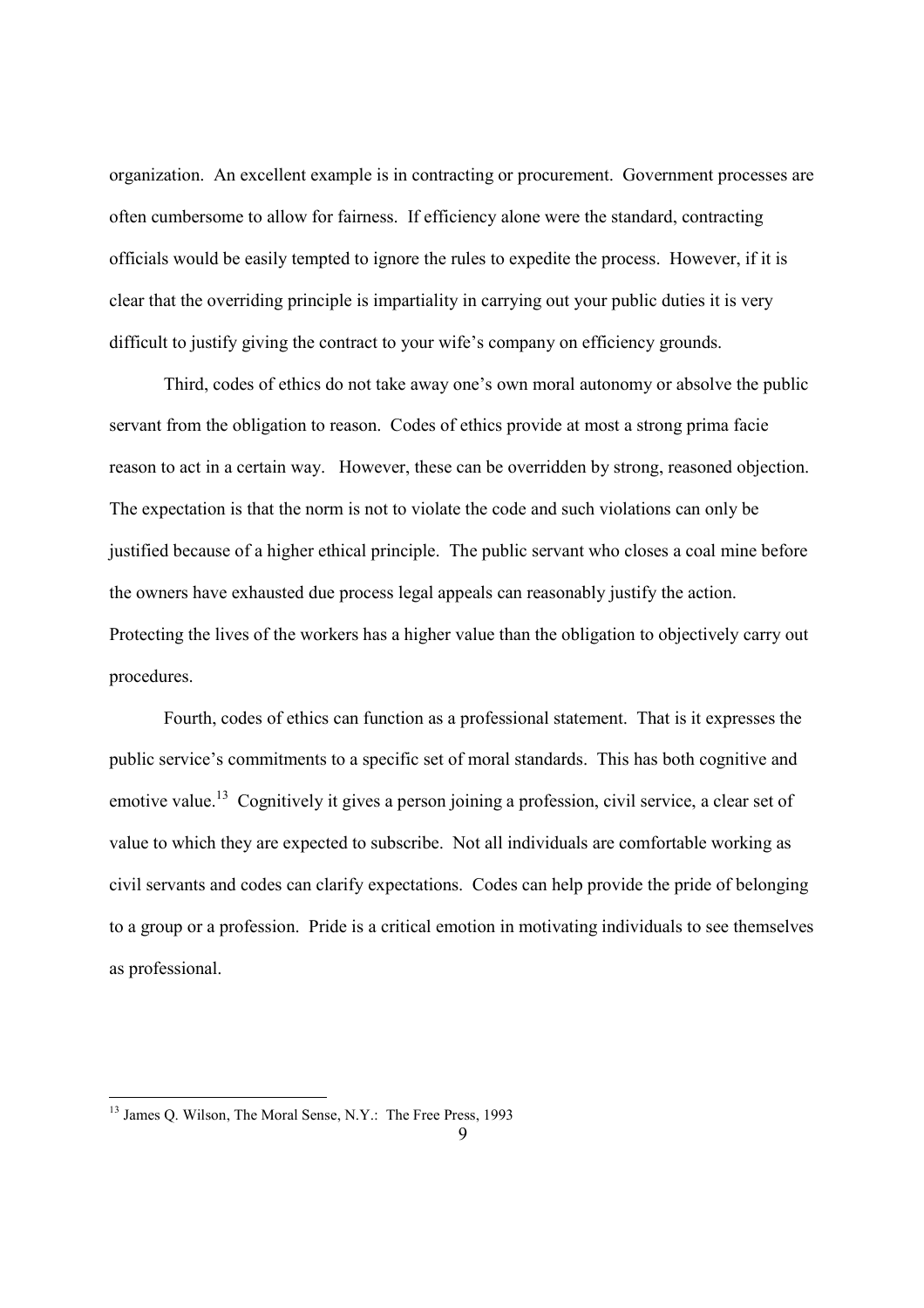#### *The Role of Principles and Values***:**

-

 Effective ethics codes are not merely a text. Rather, they exemplify the fundamental principles and values of a public service. These can include more legalistic precepts, such as restrictions on conflicts of interest. Codes can also contain values. But the critical elements in a code are the clear articulation of principles that are derived from values. This distinction has its clearest conceptualization in the  $18<sup>th</sup>$  century writings of Jeremy Bentham.<sup>14</sup> For him a principle was "a general law or rule that guides behaviour or decisions," whereas values articulate "an aspiration of an ideal moral state." A more recent explanation of this relationship in public service comes from Terry Cooper:

An ethical principle is a statement concerning the conduct or state of being that is required for the fulfillment of a value; it explicitly links a value with a general mode of action. For example, justice may be considered a significant value, but the term itself does not tell us what rule for conduct or state of society would follow if we include justice in our value system. We would need a *principle* of justice to show us what pattern of action would reflect justice as a value. A common form of the justice principle is "Treat equals equally and unequals unequally." We might interpret this principle as meaning that if all adult citizens are politically equal they should all have the same political rights and obligations. If one has the vote, all must have it. $15$ 

To summarize, values are general moral obligations while principles are the ethical conditions or behaviors we expect. Unfortunately, this can become confusing in everyday language. For instance, many times "core values" or "concrete values" are terms used instead of principles but they should be intended to inform principles.

 For this reason it is not uncommon for codes to being with a value (integrity) and then make the value real in principle (Do not use your public office for private gain). Many modern

<sup>&</sup>lt;sup>14</sup> Jeremy Bentham, An Introduction to The Principles of Morals and Legislation (NY: Hafner Press, 1948), p. 2. [Original publication date is 1780).

 $15$  Terry L. Cooper, The Responsible Administrator: An Approach to Ethics in the Administrative Role,  $4<sup>th</sup>$  edition (San Francisco, Jossey-Bass Publishers, 1998), p. 12.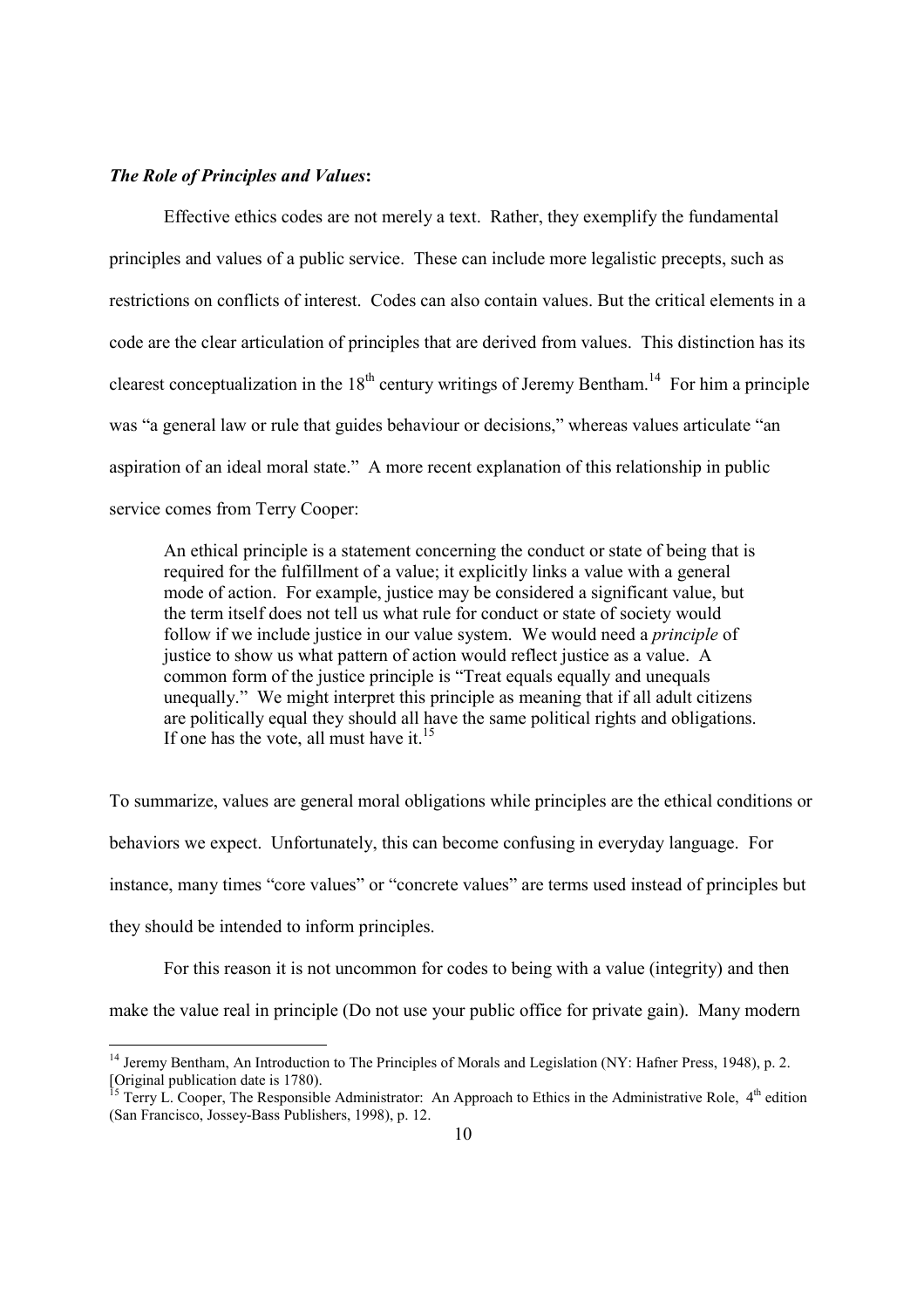public services initiate their code development through input from public servants. This creates and environment for participation as well as developing a sense of authenticity for a body of primary obligations and a context for those obligations.

 The power of people in public service compared to those they serve is behind the idea that "public service is a public trust" and explains why so many governmental and professional codes impose special obligations public servants who, as *temporary stewards*, exercise public power and authority. Their position is neither theirs to own, nor is it theirs to keep.<sup>16</sup>

This assumes that the public servant's government is developing toward a democracy. In autocratic states or "kleptocracies", these relationships are all reversed. That is, public servants are permanent stewards who exercise authority on behalf of the rulers.

 Democracy is not a state of being, it is an organic process. As part of this process countries developing toward democracy develop more and more sophisticated notions of values and principles. In even highly developed countries, these principles can suddenly become more expansive as a society is confronted with a corruption scandal.<sup>17</sup> Behavior that was previously considered acceptable is condemned as it is viewed through the lens of principle. This lens refocuses the action often as unacceptable behavior from one who is a temporary steward of the public interest. This is often viewed as a "state" problem, but in fact it happens in any public organization including multi-laterals. As an example, Secretary General Kofi Annan was recently broadly criticized because of his son's involvement in the United Nation's Iraqi "food for oil" program. Even though his son is an adult, working in the private sector, the appearance – if not the reality of using his father's name for influence – can be devastating to any public servant.

<sup>&</sup>lt;sup>16</sup> Carol W. Lewis, "Ethical Norms in Public Service," paper prepared for the World Bank, 2004, p. 6.

<sup>&</sup>lt;sup>17</sup> An excellent discussion of this phenomenon can be found in Dennis Thompson, "Mediated Political Reality: The Case of the Keating Five," *American Political Science Review,* 87 (June, 1993): 369-381.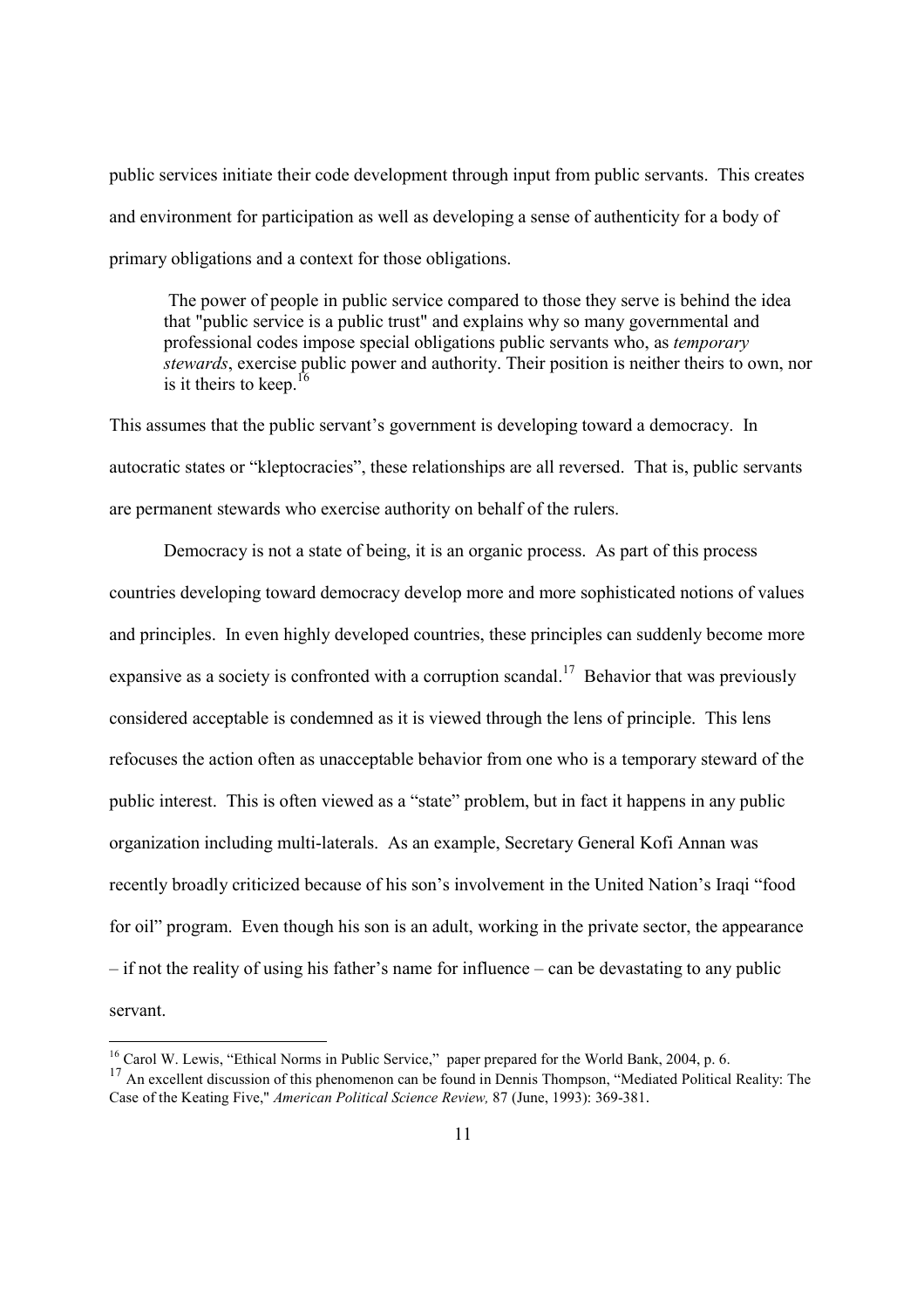There are a broad series of moral values that must be inherent in a public service within a democracy. These include values that go beyond individual behavior and address issues of the ethical culture within organizations. Although codes are important they must be grounded in organizations that both respect and support ethical behavior. One example is the argument in some organizations that a public servant must do bad things sometimes to achieve good ends.<sup>18</sup> This attitude of "dirty hands" has pernicious consequences in an organization. Principles become malleable and public servants feel free to violate norms of behavior if they can justify it. For example, lying to a legislative committee about the success of a program often sets an example for a culture of lying in that ministry.

A second example is the excuse of "many hands"; that is, how can I be morally responsible if so many other people are part of the process.  $19$  These organizational issues must be addressed simultaneously as ethics codes or conduct codes are developed. They often are imbedded in the codes but are targeting the organizational culture rather than individual behavior.

## *Ethics Codes:*

 Principles and values are imbedded in all ethics codes and codes of conduct, either implicitly or explicitly. They are the elements that usually call the public servant to a greater purpose. This is not a new phenomenon, and can be found throughout antiquity in the vast majority of cultures.<sup>20</sup> Perhaps the most famous is the Athenian Oath written by Pericles  $5<sup>th</sup>$ century B.C. (See Exhibit 1). The notion of public service, so pervasive in the Athenian code,

<sup>&</sup>lt;sup>18</sup> Stuart C. Gilman, AMany Hands, Dirty Hands and No Hands: Bringing Applied Ethics to Public Management,<sup>@</sup> *The Practising Manager [Australia]*, Vol. 9, No. 2, Autumn, 1989.

<sup>&</sup>lt;sup>19</sup> Dennis Thompson. "Moral Responsibility of Public Officials: The Problem of Many Hands." American Political Science Review 74 (1980): 905-16.

 $20$  See Lewis, 2004, op.cit.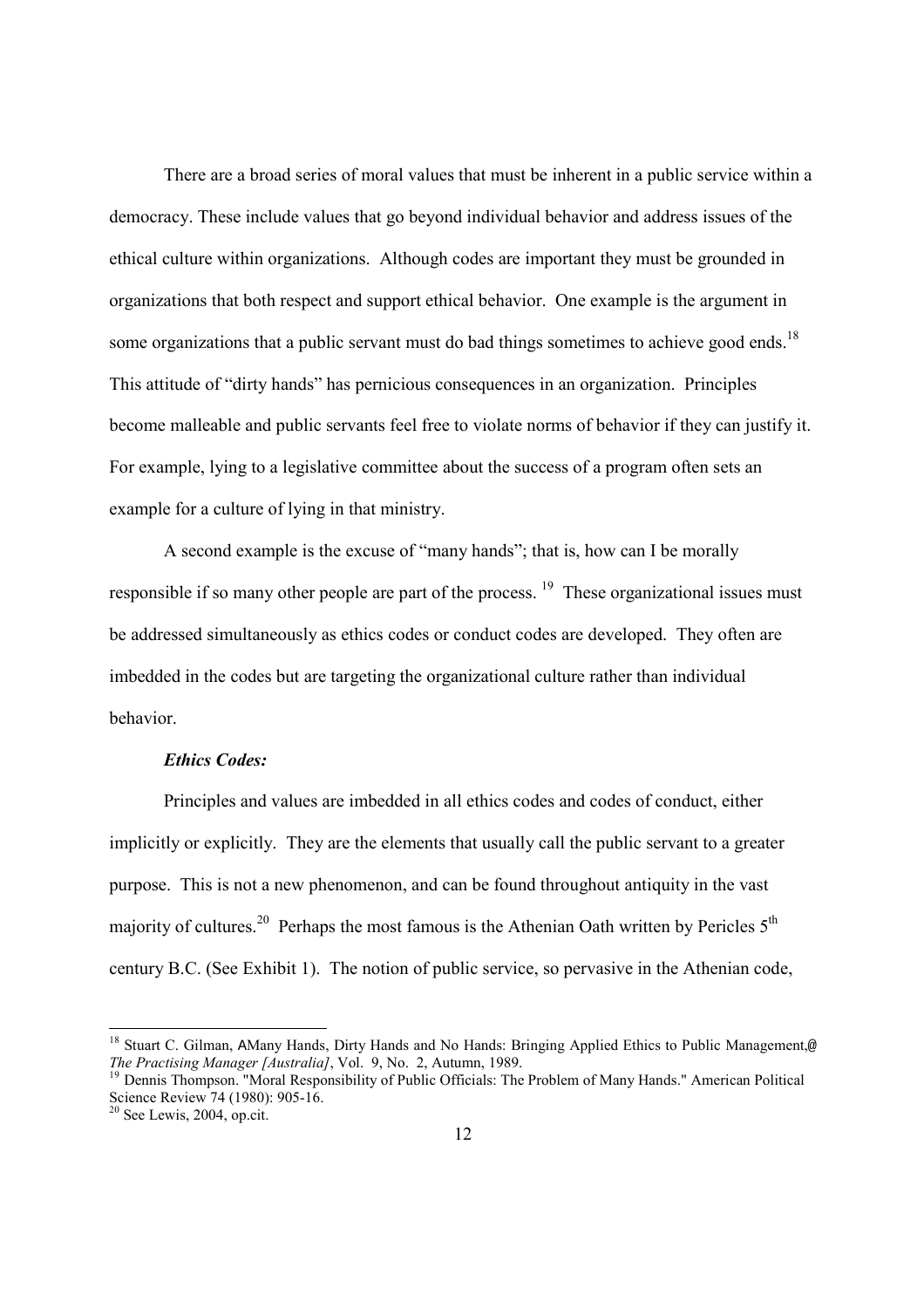also led to institutional changes. Pericles created the first public service – that is persons must have merit to be appointed – and along with this Athens became the first government to actually pay public servants.

 Public codes of ethics, especially in developing democracies, can play a crucial role in articulating the mission of the public service. The foundation of all successful bureaucracies is integrity, objectivity and effectiveness. Most public service codes emphasize these standards

## **Exhibit 1 The Athenian Oath**

We will never bring disgrace on this our City by an act of dishonesty or cowardice.

We will fight for the ideals and Sacred Things of the City both alone and with many.

We will revere and obey the City's laws, and will do our best to incite a like reverence and respect in those above us who are prone to annul them or set them at naught.

We will strive increasingly to quicken the public's sense of civic duty.

Thus in all these ways we will transmit this City, not only not less, but greater and more beautiful than it was transmitted to us.

through principle based statements such as not using your public office for private gain (integrity), showing impartiality in carrying out your public duties (objectivity), or the implied obligation in public service being a public trust (effectiveness). Together these can articulate a common mission for public servants, who are otherwise separated by their bureaus, professions and expertise. The preamble of the Canadian Public Service Code (Exhibit 2) actually articulates public service ethics as its mission.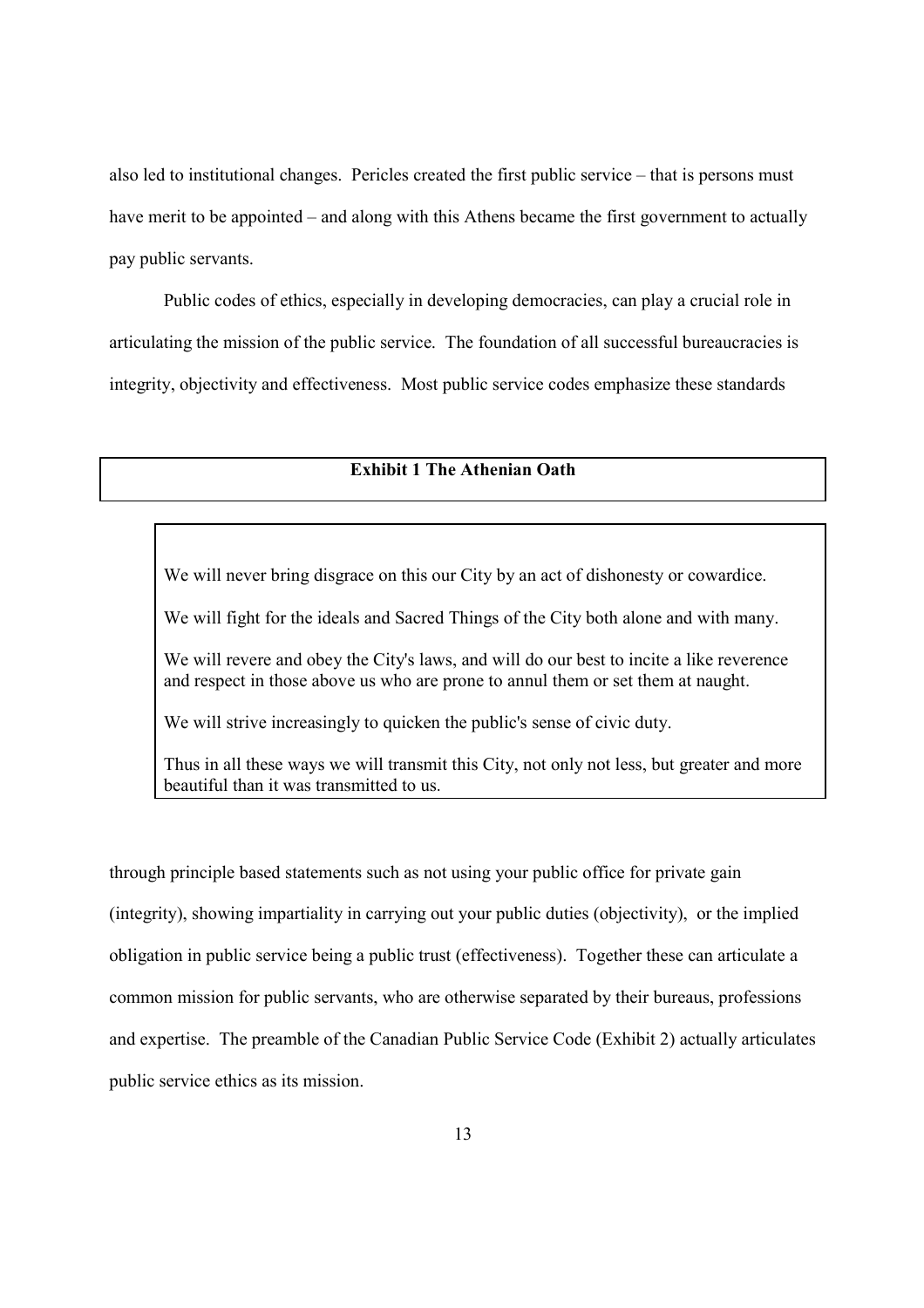When principles and values are the primary focus of public service they act to provide a

guide for unanticipated events. As will be discussed below, Standards of Conduct (or Codes of

Conduct) try to account for the majority of circumstances that might confront public

## Exhibit 2: Statement of Public Service Values and Ethics The Role of the Public Service of Canada

The Public Service of Canada is an important national institution, part of the essential framework of Canadian parliamentary democracy. Through the support they provide to the duly constituted government, public servants contribute in a fundamental way to good government, to democracy and to Canadian society.

The role of the Public Service is to assist the Government of Canada to provide for peace, order and good government. The *Constitution of Canada* and the principles of responsible government provide the foundation for Public Service roles, responsibilities and values. The democratic mission of the Public Service is to assist Ministers, under law, to serve the public interest.

administrators. Ethics Codes try to articulate the values and principles expected of public

servants when confronting unclear or ambiguous ethical circumstances.

A primary example of an Ethics Code is the *Seven Principles of Public Life* developed by

the Committee on Standards in Public Life in Great Britain. When Prime Minister John Major created the committee in 1994 the terms of reference were sweeping: "To examine current concerns about standards of conduct of all office holders of public office, including arrangements relating to financial and commercial activities, and make recommendations as to any changes in present arrangements which might be required to ensure the highest standards of propriety in public life." The definition of office holders was also sweeping including all elected officials and civil servants at the national and local levels.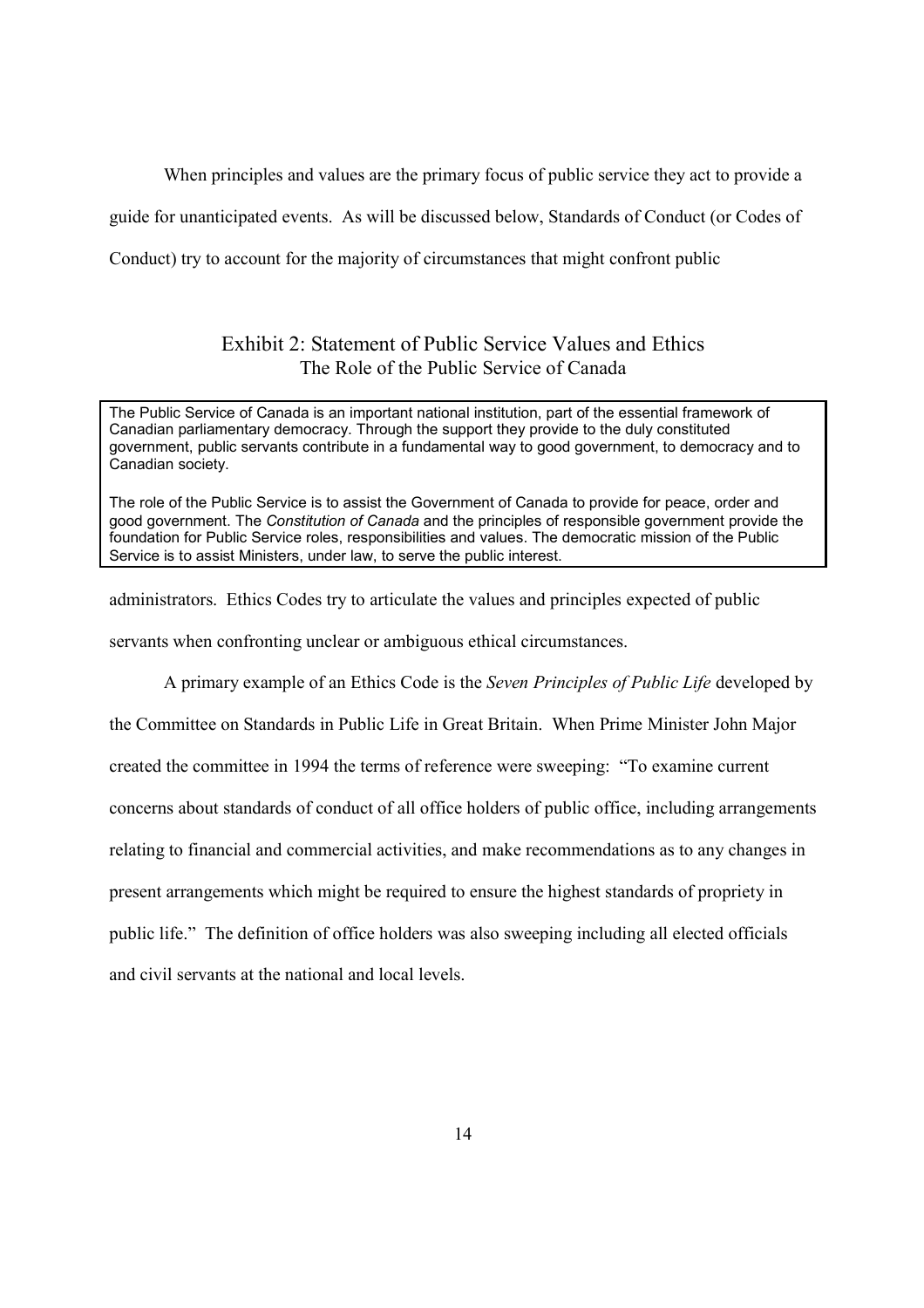## **Exhibit 3.**

## **SEVEN PRINCIPLES OF PUBLIC LIFE**

The Committee has set out **'Seven Principles of Public Life'** which it believes should apply to all in the public service. These are:

#### **Selflessness**

Holders of public office should act solely in terms of the public interest. They should not do so in order to gain financial or other benefits for themselves, their family or their friends.

#### **Integrity**

Holders of public office should not place themselves under any financial or other obligation to outside individuals or organisations that might seek to influence them in the performance of their official duties.

#### **Objectivity**

In carrying out public business, including making public appointments, awarding contracts, or recommending individuals for rewards and benefits, holders of public office should make choices on merit.

#### **Accountability**

Holders of public office are accountable for their decisions and actions to the public and must submit themselves to whatever scrutiny is appropriate to their office.

#### **Openness**

Holders of public office should be as open as possible about all the decisions and actions that they take. They should give reasons for their decisions and restrict information only when the wider public interest clearly demands.

#### **Honesty**

Holders of public office have a duty to declare any private interests relating to their public duties and to take steps to resolve any conflicts arising in a way that protects the public interest.

#### **Leadership**

Holders of public office should promote and support these principles by leadership and example.

The primary critique of ethics codes is that they are too abstract and because of that they

are difficult to enforce. Although there is some truth to both of these critiques, usually the

problem lies with the institutionalization of the civil service and the ability to enforce behavior in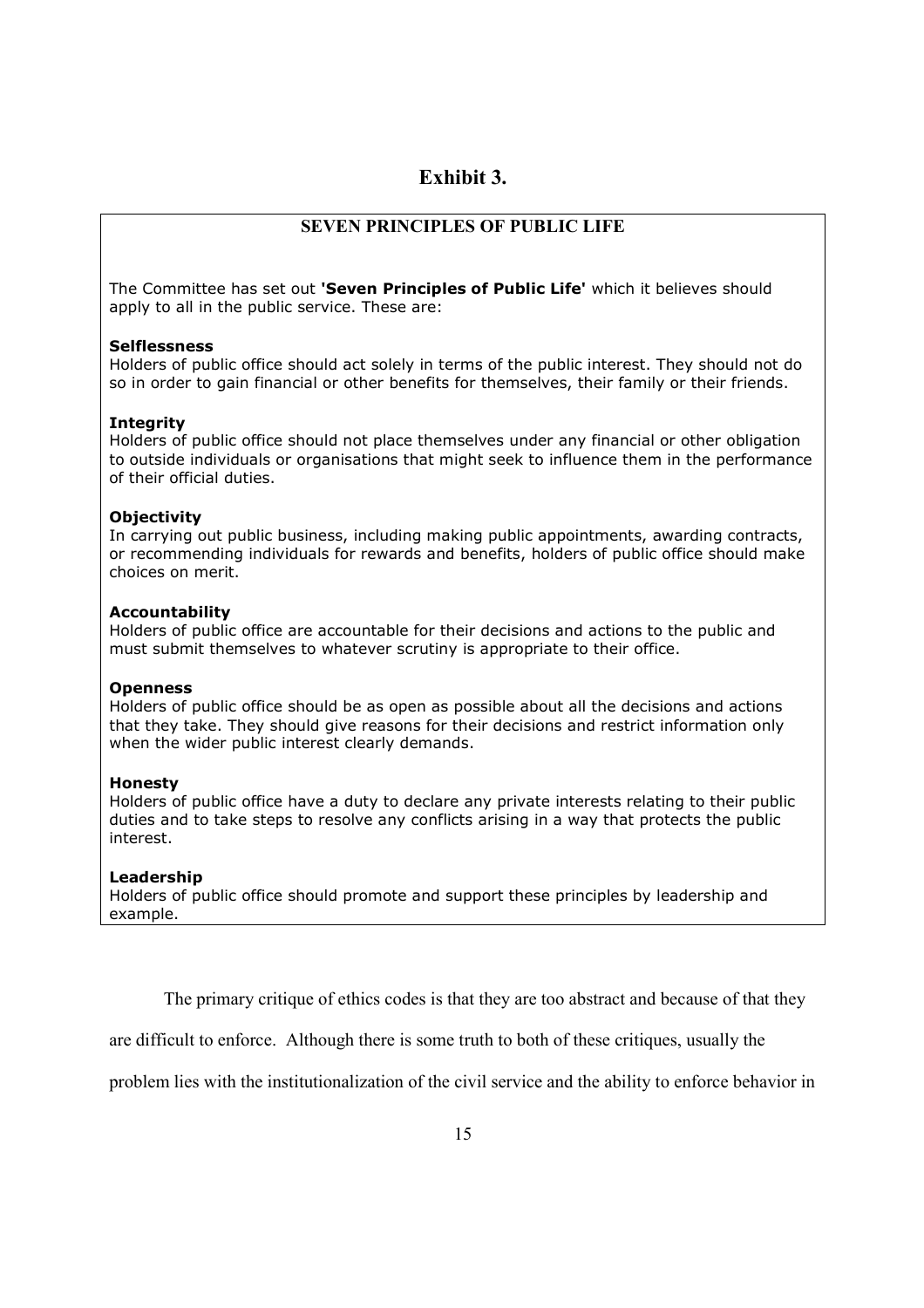only the most narrow of areas. Any code without an effective institutional implementation strategy is just words. The Philippines also has a code of ethics that is a remarkably positive statement of public service values.<sup>21</sup> The Philippine government has created a number of institutions, but these have been criticized as having very little power to enforce the code. Provocatively, some research suggests that just have a code without an institutional fabric can actually lead to greater pressure to commit misconduct than *having no code at all*.<sup>22</sup>

#### *Codes of Conduct:*

 Codes of Conduct or Codes of Behavior are designed to anticipate and prevent certain specific types of behavior; e.g. conflict of interest, self-dealing, bribery, and inappropriate actions. Although conduct codes can be brief, most often they are fairly lengthy and detailed. The rational for the detailed scope of this kind of code is that it is necessary to both protect the employee while at the same time protecting the reputation of the government. Most codes of conduct focus on the "do nots" rather than on affirmative obligations. That is, they detail specific actions in which employees are not to engage.

Standards of Conduct do change over time but it is sometimes useful to look at historical standards in order to recognize that the behavioral problems are often similar over time but technology or social circumstances can have a profound impact on actions that are prohibited. As an example, Amos Kendall, Post Master General of the United States, issued "Duties of Public Officials" in 1829 in the wake of major scandals in his department. (Exhibit 4.)

<sup>&</sup>lt;sup>21</sup> http://www.tag.org.ph/phillaw/law4-RA6713.htm (accessed 12/20/04)<br><sup>22</sup> The Ethics Resource Center, The National Business Ethics Survey, 2003, Washington, DC.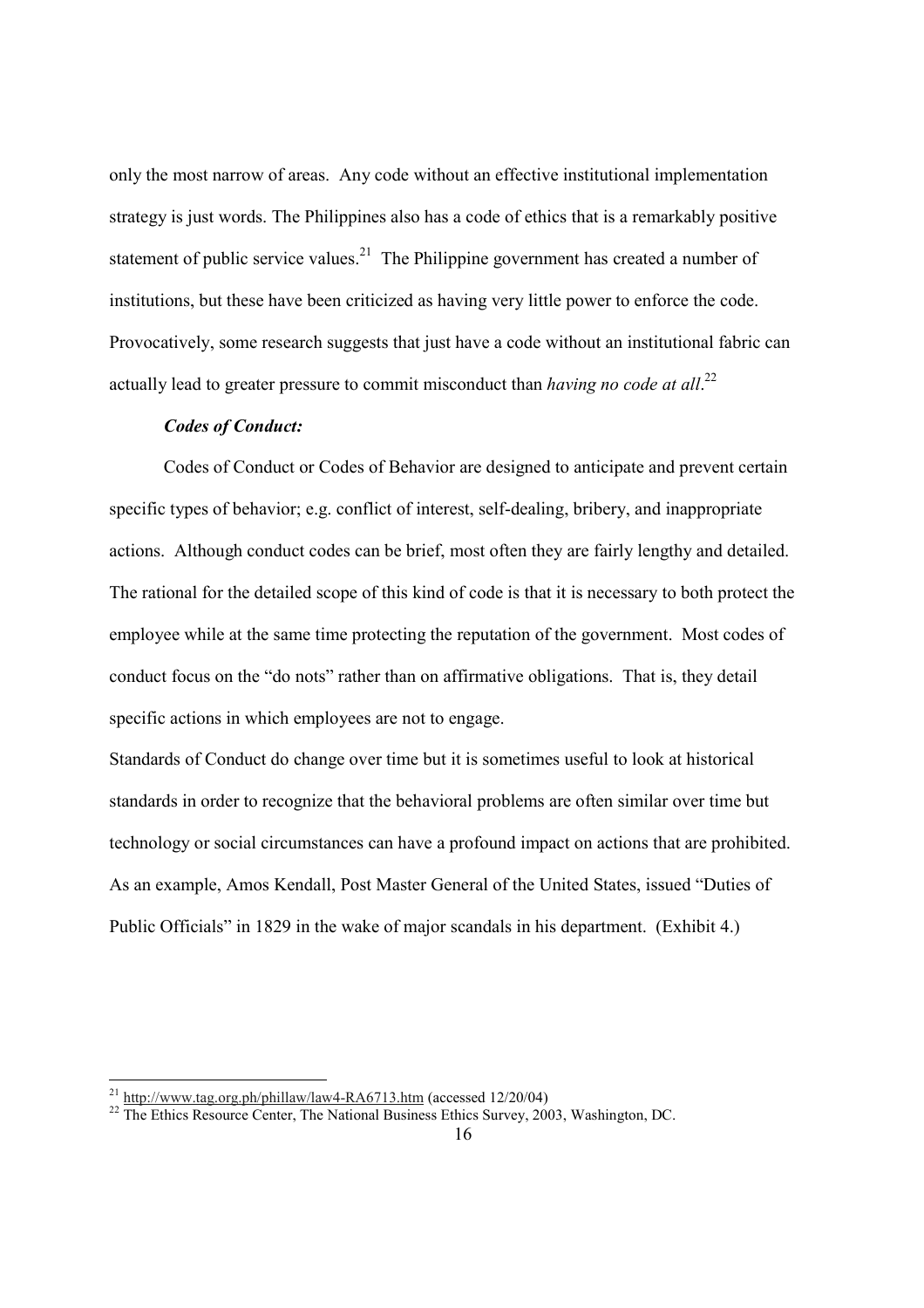## **Exhibit 4.**

| Duties of Public Officials <sup>23</sup>                              |                                                                                                                                                                           |  |  |  |  |  |  |
|-----------------------------------------------------------------------|---------------------------------------------------------------------------------------------------------------------------------------------------------------------------|--|--|--|--|--|--|
| Issued by Amos Kendall, Postmaster General of the United States, 1829 |                                                                                                                                                                           |  |  |  |  |  |  |
|                                                                       |                                                                                                                                                                           |  |  |  |  |  |  |
|                                                                       |                                                                                                                                                                           |  |  |  |  |  |  |
| $\mathbf{I}$ .                                                        | Every clerk will be in his room, ready to commence business, at nine<br>o'clock                                                                                           |  |  |  |  |  |  |
|                                                                       | A.M., and will apply himself with diligence to the public service<br>o'clock<br>until<br>Three                                                                            |  |  |  |  |  |  |
| P.M.                                                                  |                                                                                                                                                                           |  |  |  |  |  |  |
| Π.                                                                    | Every clerk will hold himself in readiness to discharge any duty which may be                                                                                             |  |  |  |  |  |  |
|                                                                       | required of him in office hours or out, in no case where by laboring a short time<br>after office hours an account can be closed or a citizen released from attendance at |  |  |  |  |  |  |
|                                                                       | this city, must he refrain from continuing his labors after three o'clock.                                                                                                |  |  |  |  |  |  |
| III.                                                                  | Newspapers or books must not be read in the office unless connected directly with                                                                                         |  |  |  |  |  |  |
|                                                                       | the business in hand, nor must conversation be held with visitors or loungers                                                                                             |  |  |  |  |  |  |
|                                                                       | except upon business which they may have with the office.                                                                                                                 |  |  |  |  |  |  |
| IV.                                                                   | Gambling, drunkenness, and irregular and immoral habits will subject any clerk to                                                                                         |  |  |  |  |  |  |
|                                                                       | instant removal.                                                                                                                                                          |  |  |  |  |  |  |
| V.                                                                    | The acceptance of any present or gratuity by any clerk from any person who has                                                                                            |  |  |  |  |  |  |
|                                                                       | business with the office, or suffering such acceptance by any member of his                                                                                               |  |  |  |  |  |  |
|                                                                       | family, will subject any clerk to instant removal.                                                                                                                        |  |  |  |  |  |  |
| VI.                                                                   | The disclosure to any person out of the office of any investigation going on, or                                                                                          |  |  |  |  |  |  |
|                                                                       | any facts ascertained in the office, affecting the reputation of any citizen, is                                                                                          |  |  |  |  |  |  |
|                                                                       | strictly prohibited without leave of the Auditor.                                                                                                                         |  |  |  |  |  |  |
| VII.                                                                  | No person will be employed as a clerk in this office who is engaged in other                                                                                              |  |  |  |  |  |  |
|                                                                       | business. Except the attention which the families of clerks require, it is expected                                                                                       |  |  |  |  |  |  |
|                                                                       | that all their time, thoughts, and energies will be devoted to the public service.                                                                                        |  |  |  |  |  |  |
| VIII.                                                                 | Strict economy will be required in the use of the public stationery or other                                                                                              |  |  |  |  |  |  |
|                                                                       | property. No clerk will take paper, quills, or anything else belonging to the                                                                                             |  |  |  |  |  |  |
|                                                                       | government from the office for use of himself, family, or friends.                                                                                                        |  |  |  |  |  |  |

Although Standards of Conduct can, and often do, stand alone it is not uncommon for

them to be supplemented with a Code of Ethics. For example, the government of Nigeria does

have an ethics code<sup>24</sup> but supplements it with an exhaustive set of Standards of Conduct with

<sup>&</sup>lt;sup>23</sup> SOURCE: In Leonard D. White, The Jacksonians: A Study in Administrative History, 1829-1861, N.Y., The Macmillan Company, 1954, pp. 434-435.

<sup>&</sup>lt;sup>24</sup> http://nigerianembassy-argentina.org/government/policies/xcode-conduct.shtml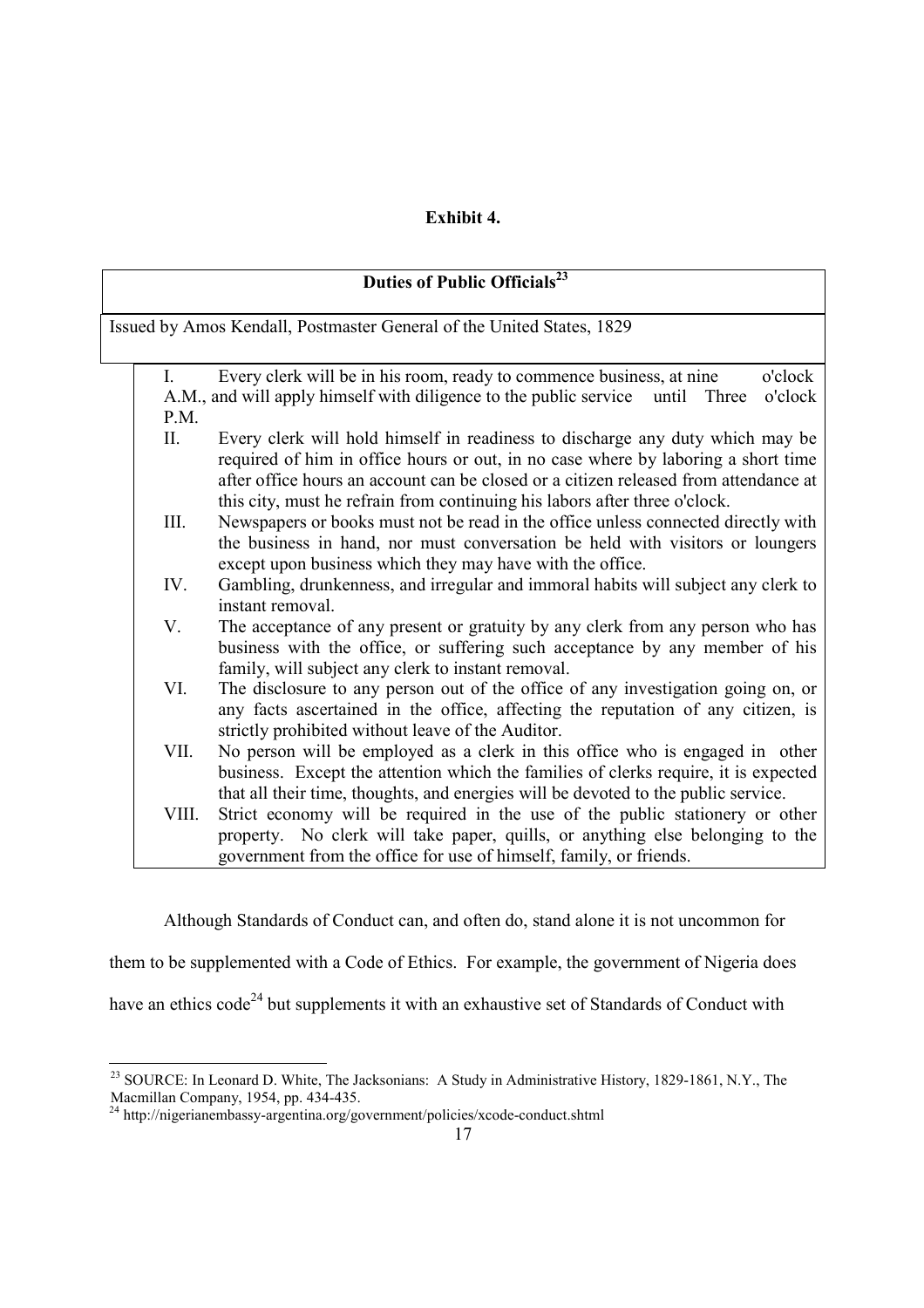over forty pages of regulations under the category discipline. This contains detailed definitions of unacceptable behavior that might "prejudice of discipline and proper administration of the Government e.g. dishonesty, drunkenness, false claims against Government, insubordination, negligence, falsification or suppression of record, attempt to illegally keep records, sleeping on duty, loitering, unruly behaviour, dereliction of duty  $\ldots$ <sup>25</sup>

At the federal level in the United States there is little emphasis on having an ethics code for the executive branch. In fact the only document labeled an "ethics code" was created, and its distribution was paid for, by a non-profit entity.<sup>26</sup> The U.S. Congress passed a bill requiring that it be posted in every federal building but it has neither administrative nor legal force.

 What does have legal force in the executive branch are the criminal conflicts of interest statutes<sup>27</sup> and a Presidential Executive Order entitled Principles of Ethical Conduct for Government Officers and Employees.<sup>28</sup> At first blush, the executive order looks like it is articulating ethical values, but more than half of the principles are "do nots" and it is left to the U.S. Office of Government Ethics (OGE) to write Standards of Conduct that will have the force of regulation. The subsequent Standards of Ethical Conduct are lengthy (over seventy pages) and primarily expand the prohibitions in the executive order. Additionally, the standards and statutes are supplemented by informal advisory opinions. These opinions are a very few selected opinions from the hundreds issued by the OGE each year to individuals and government agencies. The number of informal advisory opinions over the past 25 years is more than thirteen hundred.

<sup>25</sup> Nigerian Disciplinary Code

<sup>&</sup>lt;sup>26</sup> The Ethics Resource Center, 1980.

<sup>27 18</sup> USC 203,205, 207,208 and 209

 $28$  Executive Order 12674, as revised. For all of these laws, regulations and executive order for the U.S. executive branch see: www. usoge.gov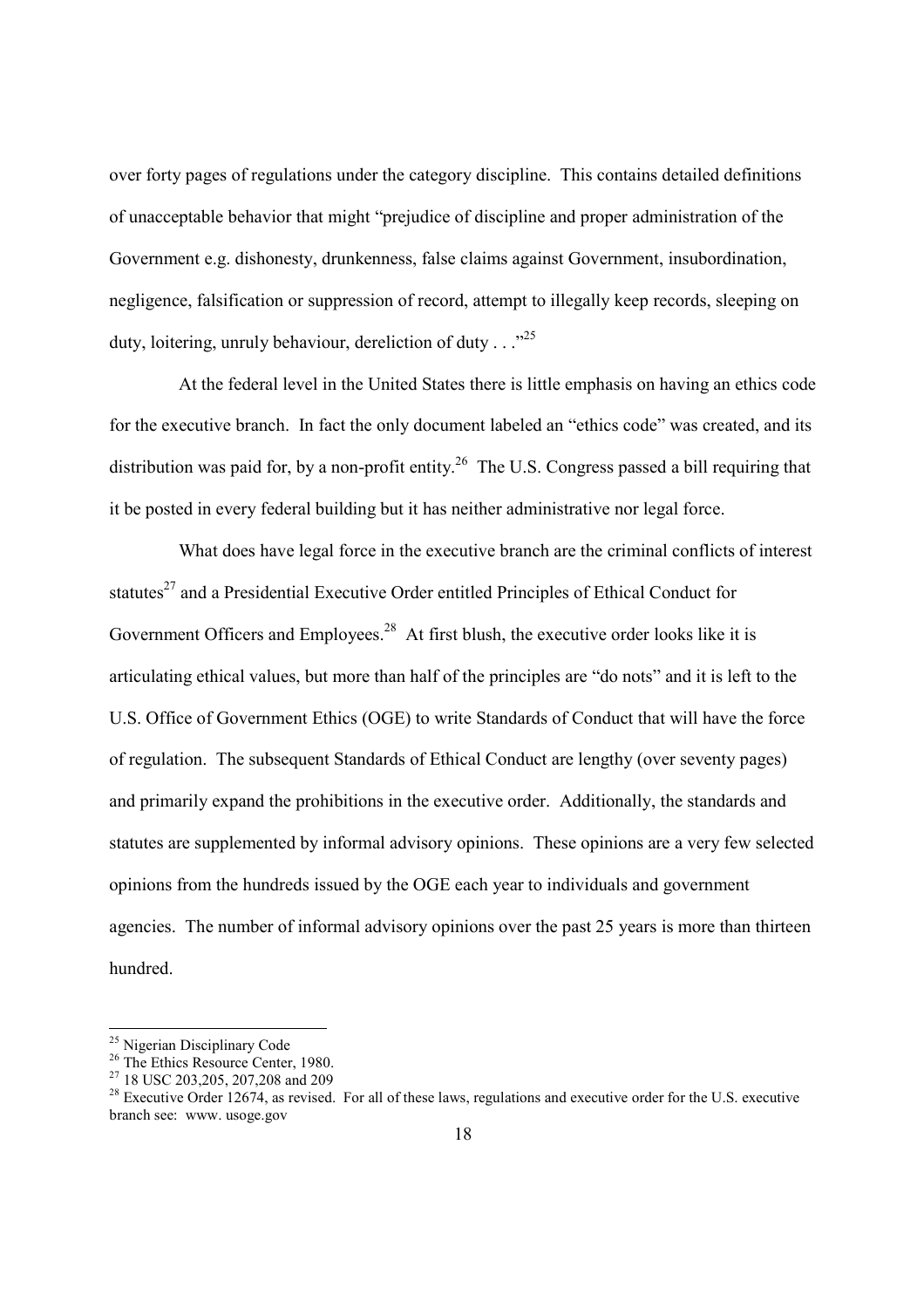The scope and complexity of such a system leads critics to argue that it is a negative form of casuistry.29 The potential problem with casuistry is not only the danger of false analogies from cases. Because of the detailed interweaving between these opinions, and exhaustive attempts at refining technical terms<sup>30</sup>, only a hand full of people have full knowledge of what the right answer ought to be. This has led to the charge that the OGE has created itself as a priesthood of anointed lawyers who are the only ones capable of handing down detailed interpretations. As one example of how specific these can be one of the first OGE opinions after the issuance of the Standards of Conduct dealt with whether a waiter's gratuity was included in the twenty dollar gift limitation (it was).

 This also points to the other major critique of codes of conduct. They generally are designed to address only minimal forms of ethical behavior. By almost exclusively emphasizing what *one should not do*, there is little emphasis on what public officials should do. As an example, the OGE Standards of Conduct Regulations only address seven of the fourteen principles of ethics in the executive order. All but one of these is focused on negative behaviors and emphasizes the minimally acceptable behavior of employees. $31$ 

#### *The Context of Codes:*

-

 Having explored the positive and negative aspects of ethics codes and codes of conduct, it is important to note that there are no "pure" models. Most governments are on a

<sup>&</sup>lt;sup>29</sup> Casuistry (argument by cases) is an attempt to determine the correct response to a moral problem, often a moral dilemma, by drawing conclusions based on parallels with agreed responses to pure cases, also called paradigms. Casuistry is a method of ethical case analysis. Another common everyday connotation is "complex reasoning to justify moral laxity or to forward unspoken agendas."

 $30$  For example, the term "particular matter" is defined in detailed in several places in the regulations and is "refined" in 33 opinions between 1990 and 2003. This does not include opinions from the previous decade.

 $31$  The one interesting exception here is what is referred to as "Impartiality" (5 CFR 2535.501-503). In reality it is an appearance of conflict of interest test. Although it is a prohibition in one sense, it does raise a series of ideal standards of employee behavior against which employees can measure their actions.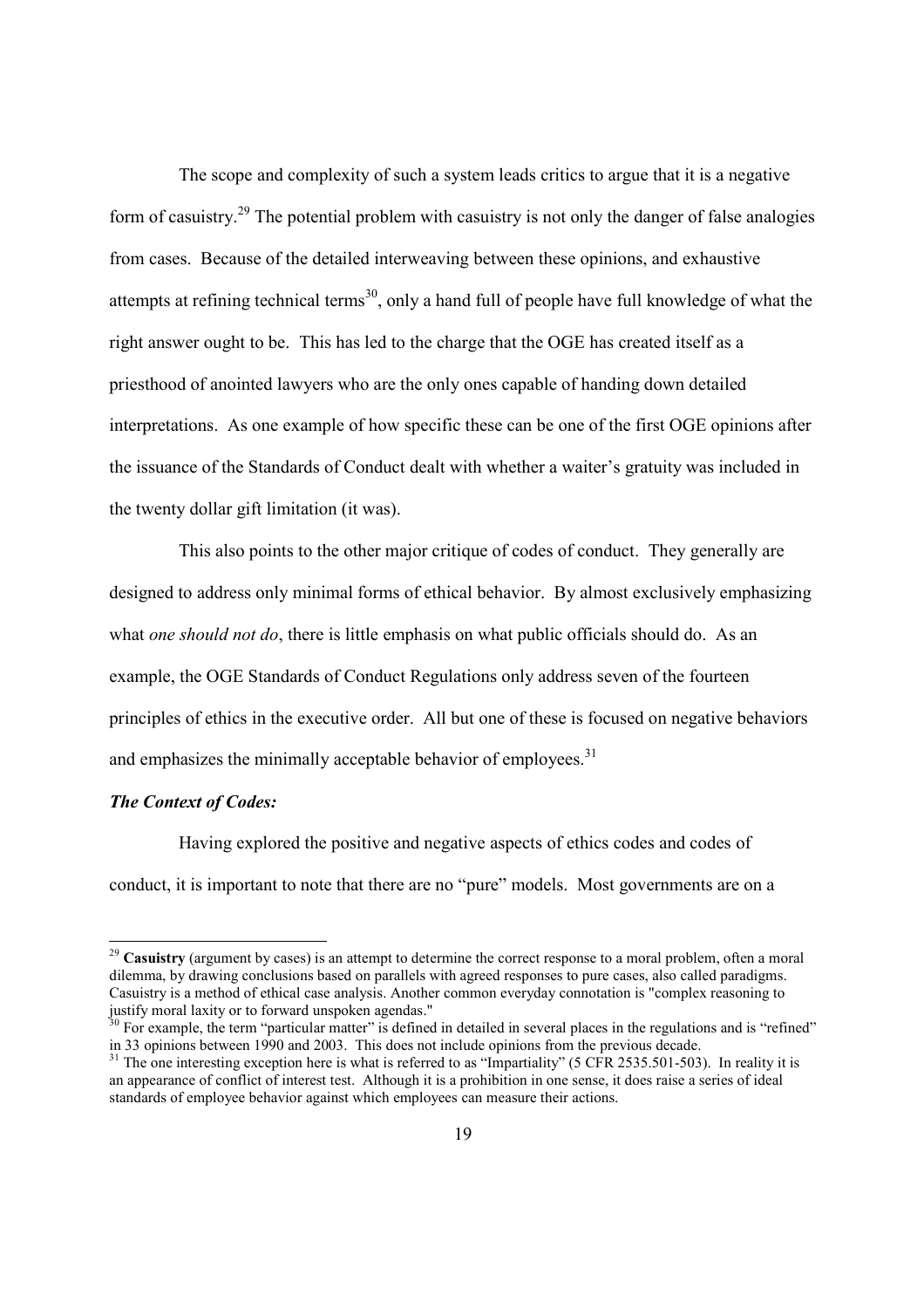continuum between ethics codes and codes of conduct. The public management context is critically important. A 1997 study showed the relationship between managerial systems in several countries and the use of ethic codes (integrity based) and codes of conduct (compliance based). As Figure 1. demonstrates that although more developed countries lean toward ethics codes, rather than codes of conduct, the stage of development is not determining. Other variables such as the population of a country or its public service regime might be more likely to explain their success.

### *Public Administration*:

 Both ethics codes and standards of conduct must have a context. One of the most important elements is an effective system of public administration. This does not mean that a sophisticated public administration system must exist before these codes can be effective. In some cases, the codes have been used as a catalyst to build a modern public administration system. Slovakia, for example, focused on ethics standards as a way to reengineer their entire public service system.<sup>32</sup> There is no one right way to do this, but it is clear that codes rely on solid public administration systems to be effective.

 Most often development experts interpret the word "effective" as meaning a merit system. As I have previously argued, merit systems can be important but are often not as significant as other critical elements.<sup>33</sup> Public administrators must believe that they are part of a profession with professional standards. In some cases professionalism is found in the public service, such as in France. The French public servant is trained and socialized from their university education

<sup>32</sup> See http://www.olis.oecd.org/olis/2003doc.nsf/LinkTo/GOV-PUMA(2003)23

<sup>&</sup>lt;sup>33</sup> Stuart C. Gilman, "Contemporary Institutional Arrangements for Managing Political Appointments and the Historical Processes of Depoliticization: The Experience of the United States at the Federal Level and in Some States," PREM Note, The World Bank, 2004.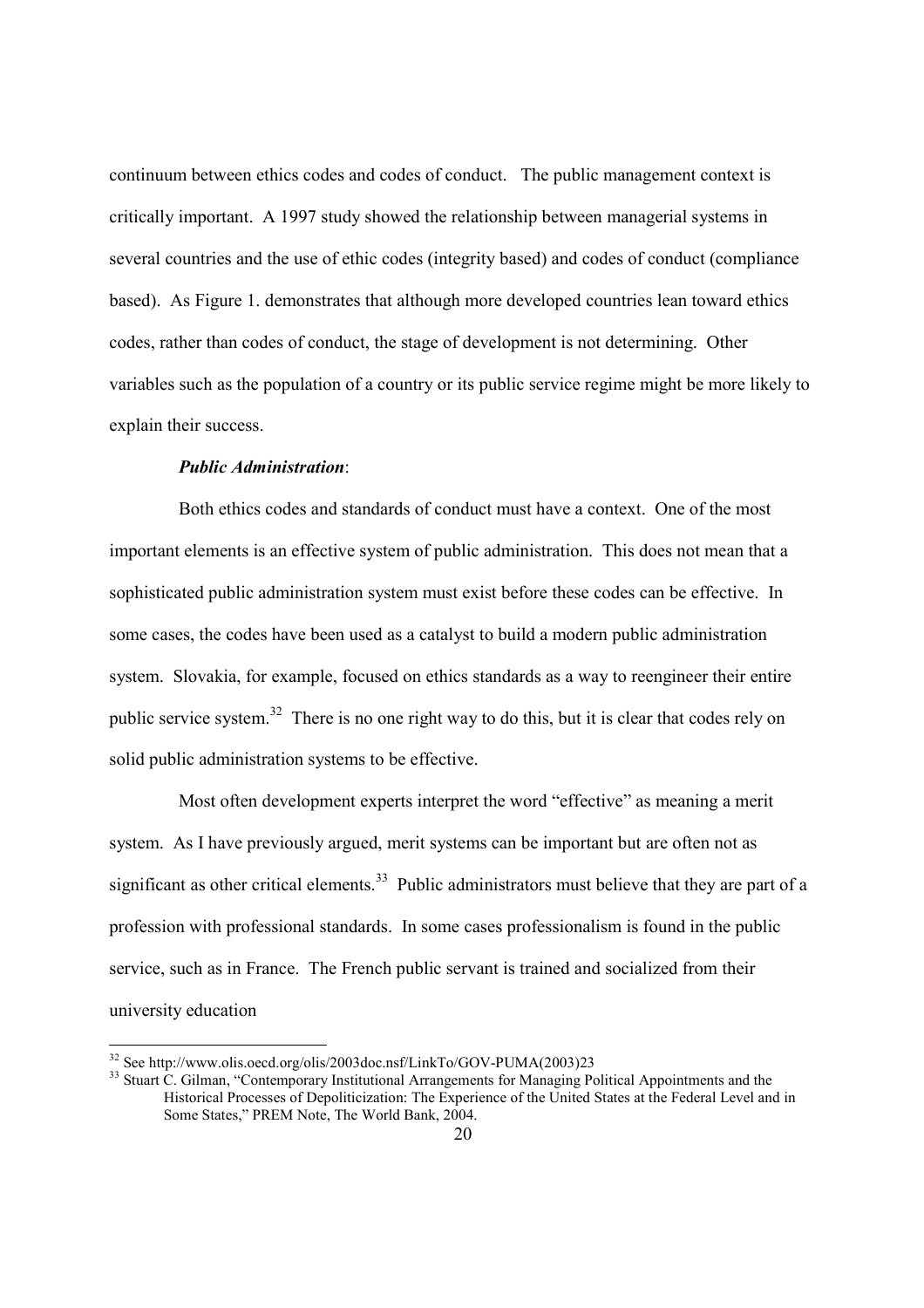





<sup>&</sup>lt;sup>34</sup> "Ethics in Public Service: Current Issues and Practices", 1996; http://www.oecd.org/dataoecd/59/24/1898992.pdf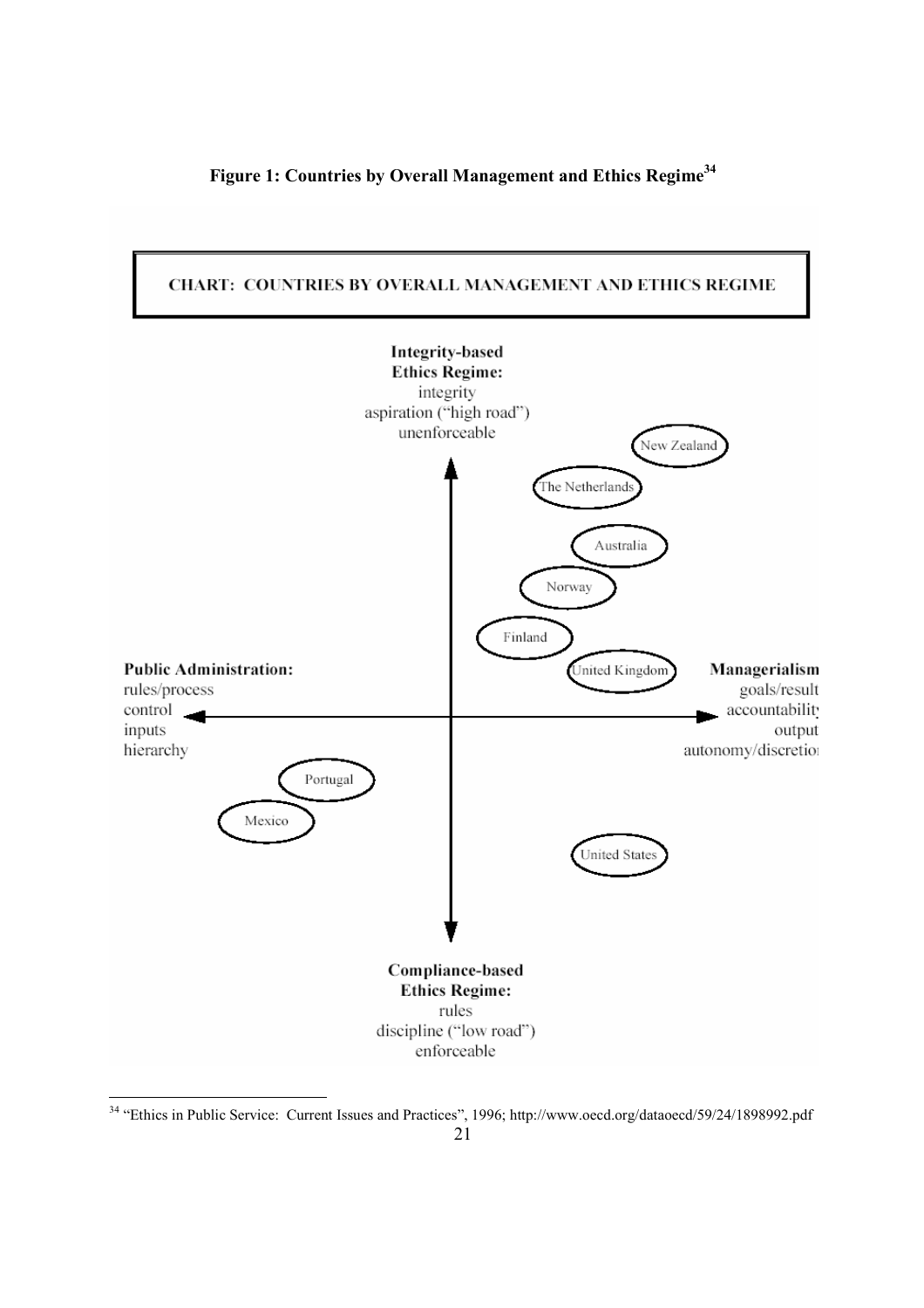(Ecole d'Administration Publique<sup>35</sup>) to their placement in ministries as "public administrators". It is viewed as a legitimate profession.

 Australia and the United States are generally viewed as technocracies rather than bureaucracies. Public servants view themselves through their own professional standing: accountants, engineers, procurement specialists. Only when they rise to a senior level are they exposed to their "second profession" of public administrator in training centers like the Executive Education College or the Federal Executive Institute<sup>36</sup>.

 Within successful public administration regimes there is a dynamic focus on socialization and communication to reinforce the notion of public service. This can include the swearing of a special oath when entering public office to regular training classes on what is expected of public servants. It can also include special recognition (awards and ceremonies) as well as "special" salary schemes, job security, benefits and even status. Socialization and rewards of public servants has been a concern of theorists for thousands of years.<sup>37</sup> In the end. much of the socialization is left to managers who must both model and articulate the expectations within the organization.<sup>38</sup>

 $35 \text{ http://www.ena.fr/tele/letteredri/dossier.pdf}$ <br>36 http://www.mteliza.edu.au/sitemap.cfm and http://www.leadership.opm.gov.

 $37$  This concern for the special status of public administrators and their ethical standards was special concern in many of the most famous political studies in antiquity. For instance Plato in Book III of The Republic goes on at length on how to train the Guardians – his public servants. They are to be told a "noble lie" that they were distinguished by being made of silver metal rather than the average citizen who was of bronze. They were to be forbidden to own property and their children would be raised by the state. They were to be educated to be "gentle to their own people and dangerous only to enemies, not unlike well bred dogs."

<sup>&</sup>lt;sup>38</sup> There is a vast literature in this area and a broad discussion would divert us from the main subject of this essay.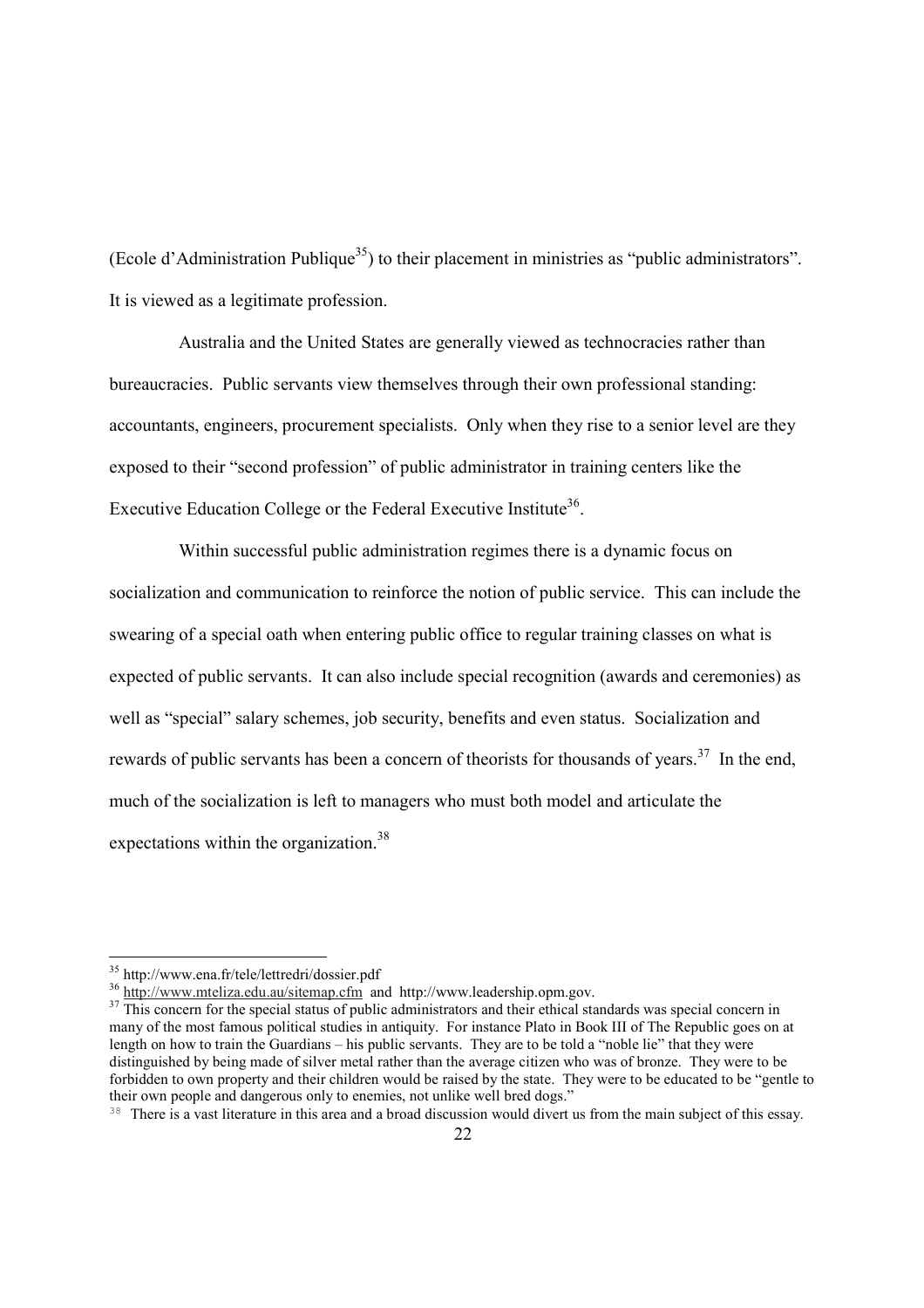### *The Legal Setting:*

-

 Law, regulation and parliamentary or executive orders can be a critical part of an ethics regime. However, it cannot be the only part. Statutory and regulatory devices will sometimes add "weight" to a code in the sense that it will be taken seriously. However, that weight has less to do with the law as much as it is related to the implementation of the code. Institutions that both interpret and enforce the code are essential ingredients. A good legal foundation is important if it is clear, concise and enforceable. Missing any of these ingredients can actually make the code less effective, as in the case of the Philippines.<sup>39</sup> Philippine law provides capital punishment for "public plundering." However, no one has ever been convicted, much less executed under the law. The impact is that it has lessened respect for any ethics rules or laws.

 Law is the often seen as the basis of ethics or standards code. In fact codes embodied only as law, and seen only as a law enforcement problem, tend to be the least effective. Former U.S. Supreme Court Justice Earl Warren wrote that "law floats on a sea of ethics." It is the ethical foundations – in terms of culture and socialization -- that cannot be codified that makes law effective. A strictly legalistic framework can cause many institutional problems. For example, because such an approach deals with the minutia of a public servants life it also tends to deal with trivial problems. Too much of a focus on the trivial can make practitioners feel that the rules are irrelevant.

 This problem is made more difficult because most codes are drafted by attorneys, interpreted by attorneys and enforced by attorneys. A single minded legal approach can dilute ethical behavior because it seems to have less to do with personal responsibility that a detailed knowledge of the law. Lawyers are taught to view problems through a paradigm; that is specific

<sup>39</sup> http://www-wds.worldbank.org/servlet/WDSContentServer/WDSP/IB/2001/09/07/000094946\_01090705104026 /Rendered/INDEX/multi0page.txt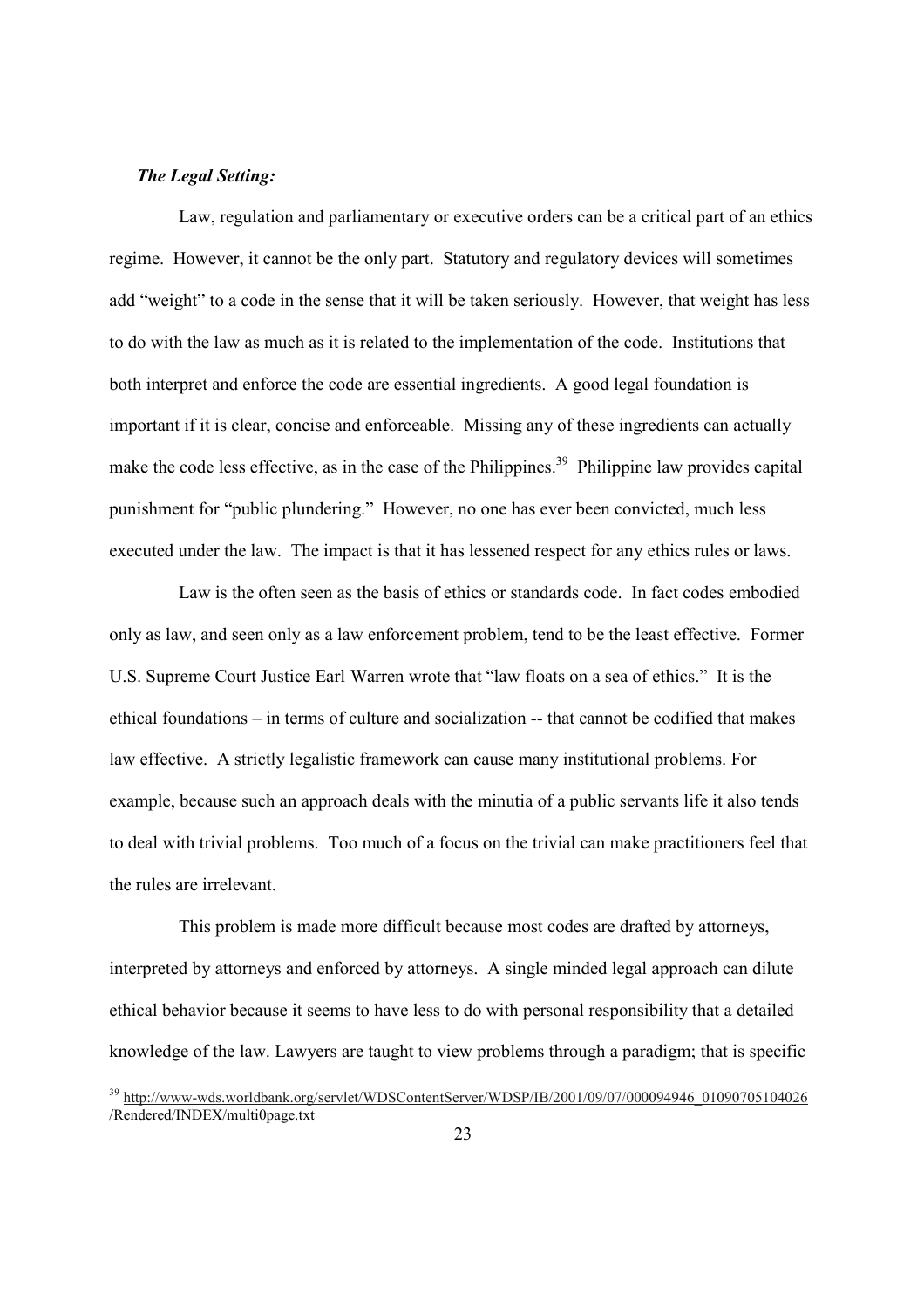lens. That lens can be very useful in a legal context where detailed and complex rule making is important.

 But, law is designed to prevent certain behaviors by public servants and is detailed to prevent discretionary abuse by prosecutors. The saying "if the only tool you own is a hammer, every problem looks like a nail" fits perfectly here. Many lawyers are beginning to understand this problem. As William Widen recently wrote: "In crafting rules governing conduct…employ general principles rather than to draft rules of technical and complex nature. Compliance with... rules has a... tendency to replace more general notions of right and wrong... Principles constantly challenge those seeking to comply to look to themselves for guidance when making difficult decisions rather than finding refuge in a technical safe harbor.<sup>40</sup> Widen, as a professor of law, makes a strong case for the argument that traditionally trained lawyers have the wrong "tools" to create effective ethics codes.

 Having argued this, it is nonetheless true that a solid legal foundation is very important in implementing effective codes. But codes cannot simply be legalistic formulations. Successful codes integrate law, institutions, organizational culture and socialization to maintain high standards for public employees.

 To further complicate the issue there continues to be a debate between those who argue for simplicity – the British Committee for Standards in Public Life – and complexity – the U.S. Office of Government Ethics. In the former case the system relies heavily on professionalism and aspirational values to guide behavior. In the latter, there is a reliance on detailed examples to refine and guide a public official's behavior. There is no one right way. However the

1

 $40$  William Widen, "Enron at the Margin," The Business Lawyer, Col. 58, May 2003, page 1002.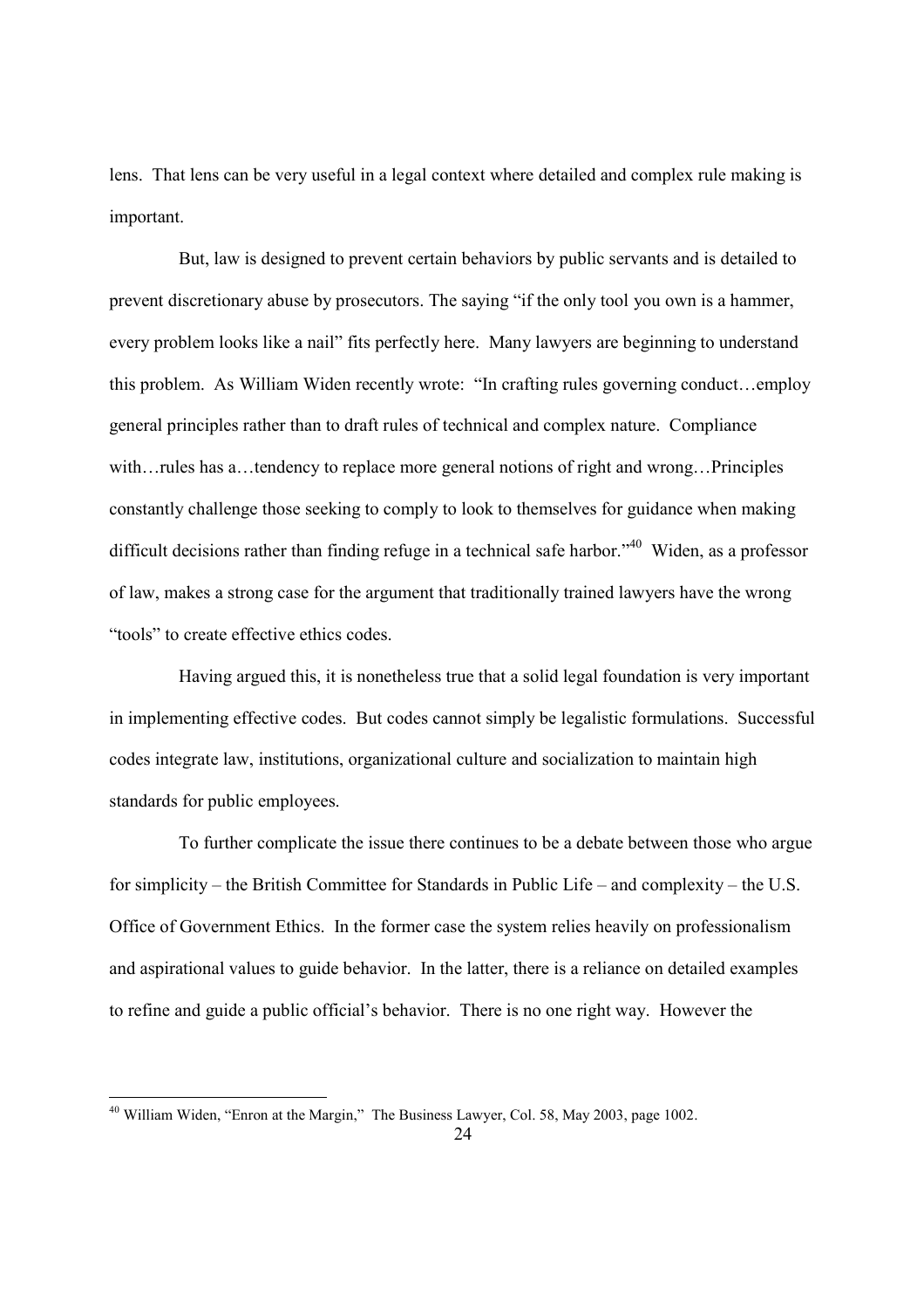absolutely wrong way is to produce a code of conduct with no institutional fabric. Codes as mere pieces of paper posted on a wall can actually do more mischief than having no code at all.

### *An Assessment Model:*

Codes are not self implementing.

 Printing a code of conduct and placing it on a wall, is not implementation. There must be an institutional fabric for developing the code, communicating it, interpreting it, training or education on the code, enforcing it and assessing it. A recent global study of ethics systems identified eight discrete elements of these programs that are used by governments around the world (See Exhibit 5.). Each of these elements can be expressed differently in organizations. But together they form a whole cloth of prevention and make the code operational as part of the organizational culture.

 In designing codes attention must be paid to the text of the code and transparency systems being developed. For example, elements within effective asset declaration forms are always tied to a value or principle in the code. Simplifying administrative procedures and opening government processes through "freedom of information" laws and rules can also be based on a robust ethics code.

 Training, communications, counseling and control should all be tied to the codes text. This is important both cognitively and emotively because, however discrete these elements are, they will look like a single piece from the point of view of those using it. When done effectively this establishes trust in the public service, reduces rumors and builds confidence in the public. Hotlines (telephone or web-based systems to report misconduct) have gained a great deal of popularity. However, from an effectiveness and efficiency point of view they have minimal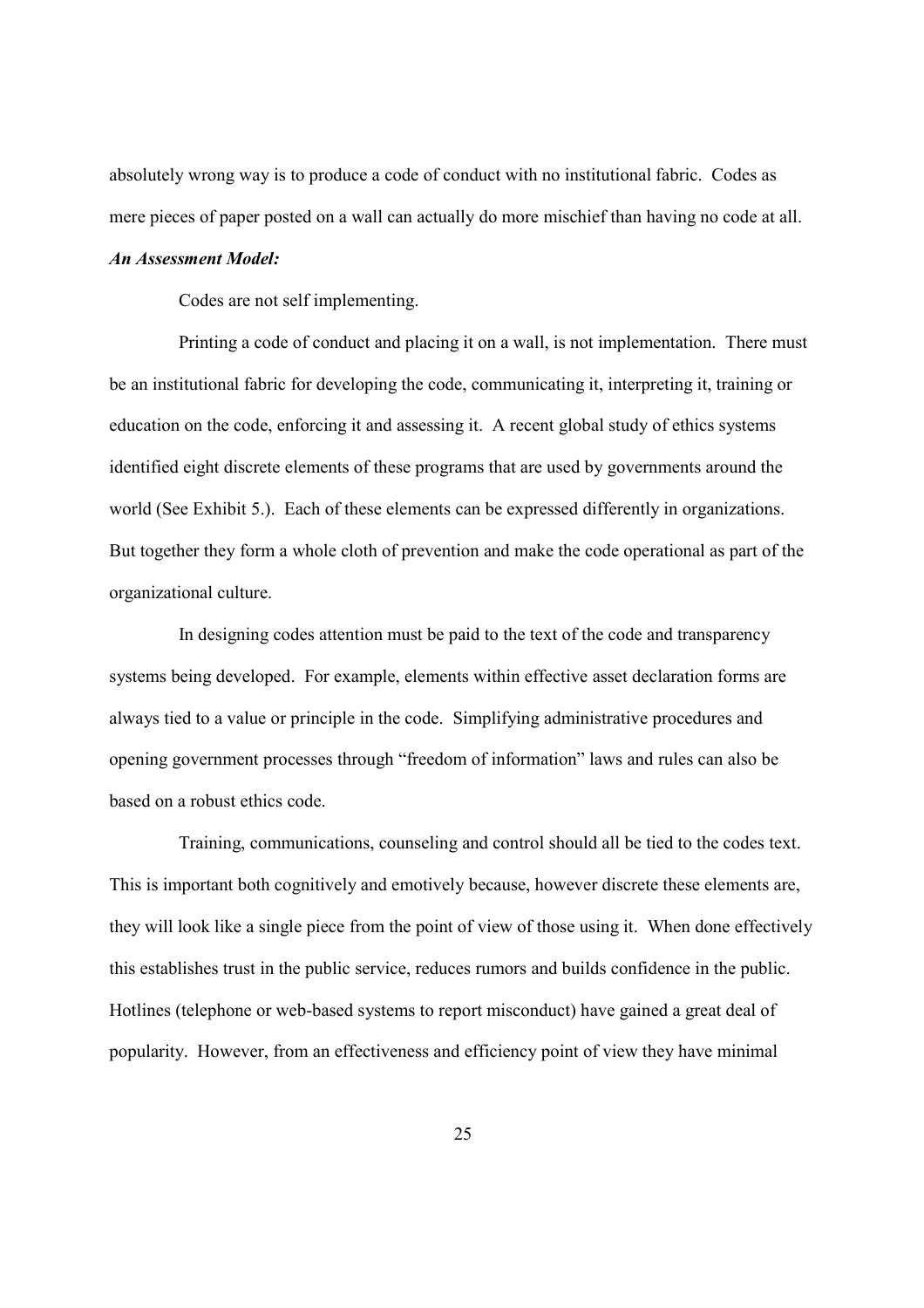## **Exhibit 5.**

| Discrete Elements of Ethics Systems <sup>41</sup>          |  |  |  |  |  |
|------------------------------------------------------------|--|--|--|--|--|
| <b>Codes of Conduct</b><br>a)                              |  |  |  |  |  |
| Transparency systems<br>b)                                 |  |  |  |  |  |
| 1.<br>Simplification of administrative procedures          |  |  |  |  |  |
| 2.<br>Elimination of secrecy                               |  |  |  |  |  |
| 3.<br>Financial or interest disclosure / asset declaration |  |  |  |  |  |
| <b>Training Systems</b><br>C)                              |  |  |  |  |  |
| <b>Communication Strategies</b><br>d)                      |  |  |  |  |  |
| Counselling<br>e)                                          |  |  |  |  |  |
|                                                            |  |  |  |  |  |
| f)<br>Whistleblower hotlines & Help lines                  |  |  |  |  |  |
| Control/Enforcement<br>g)                                  |  |  |  |  |  |
| Criminal code<br>$\mathbf{1}$ .                            |  |  |  |  |  |
| 2.<br>Conflict of interest code                            |  |  |  |  |  |
| 3.<br>Post-employment code                                 |  |  |  |  |  |
| Ombudsmen<br>4.                                            |  |  |  |  |  |
| 5.<br>Audit agencies                                       |  |  |  |  |  |
| <b>NGOs</b><br>6.                                          |  |  |  |  |  |
| 7.<br>Media                                                |  |  |  |  |  |

h) Independence

1

impact.<sup>42</sup> Experience in a number of countries, and large multinational corporations<sup>43</sup>, suggests that the technology is much better used as a "helpline". The idea of a helpline is to answer

<sup>&</sup>lt;sup>41</sup> Stuart C. Gilman and Jeffrey Stout, "Assessment Strategies and Practices for Integrity and Anti-corruption Measures In the Public Service," to be published in "How to Assess Measures for Promoting Integrity and Preventing Corruption in the Public Service," OECD, Paris, forthcoming, 2005.

<sup>&</sup>lt;sup>42</sup> See Maurice Moody and Beth Serepca, "IG Hotlines: Have they been good? At what Cost? What has been lost?" in *The Journal of Public Inquiry: A Publication of the Inspectors General*, Spring, 1998, p. 9-12 available via URL: http://www.ignet.gov/randp/jpisp98.pdf.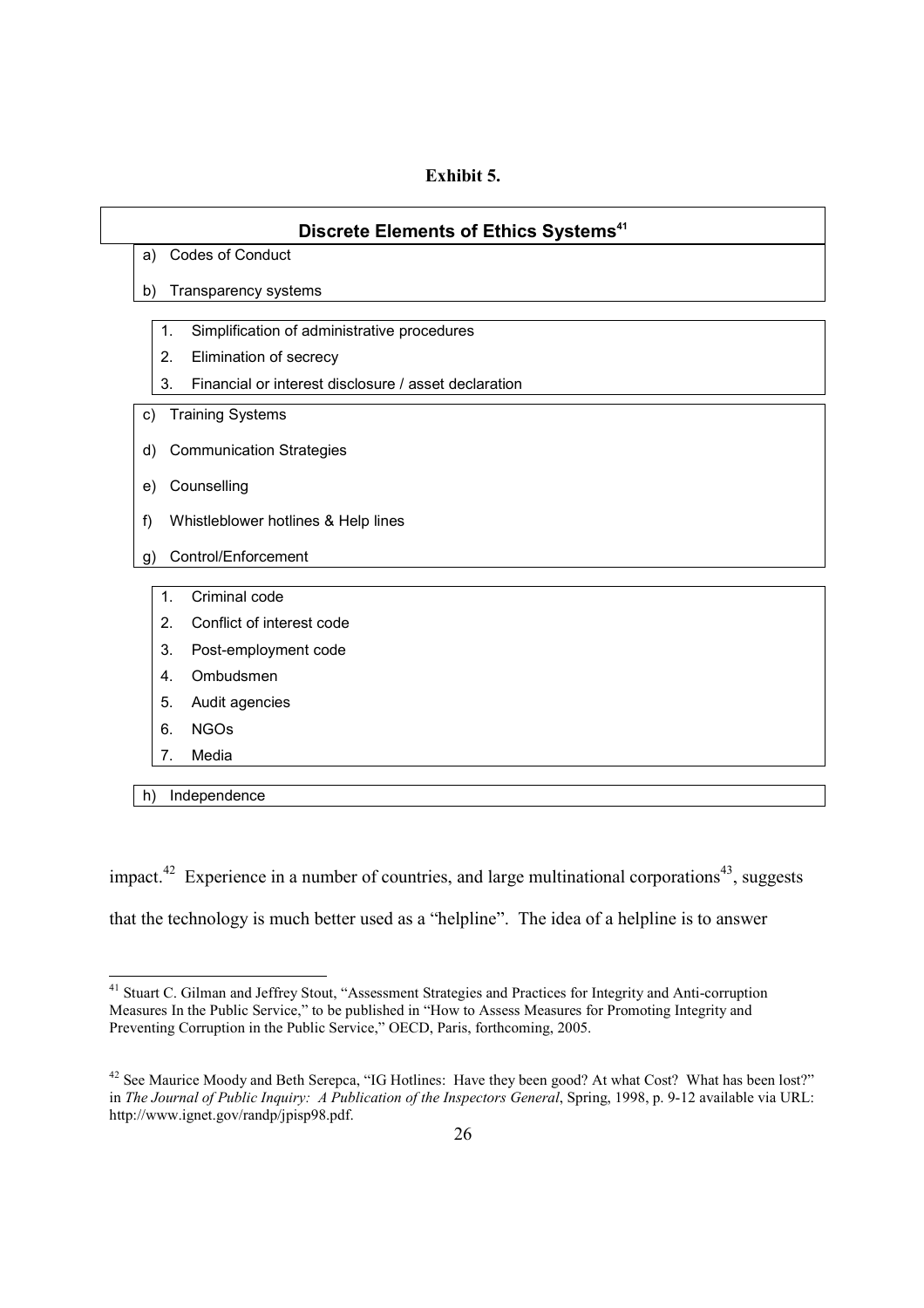questions about issues involving the application of the code or laws. In the vast majority of cases there is simply a misunderstanding about what the rules cover or what the act entails. This process does two things: it gives government employees and the public "real time" feedback and allows the government to target problem areas.

 Supporting systems also play an important role. It is not necessarily the case that all of these must be in place. Rather, an effective system must have both a legal framework and institutions that support it. Ombudsman and audit agencies seem obvious. Less obvious are the role of the NGOs and the media. The non-government sector has a vested interest in being a watchdog for integrity, as does the media. The ability for governments to use information derived from both of these sectors can make integrity processes both more effective and less expensive. For example, publicly available asset declarations allow the NGO community and the media to do the search for assets not declared on the form. And, subsequently, government officials who know these forms will be made public are far more careful about filling them out accurately.

 Finally, attention must be paid to the independence of the commission or agency in charge of implementing the code. Independence is a tricky concept. On the one hand the office must be independent enough to objectively and fairly interpret and enforce the code. On the other hand, the notion of complete independence is a chimera. It is of value that the entity with this responsibility is effectively connected to the political and administrative structure so that it does not lose the political will supporting its programs. The question of balancing independence

<sup>&</sup>lt;sup>43</sup> Carrie Penman, Everything You Wanted to Know About Helpline Best Practices: Results of the 2004 Survey of EOA Sponsoring Partners, paper presented at the Ethics Officers Association Meeting, Scottsdale, AZ, October, 2004.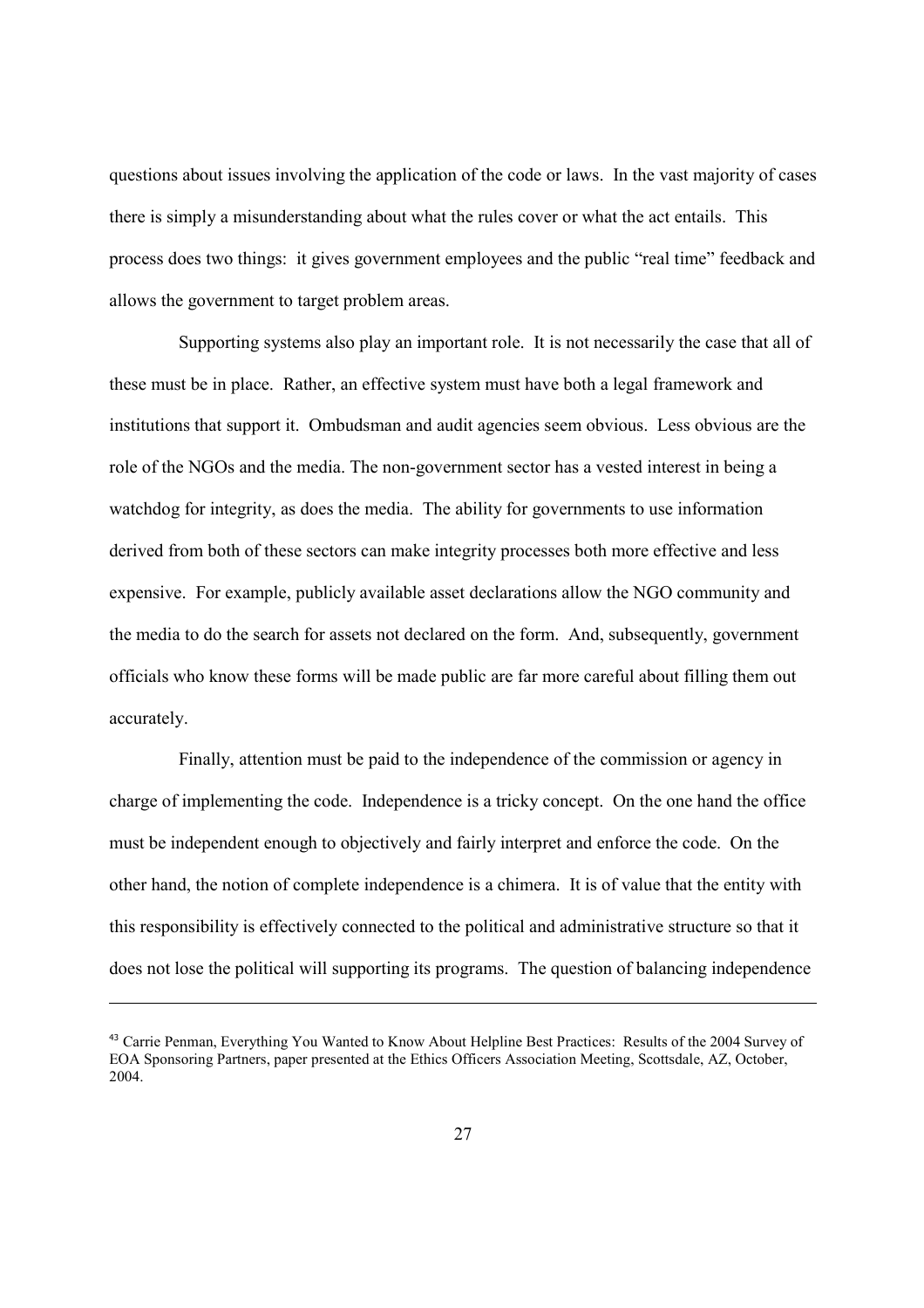with political effectiveness, and the assessment of the reality of that balance, is important to answer on a regular basis.

 In sum, each of these elements can be assessed individually. This is important because the idea of evaluating a codes' effectiveness seems both abstract and daunting. The parts that make up the code, and its support structure, are far easier to evaluate. Ultimately, the ability to assess effectiveness will have an impact on political will and long term political support. Therefore, assessment strategies should be built into the design of the program and not developed as an afterthought. Assessment strategy must be a critical part of how we think about successful ethics codes and codes of conduct.

## **III. The Organizational Environment and Effective Codes:**

The discussion in Section II focused on the critical elements in a code and some of the elements that lead to success. The perspective will now change to look at the organizational environment and the behavioral issues raised by social psychologists.

### *Integrating Codes into Existing Organizations:*

 Whether one is adding a new code or refreshing an old code it is important to have an understanding of the culture in organizations. There have been a variety of devices used to understand the ethical of the governmental culture used by Korea, New Zealand, South Africa and Puerto Rico. There are dozens of examples of cultural evaluations accomplished by departments or ministries. These can be used in a variety of ways. But they are primarily focused on how well codes of conduct or ethics codes are working, and how well the institutions supporting the code are functioning.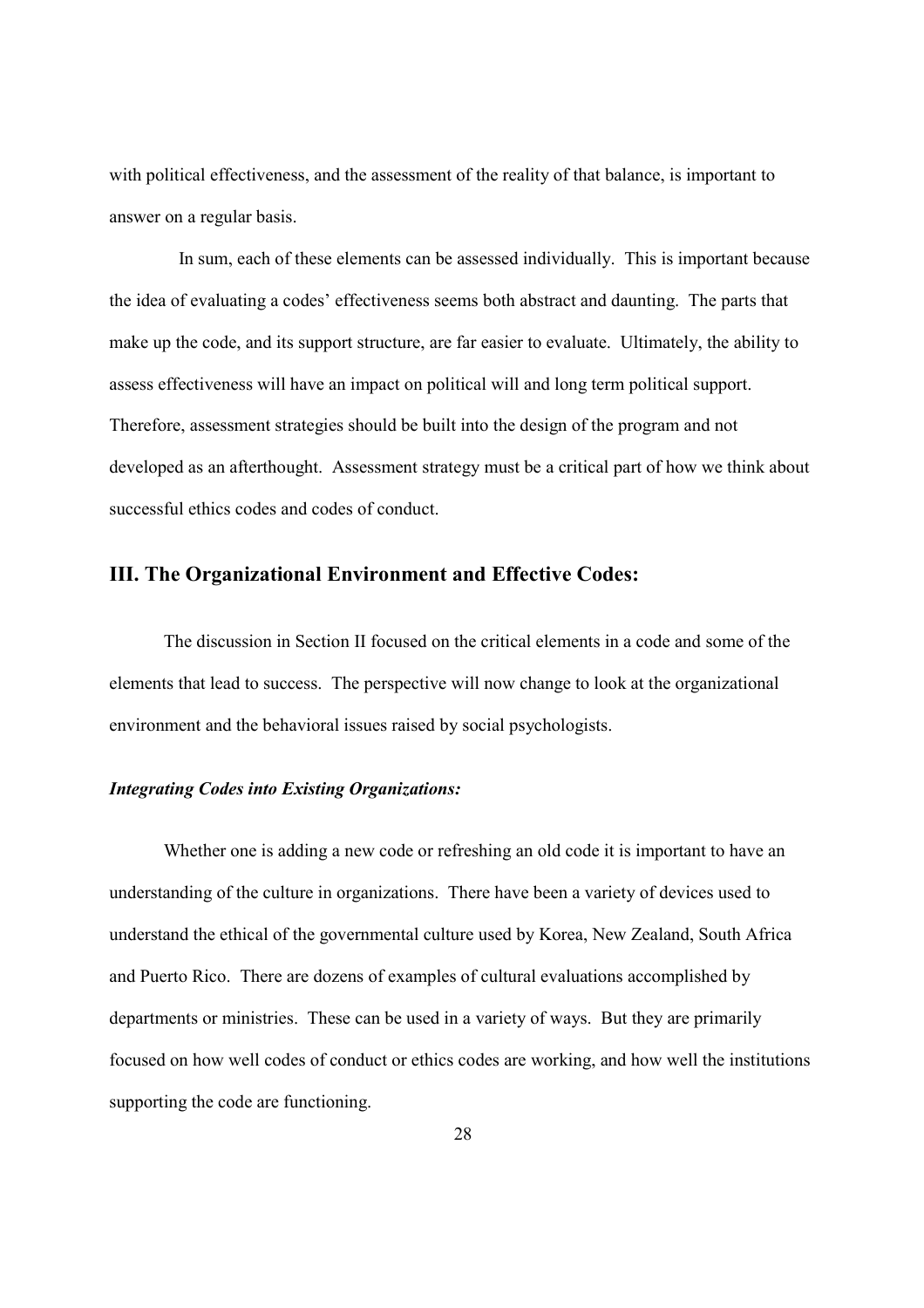These kinds of surveys can give an overarching perspective of ethical values and allow administrators to understand the pressures to commit misconduct and the rewards necessary to encourage right conduct in an organization. However, they seldom give a sense of the distribution of opinion in an organization. We know from a variety of studies that adults can approach ethical issues from a range of different perspectives. Perhaps the best know research was a thirty year longitudinal study of the moral development in children conducted by Lawrence Kohlberg at Harvard University.<sup>44</sup> Although there has been criticism of his work, none of the critiques deny that adults in a general population vary in their stages of moral development. (See Figure 2.) Researchers have found that there are statistical distributions of adults across all six of his developmental stages. Each stage presents discrete issues in code implementation. This work has been expanded to apply to public administration by Debra Stewart and Norman Sprinthall. They have developed the Stewart-Sprinthall test and applied it to understand the distribution of ethical development in Russia, Poland and the United States. The diagnostic suggested that each country required different elements within either an ethics code or a code of conduct.<sup>45</sup> The variance was based on differing hierarchies of values (not different values) and historical experiences.

## **Figure 2. Kohlberg's Stages of Development of Moral Values**

<sup>44</sup> Lawrence Kohlberg, *The Philosophy of Moral Development, Moral Stages and the Idea of Justice,* Vol. 1., New York: Harper Collins and Lawrence Kohlberg, The Psychology of Moral Development: The Nature and Validity of Moral Stages (Essays on Moral Development, Volume 2), N.Y.: Harper Collins, 1984.<br><sup>45</sup> Stewart, D. W., Sprinthall, N. W., and Shafer, D. M. 2001. "Moral Development in Public Administration." In T.

L. Cooper (ed.), Handbook of Administrative Ethics, 2nd ed. New York: Marcel Dekker, 457-480.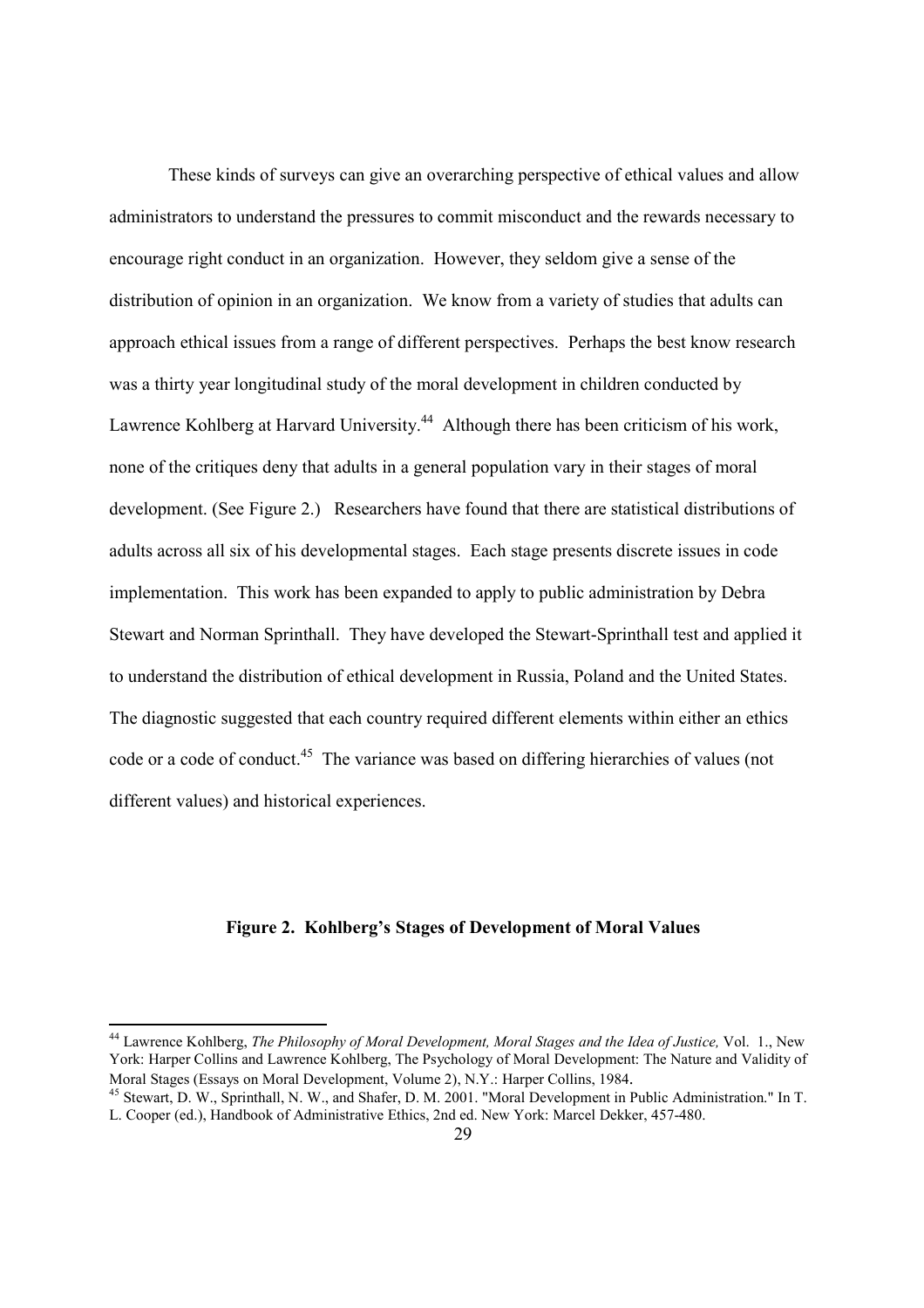The importance of this work, as well as the social psychology research at the Center for the Study of Ethical Development at the University of Minnesota.<sup>46</sup> has contributed several key

| Level                          | <b>Self</b><br>Perception | <b>Stage</b>                                                               | <b>Values</b>                                                 |
|--------------------------------|---------------------------|----------------------------------------------------------------------------|---------------------------------------------------------------|
| <b>Preconventional Outside</b> | Group                     | orientation.                                                               | 1. Obey or pay, punishment 1. Confused with physical objects. |
|                                |                           | 2. Self (and sometimes<br>others') satisfaction.                           | 2. Instrumental to needs of<br>possessor; egoistic            |
| Conventional                   | <b>Inside</b><br>group    | 3. Win others' approval by<br>helping them.                                | 3. Based on empathy of family or<br>group.                    |
|                                |                           | 4. Law-and-order<br>approach. Doing one's<br>duty.                         | 4. Authority and Social Order<br><b>Maintaining</b>           |
| <b>Postconventional Above</b>  | group                     | 5. Respect individual<br>rights. Accept critically<br>examined values.     | <b>5. Contractual or Legalistic</b>                           |
|                                |                           | 6. Act with logically<br>developed and universally<br>accepted principles. | <b>6. Principle orientation</b>                               |

elements to understanding what must go into an ethics code and why they work. First, because individuals approach ethics problems with "different" lenses a code must be able to address multiple levels of meaning.<sup>47</sup> Some individuals only want to know "what will happen to them" if they violate the code; others want to understand the rule; while still other want to know what principles underlie the rules. Good codes address all of these levels.

<sup>&</sup>lt;sup>46</sup> Rest JR, Bebeau MJ, Volker J (1986): An overview of the psychology of morality. In (Rest JR, ed.): Moral Development: Advances in Research and Therapy. Prager Publishers, Boston, pp. 1-39.

<sup>47</sup> Nobel Laureate Amartya Sen characterizes this as an epistemological problem in development: "The connection between epistemology and ethics can be very powerful, and this is part of the interdependence of the world in which we live. Ignorance and incomprehension are enemies not only of science, but also of the practice of ethics." (Speech, Ethics and Development Day, (InterAmerican Development Bank, Washington, DC, January 11, 2005.)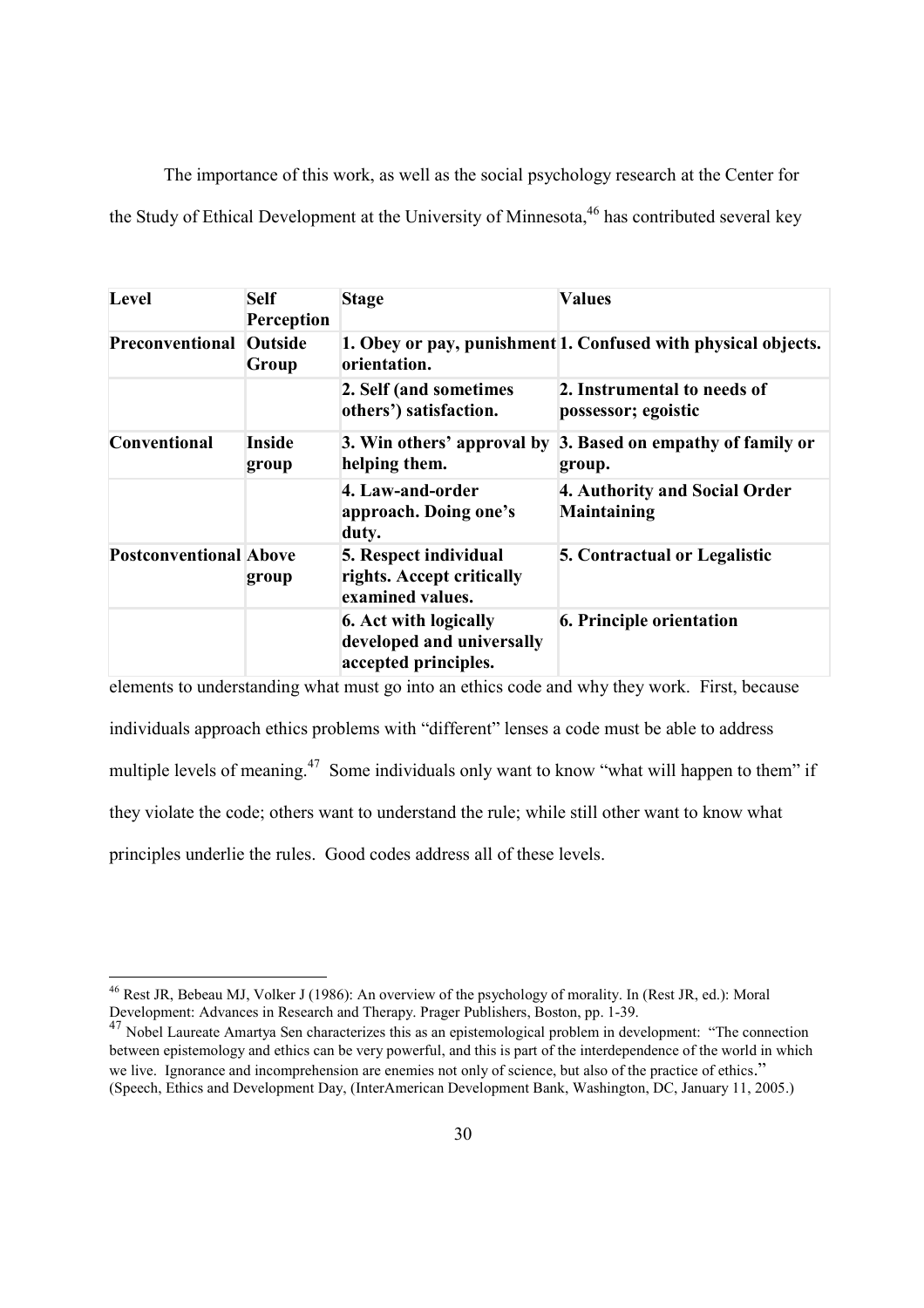Secondly, empirical research at the University of Minnesota strongly supports the notion that ethics can be taught. Because of this codes must persuasively address the range of approaches public servants use to analyze ethical questions. A good code then becomes the foundation for good pedagogy. Ethics education (or training) programs become far more effective if they are based on codes that can be understood, and analyzed, at several different epistemic levels.

 It is also important to weave the new code into the pre-existing fabric of the organization. That is, the new code must be accompanied by any necessary changes to institutions, conduct penalties, civil service rules or legal regimes. There must be special care to account for values that have been added or are now not part of the code, as well as behaviors newly added to be unacceptable or behaviors that are now acceptable. The most common mistake in launching a code is the assumption that the code stands on its own. Codes have a dynamic relationship in government and care must be taken to avoid confusion and ineffectiveness that could result from code revision.

#### *Using Codes to Re-engineer or Reform Governments or Ministries:*

 For many organizations the process of revising a code is an excellent time to re-engineer or reform administrative structures and processes. Code revisions can also be used to refocus the vision or mission statement of the organization, because the values in the code often are a foundation for how people in the organization see their responsibilities. Singapore provides a clear model of this.48 They can also be used to define what a professional civil servant is. In many transitional countries it has never been clear who public officials worked for and what their responsibilities are. In a recent study of Eastern European countries, one scholar found a

<sup>48</sup> http://www.cpib.gov.sg/aboutus.htm#CodeofConduct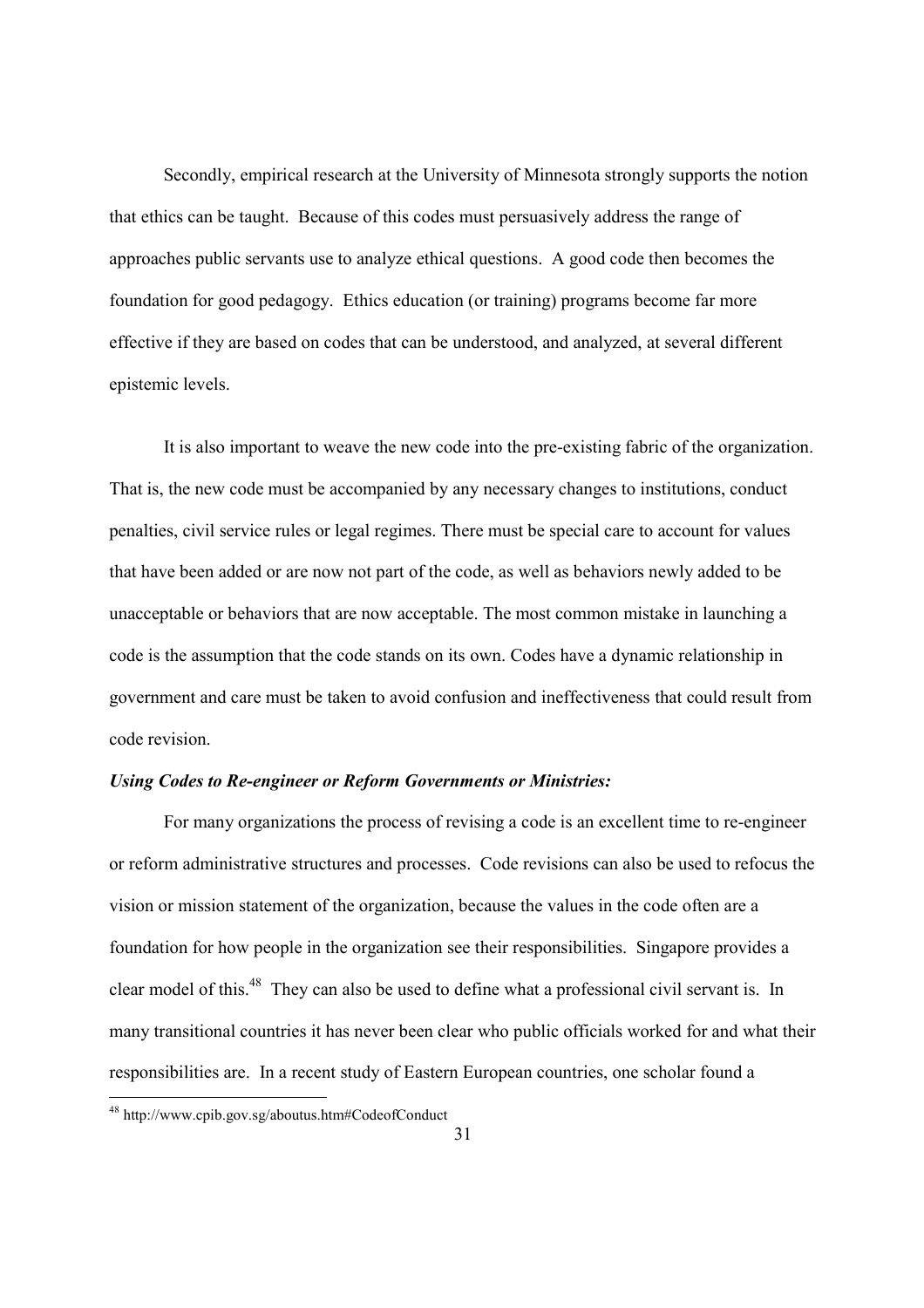significant number of these countries used ethics code revisions as the backbone to civil service reforms.49 Estonia, Hungary and the Czech Republic are examples. This is not to suggest that all of these efforts were successful, but rather to view this approach as a viable strategy.

 Many scholars in public administration have previously argued that one must have a sophisticated legal system and a merit based civil service before you can even discuss the creation of ethics codes. The practical reality is that at times the code can be used to help create a legal system and a merit based civil service. In other words codes can be catalysts for reforms or the reforms can be a catalyst for creating codes. It is not a one way relationship, but significantly depends on the environment in the country.

 Well-designed codes can also be used as a management tool. Often managers in transitional countries have difficulty directing public servants because they have not made the socio-psychological shift to a public service model. Codes can often be clear articulations of new professional standards. In India, Lithuania, Slovenia and Argentina codes include the obligation to obey the law over the orders of a manager, and to respect citizen's rights. Each of these can give leverage to managers who are trying to direct a public service in transition.

 In a broader sense codes can also be used to help re-engineer organizations. By involving employees in the design of codes, institutional weaknesses also are revealed. Ethical values can be used as a public service lens in this redesign, focusing on the key values the government wants to promote and the behaviors it wants to prohibit. This has a highly symbolic value for both government employees and stakeholders (citizens, contractors, etc.) in the public system because it can clarify assumptions about the roles and activities of government. For example, in many transitional economies in Eastern and Central Europe there continue to be assumptions

<sup>&</sup>lt;sup>49</sup> Jolanta Palidauskaite, "Codes of Conduct for Public Servants in Eastern and Central European Countries: Comparative Perspective" http://www.fernuni-hagen.de/POLALLG/EGPA/Papers/Paliskaudaite.pdf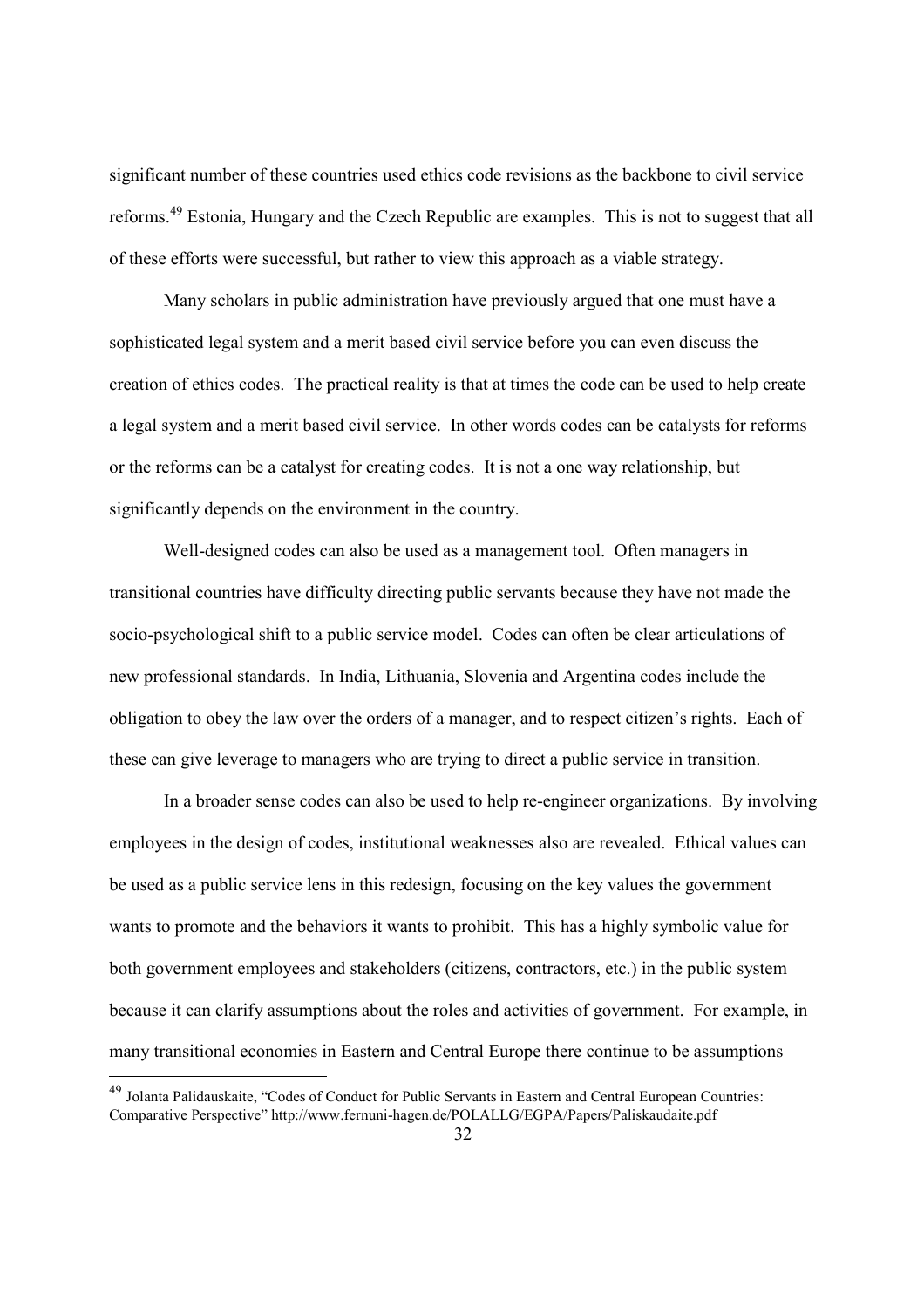about the government ensuring full employment. By emphasizing what government does in a free market, codes can help clarify the new role of government.<sup>50</sup>

 Codes that are used to re-engineer government often require legislative participation. This can be a very positive way to engage legislators. Most legislators oppose re-engineering or reorganizing government because it shifts power both within the legislature, and in some cases away from the legislator. However, very few legislators will condone corruption in public administration (they are usually less scrupulous about the actions of their own colleagues). Using a new code of conduct or ethics code as a vehicle to re-engineer government institutions is a far more palatable approach. Additionally, codes can be used as an organizational road map so that changes in the institutions address risk and vulnerability to corruption.

### *Learning from the Private Sector:*

-

 Although it might seem counter intuitive, there are strong parallels between ethics codes and regimes in the private and public sectors. Most notably publicly traded companies often times have to comport to specific ethics standards if they are to be traded on any of the country specific or international trading systems. In the United States the Sarbanes-Oxley Act (2002) requires all companies that are publicly traded to have an ethics regime, including an ethics code. This has had a clear impact not only on U.S. companies but on most multi-national corporations. Less well known are the Sentencing Guidelines for Organizations.<sup>51</sup> These are guidelines to judges who must take into account an effective ethics regime if companies are convicted of

<sup>&</sup>lt;sup>50</sup> As an anecdote to support this point, in the mid-1990s I participated in a anticorruption conference for prosecutors in Romania. Among other presenters, was Judge David Levy a distinguished U.S. federal jurist. One of the questions directed to him was what to do about a person who had bought a diesel engine plant from the government and went bankrupt. Wasn't that a form of corruption? Levy responded "No, that's capitalism. In my district in California, one out of every three business go bankrupt each year." The prosecutors generally seemed stunned by this response.

<sup>&</sup>lt;sup>51</sup> The Commission proposals were made to Congress on 30 April 2004 and took effect automatically on 1 November 2004, when Congress did not pass legislation rejecting them. At the time of this writing, the Commission's description of its intent can be found at http://www.ussc.gov/2004guid/RFMay04\_Corp.pdf.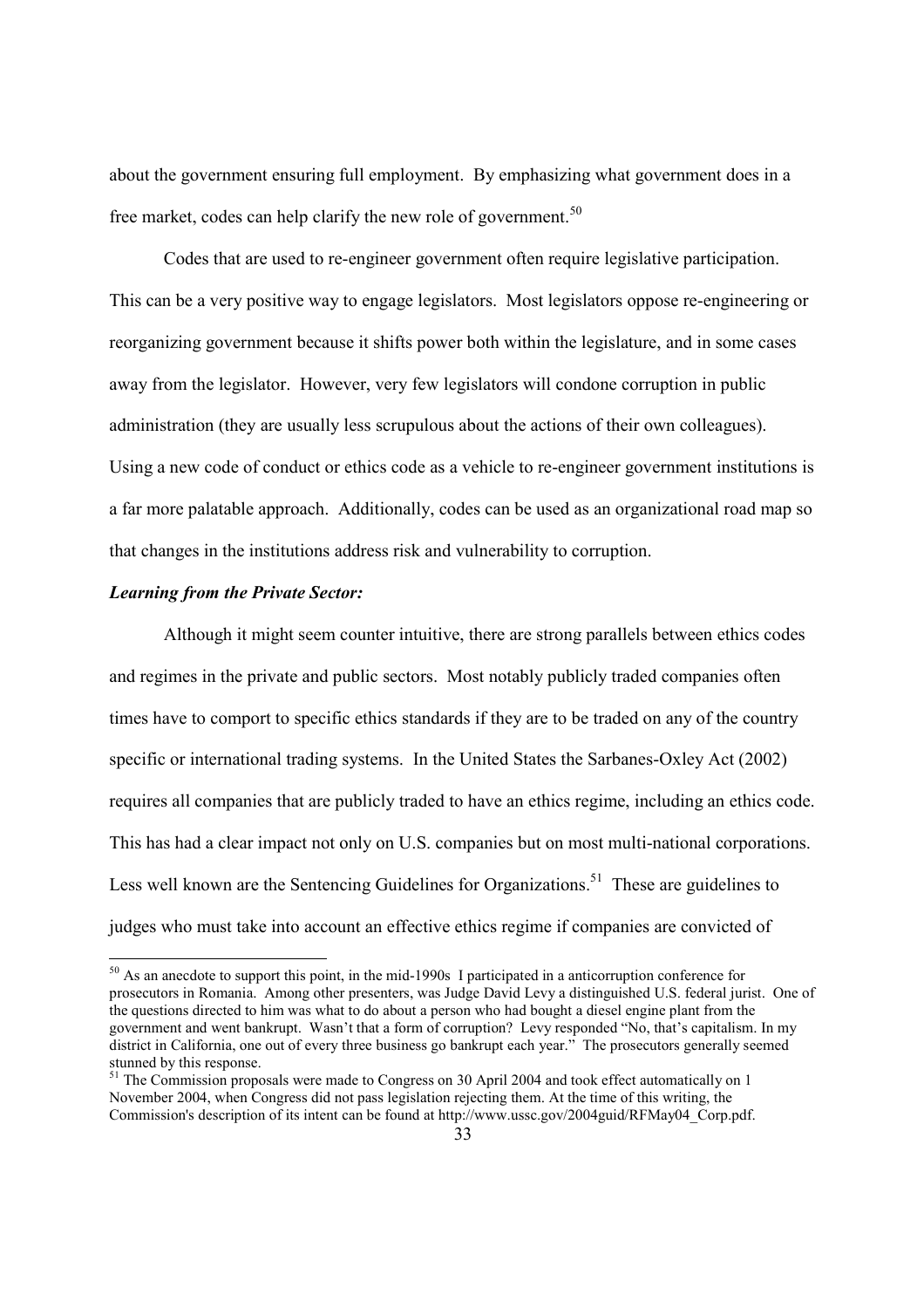violations. This is a very innovative way of forcing companies to include ethics and corruption prevention as part of their risk management strategy.52 These U.S. laws track remarkably well with the private to private corruption concerns in the United Nations Convention Against Corruption (2003)<sup>53</sup> as well as the U.N. Global Compact for corporations.<sup>54</sup>

 The public is most familiar with corporate ethics failures: Enron, Boeing and Worldcom in the U.S., Parmilat and Global Crossing in Europe, as well as several others around the world. These failures were spectacular in that the involved billions of U.S. dollars in investors money as well as the loss of hundreds of thousands of jobs. In many of these companies there were ethics programs, and it is beneficial for our purposes to understand why they failed.

 Enron is a classic case in point. They were only concerned about the "rules" and not about the "values" in the organization.<sup>55</sup> They had a code of conduct but it was by and large ignored but senior executives always had a reason as to why they did not apply to them. The code was taken so lightly that the Board of Directors of Enron voted to waive the code of conduct for Jeffery Fastow; a decision that led to the bankruptcy of the company. Enron had a whistle blower hotline directly to their CEO Ken Lay. The problem is only a hand full of people used it. After all as a government employee, if you suspected your boss of doing something wrong, would you report it to the Prime Minister? Enron was a disaster waiting to happen.<sup>56</sup> Many of these organizations suffered from a common malady. They focused on very narrow conduct, exempted senior officials, had no legitimate way of enforcing the code, and operated in a culture that encouraged unethical behavior.

http://www.aom.pace.edu/amr/EdComJly03.pdf

 $\overline{a}$ 

 $52$  For a discussion of how this system works see Lynn Sharp Paine, "Managing for Organizational Integrity," *Harvard Business Review*, March-April, 1994, pp. 106-117.

<sup>&</sup>lt;sup>53</sup> http://untreaty.un.org/English/notpubl/Corruption\_E.pdf

 $54 \text{ http://www.unglobalcompact.org/Portal/Default.asp}$ 

<sup>&</sup>lt;sup>55</sup>See Tom Donaldson's statement at http://www.sia.com/publications/pdf/MarketShareMarch03.pdf

<sup>56</sup> See Donaldson's editorial in the *Academy of Management Review*,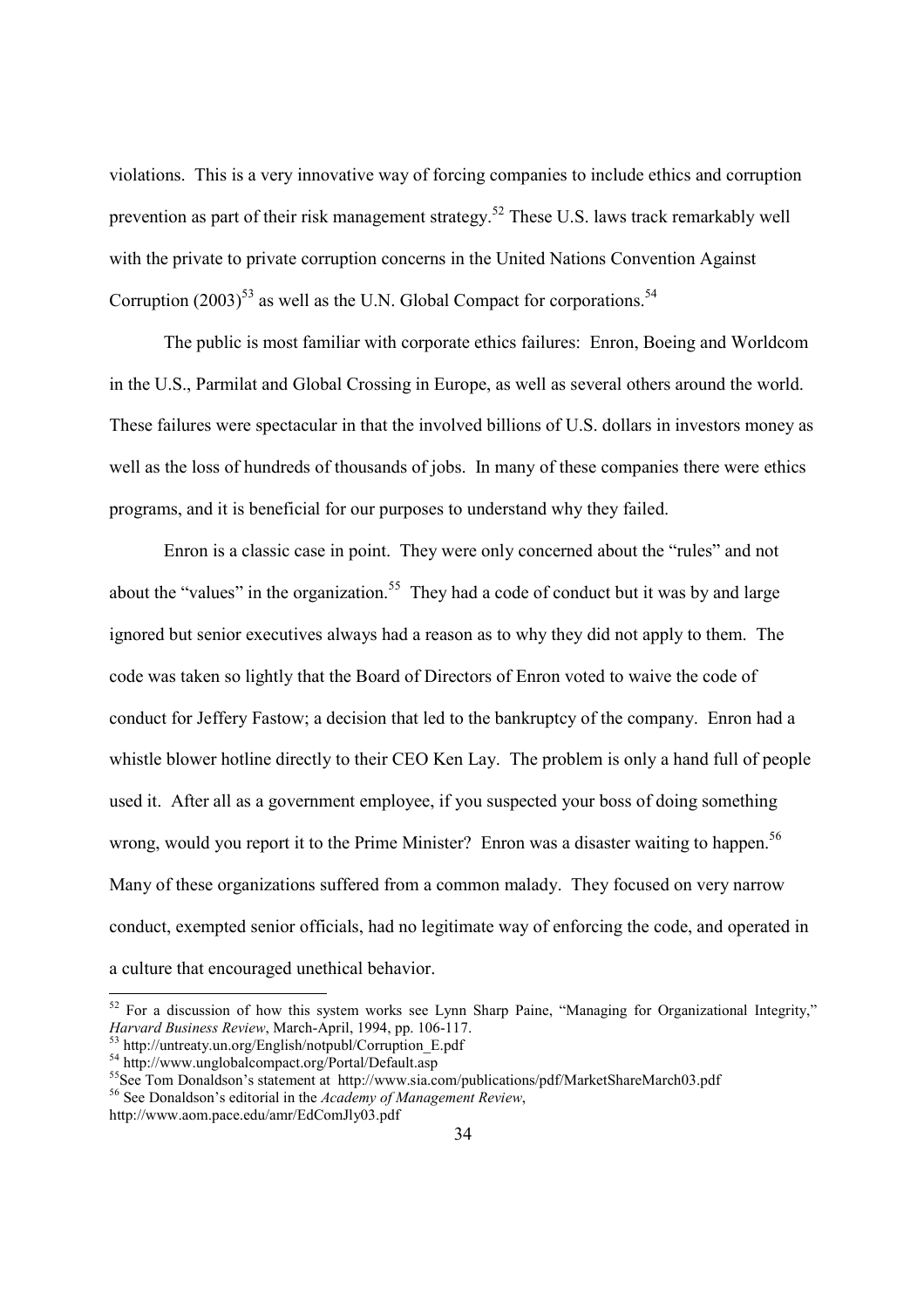The good news is away from public scrutiny most large corporations are integrating vibrant and creative ethical codes in their organizational culture. In terms of ethical administration Royal Dutch Shell has one of the most sophisticated ethics systems in the world.<sup>57</sup> They require each country director to report annually in writing to the chair focusing on ethical problems and ethical success within their own country. These reports are the result of a series of ongoing analyses that cascade upward through the organization. Each country director has an ethics officer whose responsibility is to maintain an ethical culture within the organization.

 Lockheed-Martin Corporation reacted to a scandal more than twenty years ago by creating a broad, sweeping ethics system throughout its organizational structure. The former CEO of Lockheed is Norman Augustine who has become an outspoken proponent for the value of ethics codes and ethics systems within companies. He not only created an ethics office that reported directly to the CEO, but committed to annual, dynamic ethics education for all employees. In addition, for the past decade Lockheed has conducted a biennial survey of its employees to understand the pressures the feel to commit misconduct.

As a final example, MCI has emerged like a Phoenix out of the ethical disaster at Worldcom. The foundation for that revival has been its ethics code referred to as its Guiding Principles. (See Exhibit 6.) The entire communications strategy, both internal and external has been built on these values. Michael Capellas, MCI's CEO has raised the role of ethics officer to be a member of the senior management team.<sup>58</sup>

 It is worthwhile mentioning the experience at the Boeing Corporation where they had (and have) a very sophisticated ethics system. In a company of over 100,000 employees it took only four of them to lose almost \$9 billion in contracts. Two of the employees received

 $57$  http://www.shell.com/html/investor-en/reports2003/st/g/g6.html

<sup>&</sup>lt;sup>58</sup> http://global.mci.com/about/governance/values/Ethics\_Tr\_Br\_Web.pdf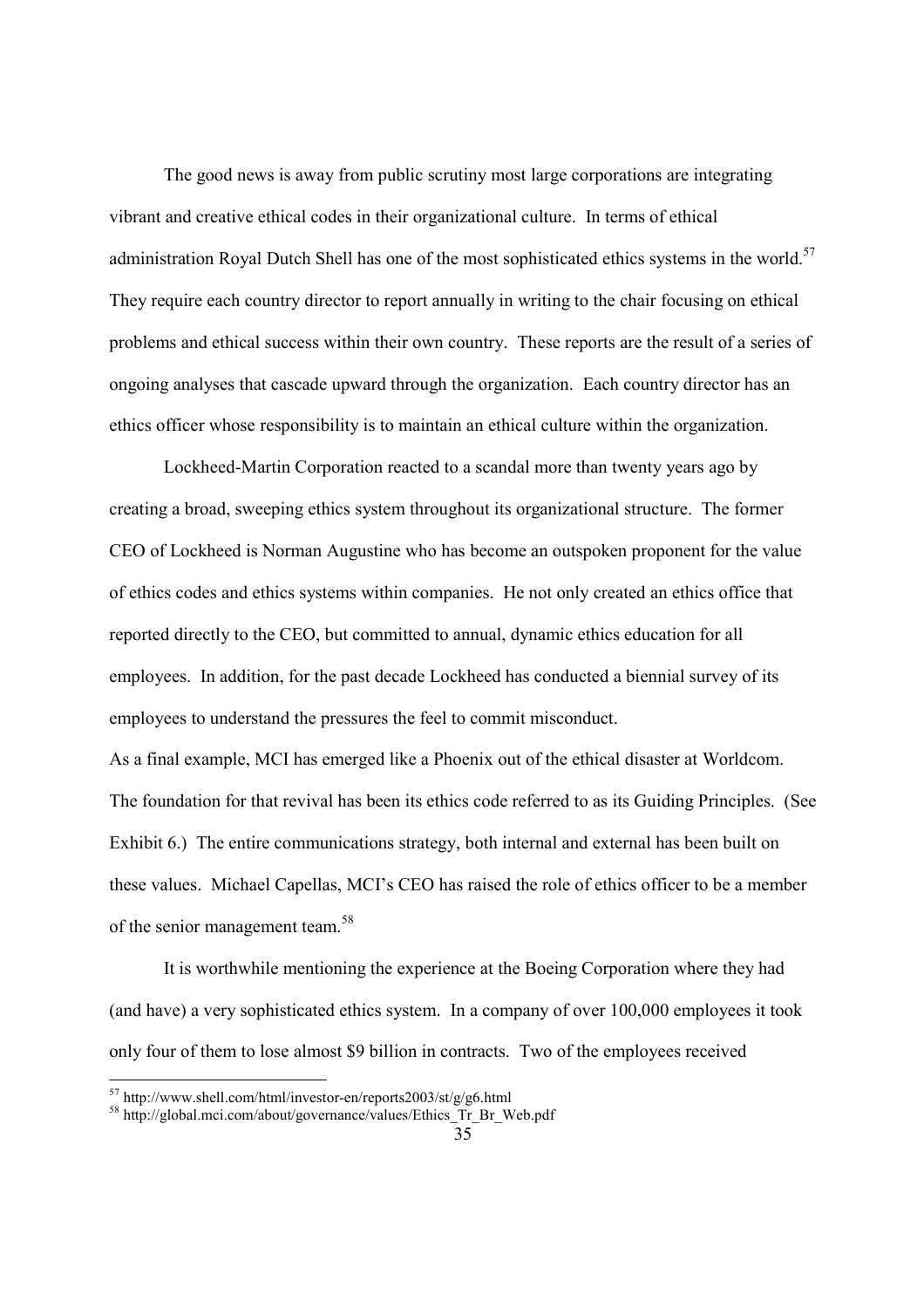## Exhibit 6: MCI GUIDING PRINCIPLES

| <b>MCI Guiding Principles</b>                                                                                                  |
|--------------------------------------------------------------------------------------------------------------------------------|
| The Way We Work                                                                                                                |
| . Build Trust and Credibility<br>Do what you say and say what you do                                                           |
| • Respect for the Individual<br>Treat each other with dignity and integrity                                                    |
| • Create a Culture of Open and<br><b>Honest Communications</b><br>Everyone should feel comfortable to speak<br>his or her mind |
| • Set Tone at the Top<br>Management leads by example                                                                           |
| $\bullet$ Uphold the Law<br>Put the law of the land on a pedestal                                                              |
| . Avoid Conflicts of Interest<br>Carefully and consciously manage various<br>stakeholder interests                             |
| • Set Metrics and Report<br><b>Results Accurately</b><br>Balance between the short and long term                               |
| • Promote Substance Over Form<br>Focus on what is important and not what<br>is convenient                                      |
| • Be Loval<br>To your families, your company, yourselves                                                                       |
| <b>Do the Right Thing</b><br>Because it's the right thing to do                                                                |

confidential information about a competitors bid on a procurement and handled the material inappropriately. And a senior vice president and the former head of procurement for the U.S. Air Force colluded in ensuring a lease agreement. Even when there are sophisticated ethics systems you cannot prevent all misconduct. Good ethics systems manage and minimize the impact of "bad actors," but they cannot eliminate them.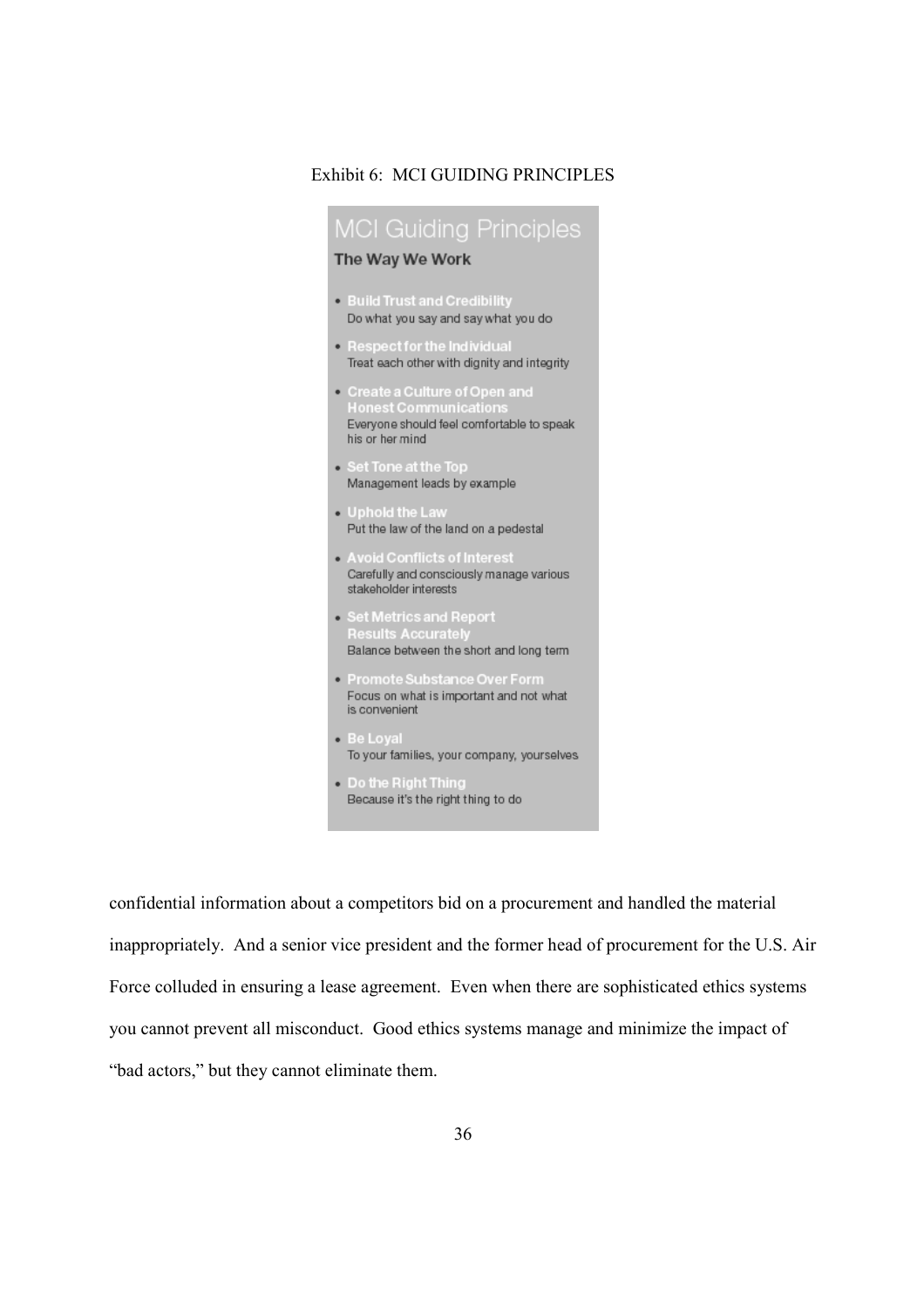There are lessons to be taken into the public sector. Good ethics systems must emphasize principles as well as rules. You can design ethics codes that make individual managers responsible and assess them in effective ways. You can recover from corruption scandals by real commitment to effective ethics programs. You can, as Boeing has done, make ethics counselors in the organization more independent by creating a career path for them to follow. This is not to suggest that these corporations will not have ethics problems in the future. Rather, it is valuable to take away the "good" practices from corporations that might fit into a public service setting. And, it is reasonable to suggest that some corporate models or elements might make a better fit in some organizations or governments than models taken from other public service entities.<sup>59</sup>

# **IV. An Emerging Set of** *Good* **Practices:**

It is always tempting to argue that there are best practices in anticorruption and corruption prevention regimes. The development and use of codes has not reached that level of sophistication.<sup>60</sup> However, there are enough indicators of successful strategies to suggest worthwhile tools and approaches for practitioners.

## *What Goes into a Code?*

-

## *The Professional Setting:*

 Good practice requires that effective codes must have an environment that nourishes them and allows them to develop. This environment is created by leadership. In the public sector there are two types of leadership required: political leadership and administrative

<sup>&</sup>lt;sup>59</sup> The Ethics Officers Association represents a group of ethics officers in businesses with offices throughout the world. See: http://www.eoa.org/home.asp

<sup>60</sup> A "Best Practice" is usually defined as a *detailed strategy* that has been *effectively implemented* over a long enough *period of time* to *assess its effectiveness*. Ethics codes and codes of conduct might include several, but not all of these elements.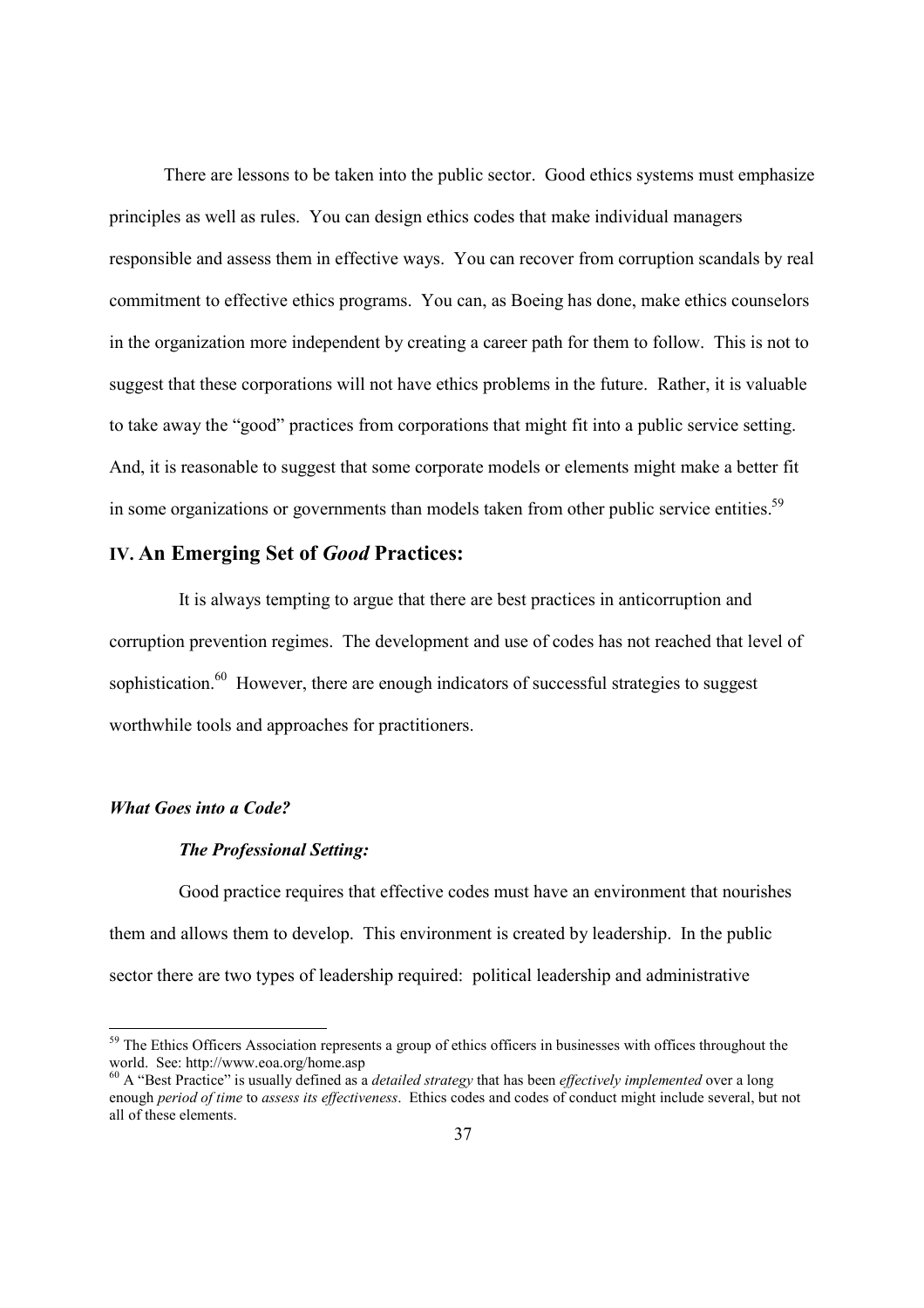leadership. Political leadership is important to the successful implementation of codes. Without support of the senior leadership within a country it is very difficult to get codes taken seriously. Obviously, this is a role for a prime minister, leader or president. And, they must give their support to the code for face validity. However, this is not enough. There must be senior political leadership with the task to champion the code within the government. They must have both the authority and public ties to the most senior levels of government.

In addition, there must be champions<sup> $61$ </sup> within the public service who are responsible for ensuring the political will gets translated into administrative behavior. This can be done through a variety of methods. For example, it could be a standard by which senior ministers and administrators performance is evaluated annually.<sup>62</sup> This can also be accomplished by either a central authority appointing an official to be responsible for ethics in the ministry or making the ministry responsible for appointing a high level official. There is no one right way to accomplish this, however it is essential that at both the political and administrative levels there are senior officials who are champions of this process.

One model is the Korean Independent Commission Against Corruption (KICAC).<sup>63</sup> Since its formation three years ago it has been an aggressive champion of ethical behavior within both the public sector and private sector. KICAC's current Chairman, Mr. Soung-jin Chung, has been a very public champion of ethics in Korean society. Although there has been little time to evaluate the effectiveness of the Korean strategy, its very public leadership will be an interesting model to follow.

 $<sup>61</sup>$  This is a term the Canadian government actually uses, and makes it a public functional responsibility. See</sup> http://www.hrma-agrh.gc.ca/veo-bve/activity\_sectors/bvesec\_e.asp

<sup>&</sup>lt;sup>62</sup> See Kirsi Aijala, "Values and Ethics in Finnish State Administration,"

 $^{63}$  http://www.kicac.go.kr/PORTAL/Eng/About/about 01.jsp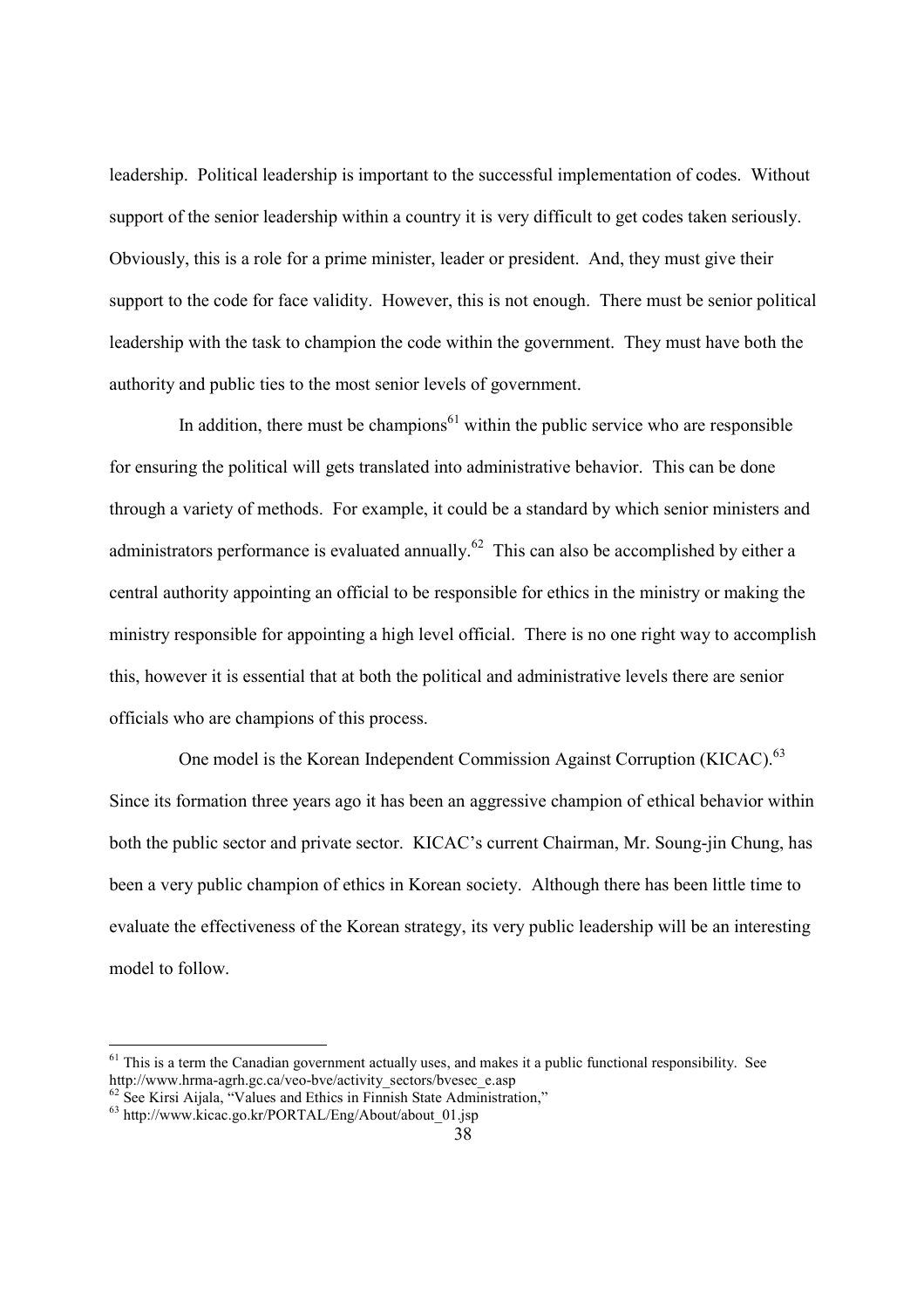A word is necessary about what "makes" an ethical leader. A great deal of research has been done on what ethical leadership entails. Unfortunately, most of these studies are from the private sector. Professor Linda Trevino has completed broad ranging empirical research in this area.64 These studies suggest that there is far more to being an ethical leader than just being a good person. It also requires more than obeying the law. Ethical leaders are advocates for integrity. They speak about ethics, keep their promises and seek feedback on the organization's culture. They ensure that ethical behavior is rewarded and transgressions are dealt with appropriately. They see their role as the **C**hief **E**thics **O**fficer in the organization.

#### *The Social and Cultural Setting:*

 An ethical public service requires both conducive social and cultural settings. A large part of this setting is having a professional, merit based public service. However, it also requires an environment where the public servant's managers and peers act ethically. It is almost impossible to have an effective ethics code in which public servants believe that their peers are acting unethically. In addition, the organizational culture must encourage an environment where individuals feel it is acceptable to raise ethical issues. For example, is it necessary to inform the public before spraying insecticide in an urban to kill mosquitoes that may potentially cause disease? In ethical organizations employees who might believe the government has the right to do this, have the right to question the ethics of spraying without giving the public the right to have input. For example, both New Zealand<sup>65</sup> and Japan<sup>66</sup> have expended resources to focus on

<sup>&</sup>lt;sup>64</sup> Brown, M. E. & Treviño, L. K (2002). Conceptualizing and measuring ethical leadership: Development of

an Instrument: *Academy of Management Proceedings, 2002*, pp. D1-D6.; Treviño, L. K., Hartman, L. P., & Brown, M. 1999. Executive Ethical Leadership: Ethics Officers' Perspectives. Presented at Annual Academy of Management Meeting, Chicago, IL.;Treviño, L. K., Hartman, L. P., & Brown, M. 2000. Moral person and moral manager: How executives develop a reputation for ethical leadership, California Management Review, 42(4): 128–142.;Treviño, L. K., Weaver, G. R., Gibson, D. G. & Toffler, B. L. 1999. Managing ethics and legal compliance: What works and what hurts. California Management Review, 41(2): 131–151.

<sup>65</sup> http://www.e-government.govt.nz/docs/vendor-oct-understanding-gov/chapter5.html<br>66 http://www.jinji.go.jp/rinri/eng/detail1/main.htm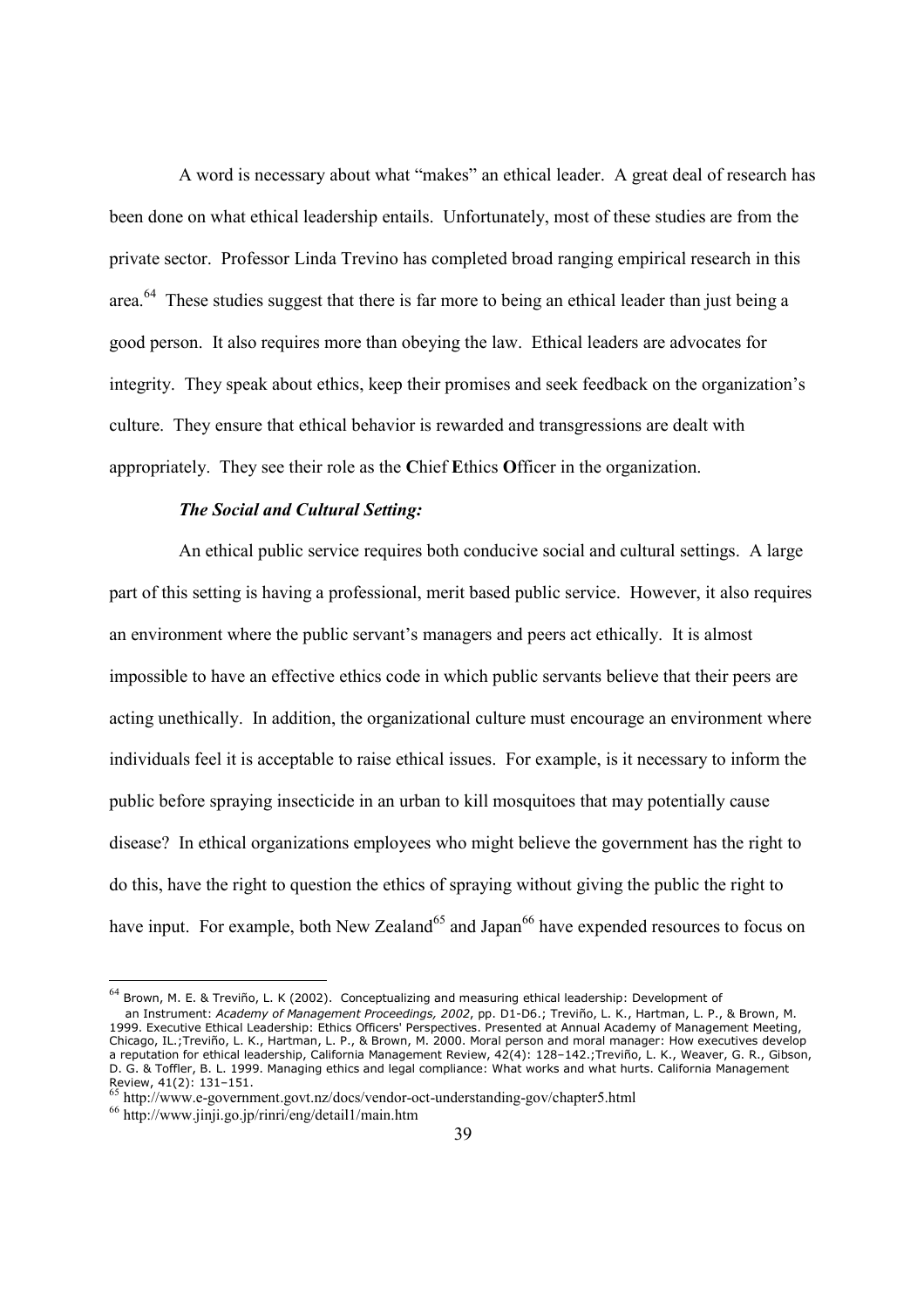both the social and culture settings for ethics administration. Further, both governments have used the social setting and culture of the organization as a starting point for implementing their ethics codes.

#### *Writing the Code:*

 Good practice suggests that when writing a code it is important to get information from throughout the organization and government, and sometimes the public as well. Writing a code is often viewed as a legal issue with the text issuing from the top of the government or the organization. For Codes of Conduct this can be a marginally successful strategy, especially if it is woven into an overall reform of the public service. It is marginal in the sense that Codes of Conduct will only be able to reflect behaviors that are unacceptable without reference to the public service environment. Many governments begin with this kind of code with the intention of expanding it to include a code of ethics at a later date. For example, the preamble of the recently revised Italian Code of Conduct states:

 The principles and contents of the present code constitute exemplary specifications of the requirements of diligence, faithfulness and impartiality that characterize the correct performance of the employee's work obligations. Public employees – excluding military personnel, the state police and the prison police, magistrates and members of the State Legal Advisory Office – shall undertake to comply with them upon the act of their engagement for service.<sup>67</sup>

This statement makes reference to broad principles but the text is almost exclusively a list of prohibitions. Because it was part of a broad restructuring of the government personnel system it does work as a first step.

 In many instances a survey of the ethical vulnerabilities in a government can serve well to inform what the content of a code should be. Ideally, information on the content of the code should come from the bottom up. Some organizations use employee surveys, stakeholder

1

 $67$  http://www1.oecd.org/puma/ethics/pubs/ItalianCodeofConduct.pdf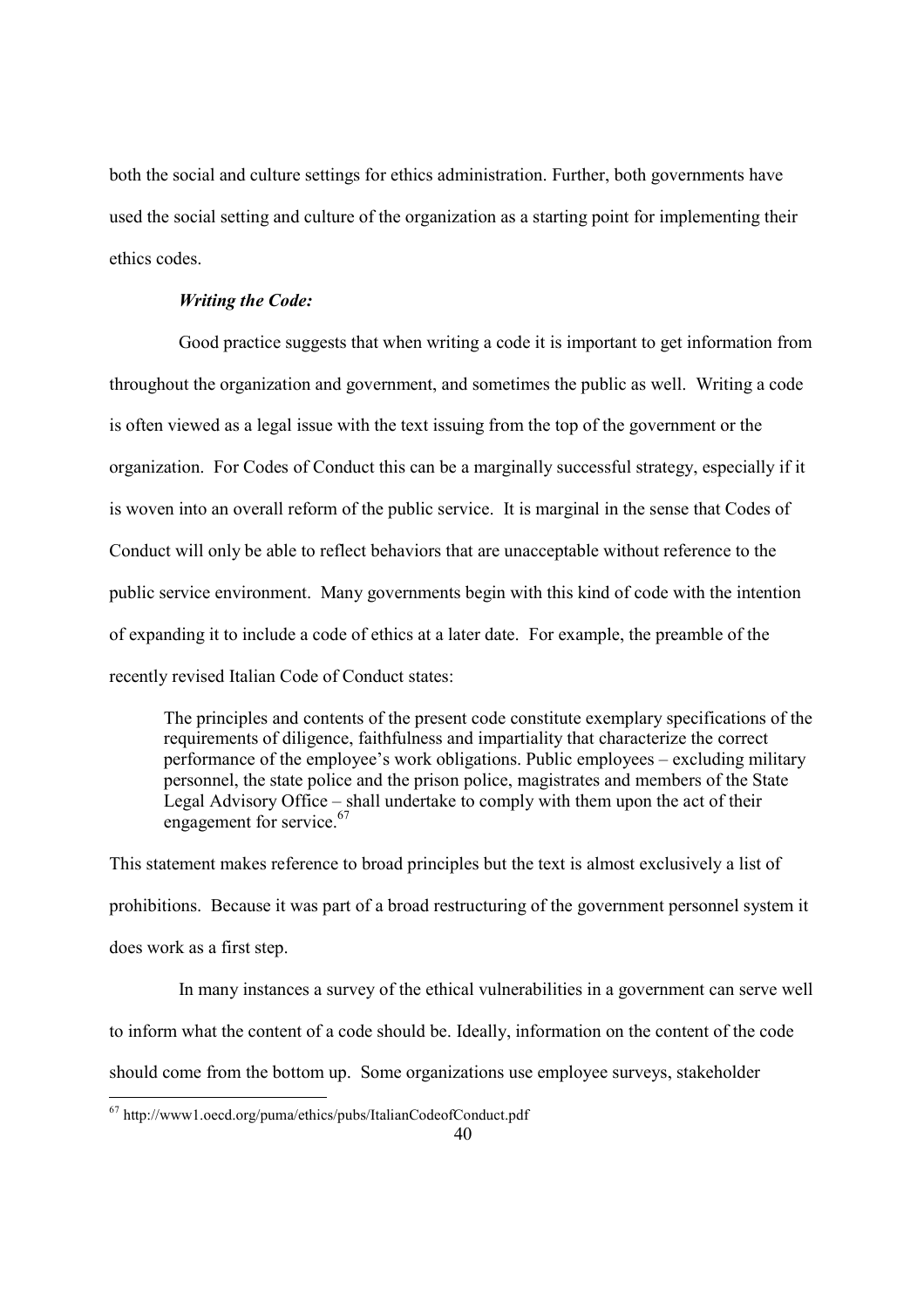surveys, focus groups and other mechanisms to get a sense of what values are inherent in the public service. The Ethics Resource Center has published one of the few guidebooks on how to write a code.<sup>68</sup> It emphasizes the importance of employee involvement and how to assess if you have successfully ascertained it.

The Czech Republic used a survey instrument to derive a hybrid code<sup>69</sup> that both exhort positive ethical action as well as clearly identifying prohibitions. At the federal level in the United States the Standards of Conduct – because of the Administrative Procedures Act – was published as a proposed rule requiring a commentary period. The Office of Government Ethics (OGE) received over a thousand comments. They had to publish responses to these comments as a preamble to the final regulation explaining why the accepted or rejected the suggestions. And, in fact, they left an entire section (on professional associations) as "reserved<sup>70</sup>" because so many negative comments had been received. In both cases, open commentary allowed the governments to adjust codes to more adequately reflect the culture in their respective departments and agencies.

 There is no ideal mix between principle and detail in ethics codes or standards of conduct, other than one emphasizing the former and the other the latter. The mix is best determined by evaluating the social pressures and organizational culture. The biggest danger is in emulating what another government has done, and assuming that it will work by sampling translating it into a different language. Although a bit unfair in its criticism, the Nepalese Code for Elections and Officials<sup>71</sup> an NGO has suggested that it reflects many issues that are not

<sup>&</sup>lt;sup>68</sup> ERC. *Creating a Workable Company Code of Ethics*, Washington, DC 2003 (www.ethics.org) 69 http://www1.oecd.org/puma/ethics/pubs/Czechcode.pdf

<sup>&</sup>lt;sup>70</sup> It has been reserved for more than a decade. See 5 CFR 2635.806.

<sup>71</sup> http://www.election-commission.org.np/8.html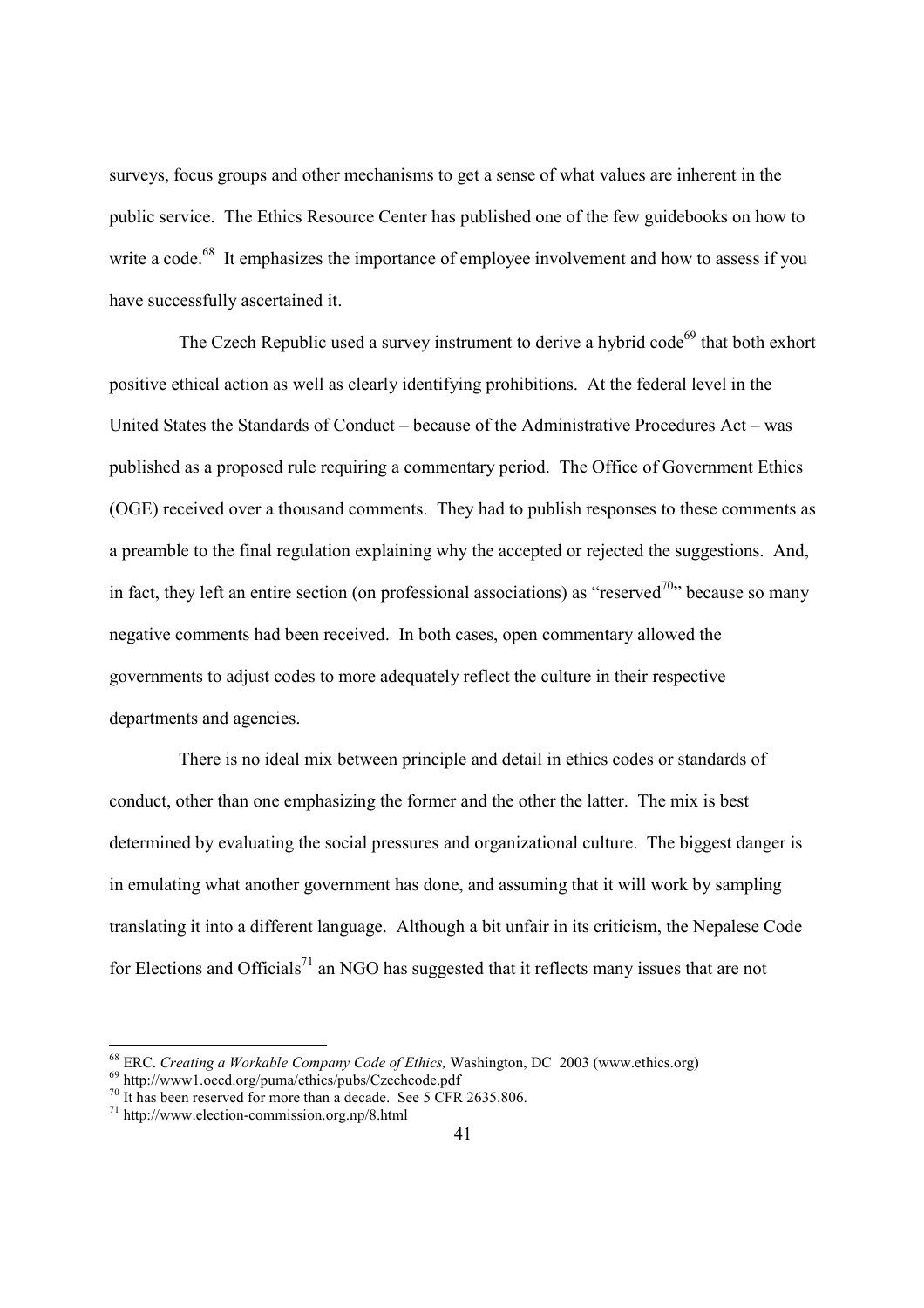relevant to national circumstances. This results in mandates and prohibitions that are confusing to both candidates and citizens.

#### *Communicating the Code:*

-

 Good practice suggests that codes be written in the context of a communications plan. Communications strategies are often an after thought when new ethics codes or codes of conduct are released. Without effective communication a code, no matter how good it is, can lead to great cynicism among government officials and the public. There are a number of very successful mechanism that have been used to bring a code into effect; not only legally but in the public mind. Often government officials use a special event to launch an ethics code. This can serve several purposes. First, it sets in everyone's mind a date certain for the code to take effect. If done well, it shows leadership commitment to implementing the code. And finally, it sets markers or standards for public expectations.

 Some might view a communications strategy as a cynical way to manipulate public opinion. But, ethics codes and the institutions created to implement them must begin to develop the public's trust. Part of developing this trust is providing concrete information to those who will use and those who will be impacted by the code. Effective communication is the only way to deal with what Gunnar Myrdal has characterized as the "folklore of corruption." This refers to "people's beliefs about corruption and the emotions attached to those beliefs, as disclosed in the public debate and gossip."72 This perception of corruption, enlarged in some ways by the TI index and the reports coming from the World Bank BEEPS, must be directly confronted. Avoiding communications issues, no matter how effective the code and implementation, can

<sup>72</sup> Gunnar Myrdal, "Corruption as a Hindrance to Modernization in South Asia," in A. Heidenheimer and M. Johnston (eds.), Political Corruption: Concepts and Contexts (3<sup>rd</sup> Edition), New Brunswick, NJ: Transaction Publishers, 2005), p. 267.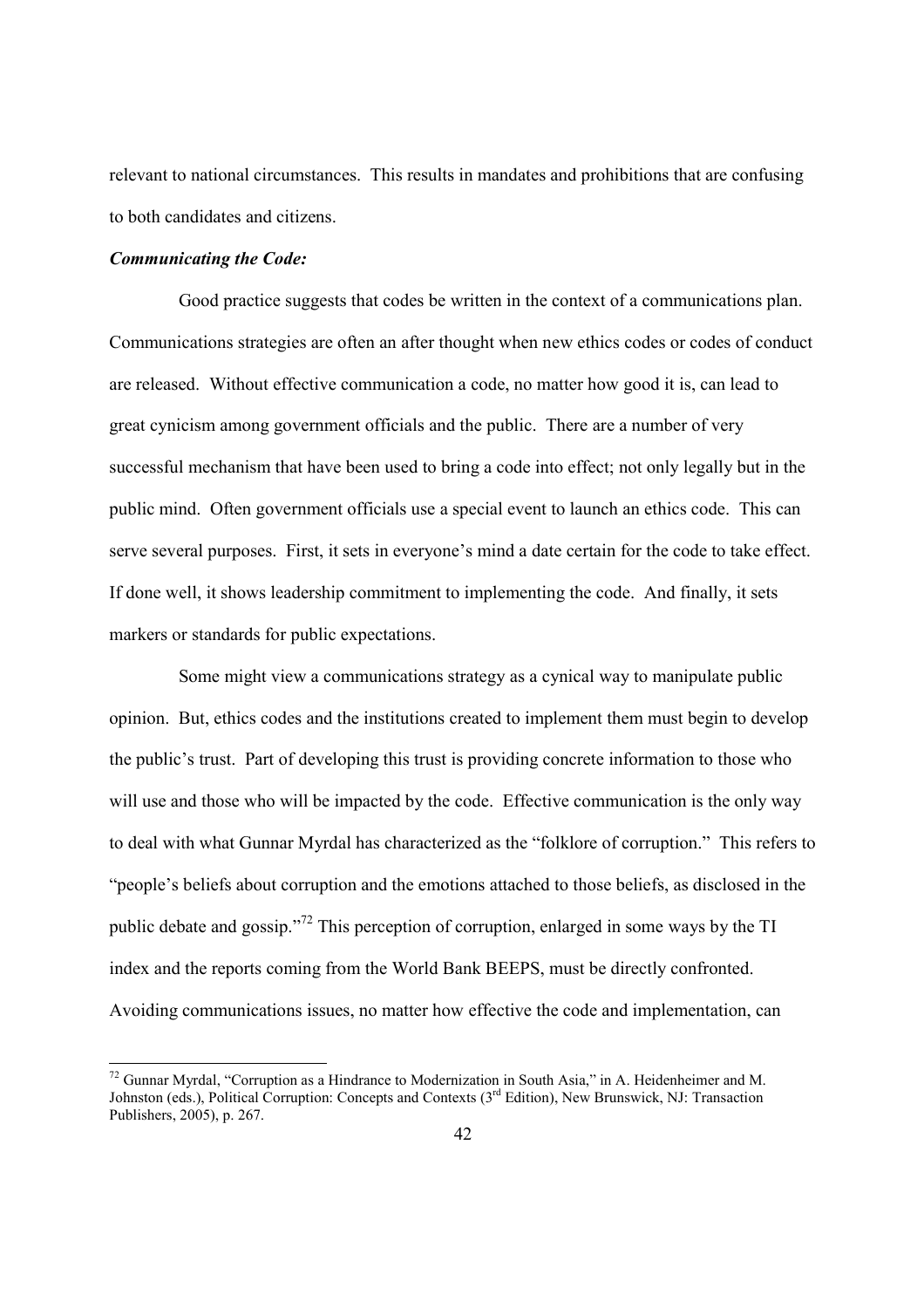actually undermine their ultimate purpose: Giving the people confidence in the integrity of the governmental institutions.

 The mechanisms can vary as widely as the programs. Some governments have used massive publicity campaigns, utilizing print, radio and television. Others use administrative announcements. A few governments have held large events wiring in key cities around the country. Still others remain silent.

 Effective communication is also critical to keep ethics codes alive and vibrant. As an example, the Office of Government Ethics in Puerto Rico (OGEPR)<sup>73</sup> used a massive census of public employees to revitalize the public's interest in their code. They used the legislative requirement as a method of creating greater interest in the code as a series of expectations for government employees. The OGEPR uses a code that leans heavily toward the fundamental values of public service. The agency used both print and electronic media, additionally taking advertisements in both, to urge the completion of the survey by public servants. This also served to remind the public that there were ethical expectations for public servants. The responses from the public service was overwhelming, almost 65,000 employees filled out the instrument.

 The public response was positive as well. A story in one of the most prominent Latin American business journal wrote:

The landmark survey on ethics included the confidential responses from 62,605 government employees -- a 25% response rate from the 250,000 questionnaires distributed to those working in central government, public corporations, and municipalities. The findings, strong in some areas, and showing need for improvement in others, included the following: Key Finding: Employees recognize the existence and the need for ethical standards and values. \* Nearly all survey respondents (98%) agree that the government must hold its employees to the highest standards of ethical conduct.<sup>74</sup>

<sup>73</sup> http://www.oegpr.net/newsite/main.htm

<sup>74</sup> http://www.hispanicbusiness.com/news/newsbyid.asp?id=13291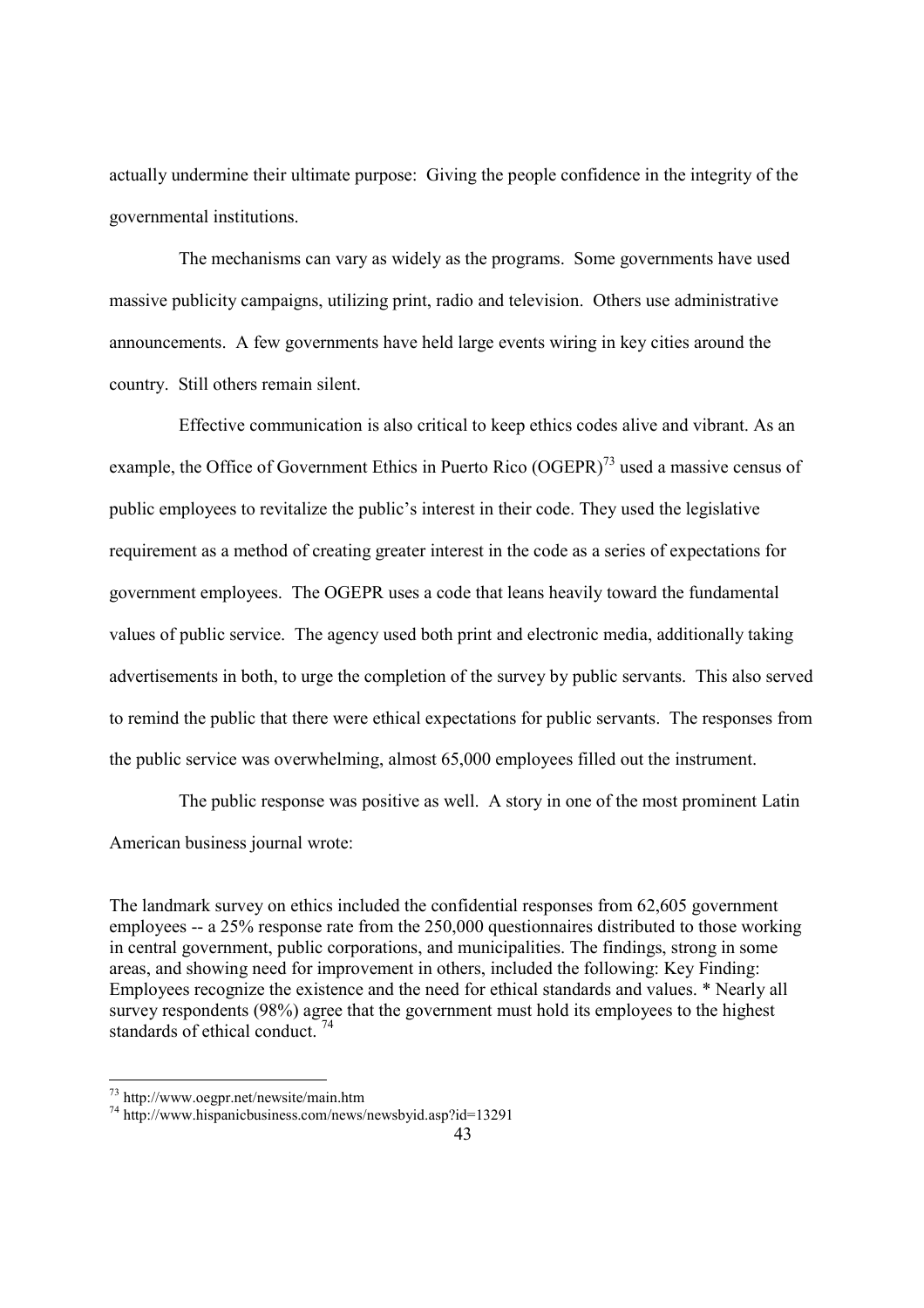Coverage for this survey was positive and widespread both in Puerto Rico and throughout Latin America. It also allowed the Office to revitalize the impact of its code by targeting weaknesses and strengths, shifting resources to meet needs.

 Part of this strategy should include the business community as a separate communications target. The reason for thus prominence is that businesses are most directly impacted by any new code regulating the behaviors of government officials. The most cynical view of the business community is that it is filled with greedy individuals waiting to corrupt politicians and civil servants. In reality, businesses are often victims – sometimes willing victims – in this rentseeking process. The economic reality is that corrupt creates uncertainty, sometimes intolerable uncertainty. Additionally, those involved in business see the street level problems most clearly. Therefore, including the business community early in code development both gets them to have ownership of the process and ensures that the code takes into account the broadest range of behaviors.

 Good Communications strategies are planned ahead of time and focus of measurable goals. They take advantage of the emotive element in ethics. If done well they can re-invigorate the public service with a sense of professionalism, pride, responsibility to the public, and value for their own public service work.

## *Education rather than training*

 Good practice suggests that in writing a code a decision has to be made as to whether it is designed for employees to be trained or educated on its content. For many governments the tendency, especially if they have codes of conduct, is to train on the rules. Those supporting this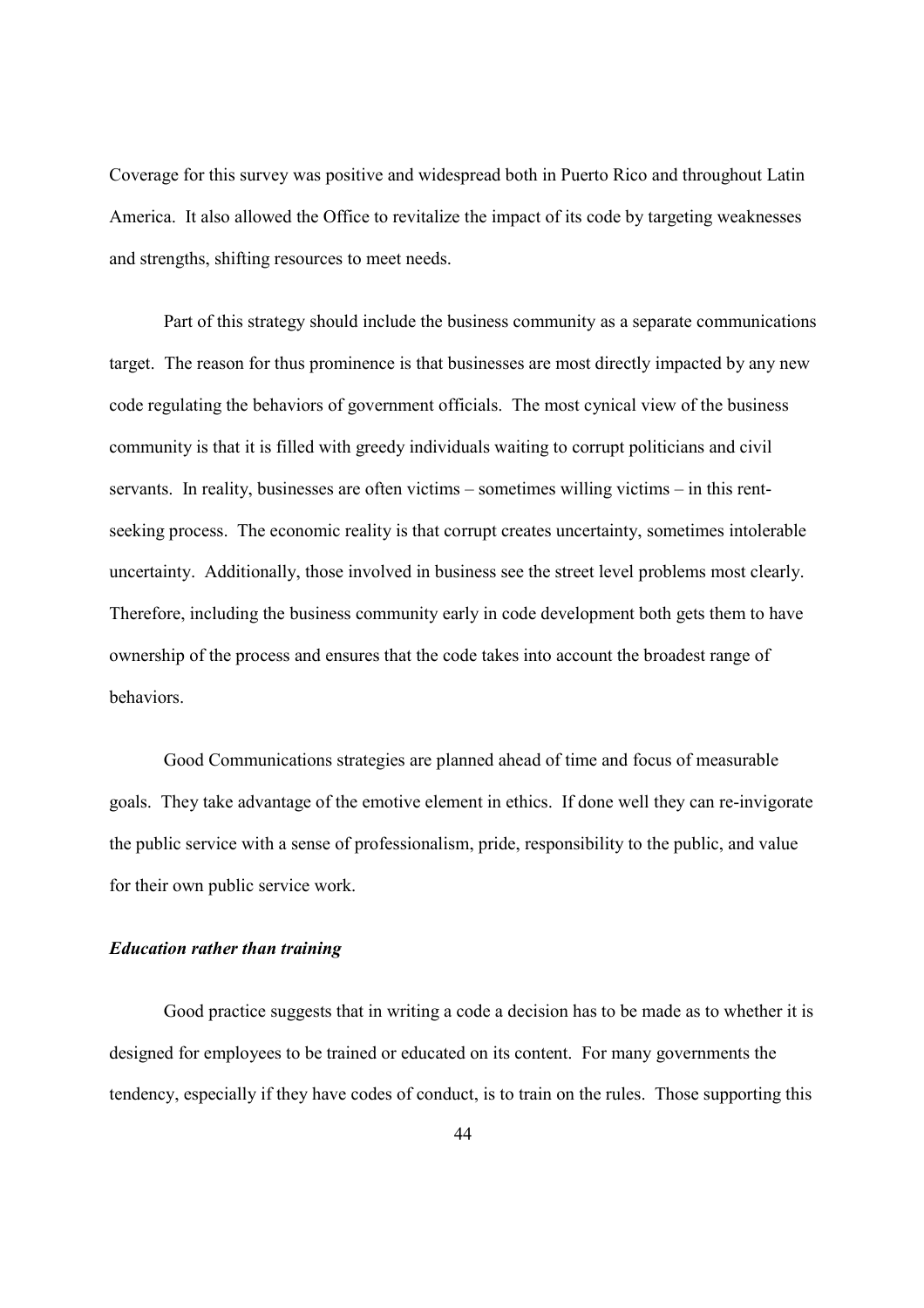approach would argue that familiarity with regulations would allow public employees to know what is expected of them, and where to look up the rules if they are unclear. In systems with a great deal of complexity, the emphasis might simply be on giving enough information to a government worker so they can ask a question of an ethics official. This can work for some employees, but many find such training presentations too detailed, repetitive and irrelevant for their work. Positive evaluations of these training programs depend on the personality of the trainer rather than the content of the training.

 Some ethics programs have adopted a very different approach emphasizing education rather than training. This is not a mere semantic different. Rather, they don't start with specific rules – even if they have codes of conduct. They begin instead with general principles, using the rules as examples. The emphasis is that the rules are simply the beginning point, the behavior that no public employee should descend below. The notion of education emphasizes reasoning from principles. A prime example of this approach is the Canadian Office of Public Service Values and Ethics. Their education mission is quite clear:

Serves as a leader in research and development of training and information material on values and ethics in association with the Canadian Centre for Management Development and the Public Service Commission; serves as a catalyst in order to sensitise public service managers to the ethical considerations of management and leadership in connection with policy issues by playing an active role on regional, functional and departmental committees; and promotes the exchange of best practices between departments.<sup>75</sup>

The emphasis is on educating public servants as partners in creating an ethical culture. The behavioral objective is to encourage those in the civil service to ask ethics questions, and to have managers see this as a natural part of their day-to-day work.

1

<sup>&</sup>lt;sup>75</sup> http://www.hrma-agrh.gc.ca/veo-bve/activity\_sectors/bvesec\_e.asp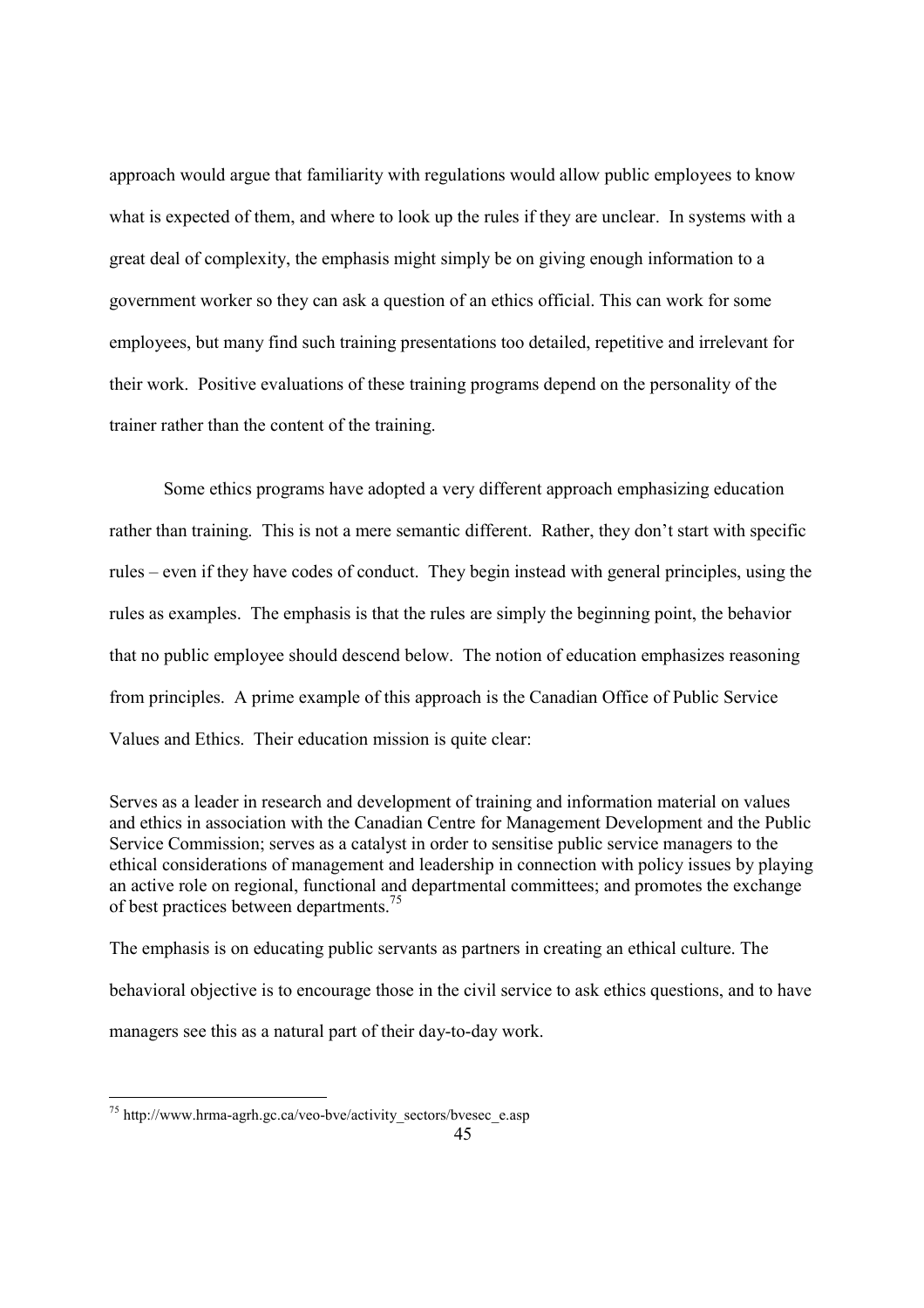In both approaches, training and education, the object is to effect behavior. Because of this successful training or education strategies will have evaluative components. There are a variety of instruments to test ethical knowledge and changes in organizational culture. The Finnish government uses an Ethics Barometer, the OECD has proposed a Tool Kit for Government Ethics, and South Africa has undertaken a regular survey of the ethics conditions of public service.

#### *Breadth vs. Specificity:*

-

 Good practice requires those writing codes to clearly understand the tradeoffs between breadth and specificity. Codes can cover a variety of behaviors. They most often emphasize the values of impartiality, democracy and obligations to citizens. They deal with conflicts of interest and acceptance of gifts. They often refer to the disclosure of confidential information and the abuse of the public's trust. They can also include a broad array of other questionable behaviors from sexual bribery to abuse of the environment, from public plundering to the use of the color red.<sup>76</sup> Although there are some common ethical values and standards of behavior that cross cultures there are no universal set of code elements. The best codes are tailored to the government and organizational environment within each country.

 In some instances there is a tendency to make codes too broad. If ethics is everything than it usually has an impact on almost nothing. Many NGOs push very hard to include policy ethics into the framework of administrative ethics. This distorts the purpose of ethics codes – guiding administrative behavior – into having civil servants monitor and change the policies of

<sup>&</sup>lt;sup>76</sup> In several far eastern cultures red is the symbol of death and it can be used to intimidate citizens or other political or administrative leaders. For example, see http://www.election-commission.org.np/8.html.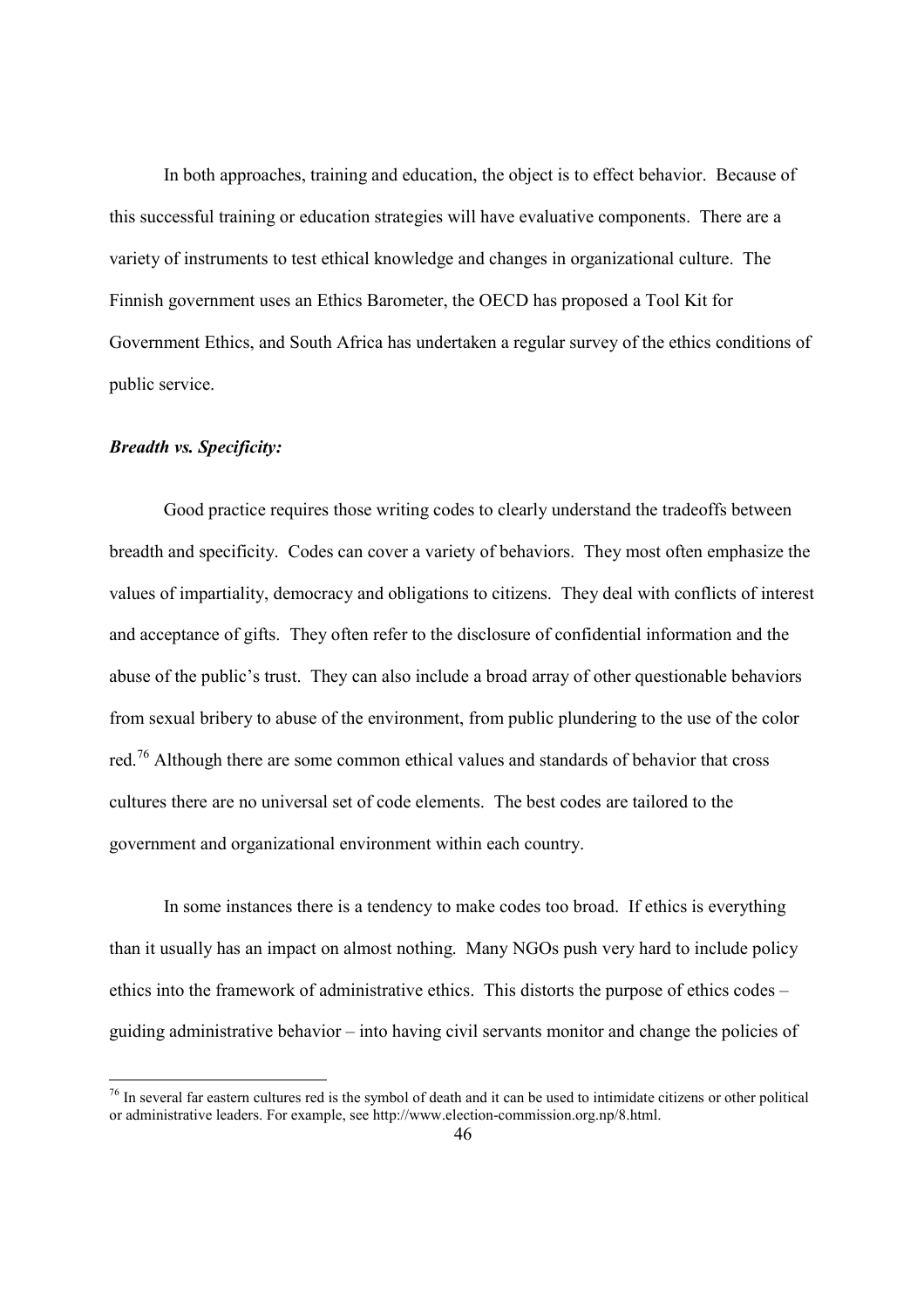government. Advocates have urged that considerations for the poor, illegal immigrants, rain forests, tribal rights, circumcision of women, water quality, air quality and the right to sanitary facilities be put into codes for administrators. As important as these issues might be they distort the purpose of ethics codes to the point that they are confusing and put political leadership in the position of quietly undermining them.

 On the opposite end of this spectrum there are governments that try to make their codes far too narrow focusing only on conflicts of interest, or worse very narrow legal definitions. The codes can also focus on just one aspect of government administration, e.g. elections. For example, Chinese Taipei's code focuses almost entirely on elections.<sup>77</sup> This is not to suggest that election codes are unimportant, but that there is a vast array of other administrative ethics elements that could be included. Narrow codes are often justified by suggesting that they are more easily enforceable. Actually, narrow codes can be as difficult to enforce as codes that are too broad depending on who interprets them and the institutional fabric supporting the code.

 Finally, there is a continuing debate as to whether codes should focus on external or internal behaviors. External behaviors would be issues such as conflict of interest or treatment of citizens. Internal behaviors would be issues such as sexual harassment or inappropriate preferences in hiring. Some governments and organizations insist on separating these with different codes and sometimes even different organizations for enforcement. For example, the government of Pakistan has separate codes for a variety of different purposes.<sup>78</sup>

<sup>77</sup> http://www1.oecd.org/daf/asiacom/countries/index\_CTP.htm

<sup>&</sup>lt;sup>78</sup> http://www.nab.gov.pk/Downloads/Doc/NAB%20ORD%202002.pdf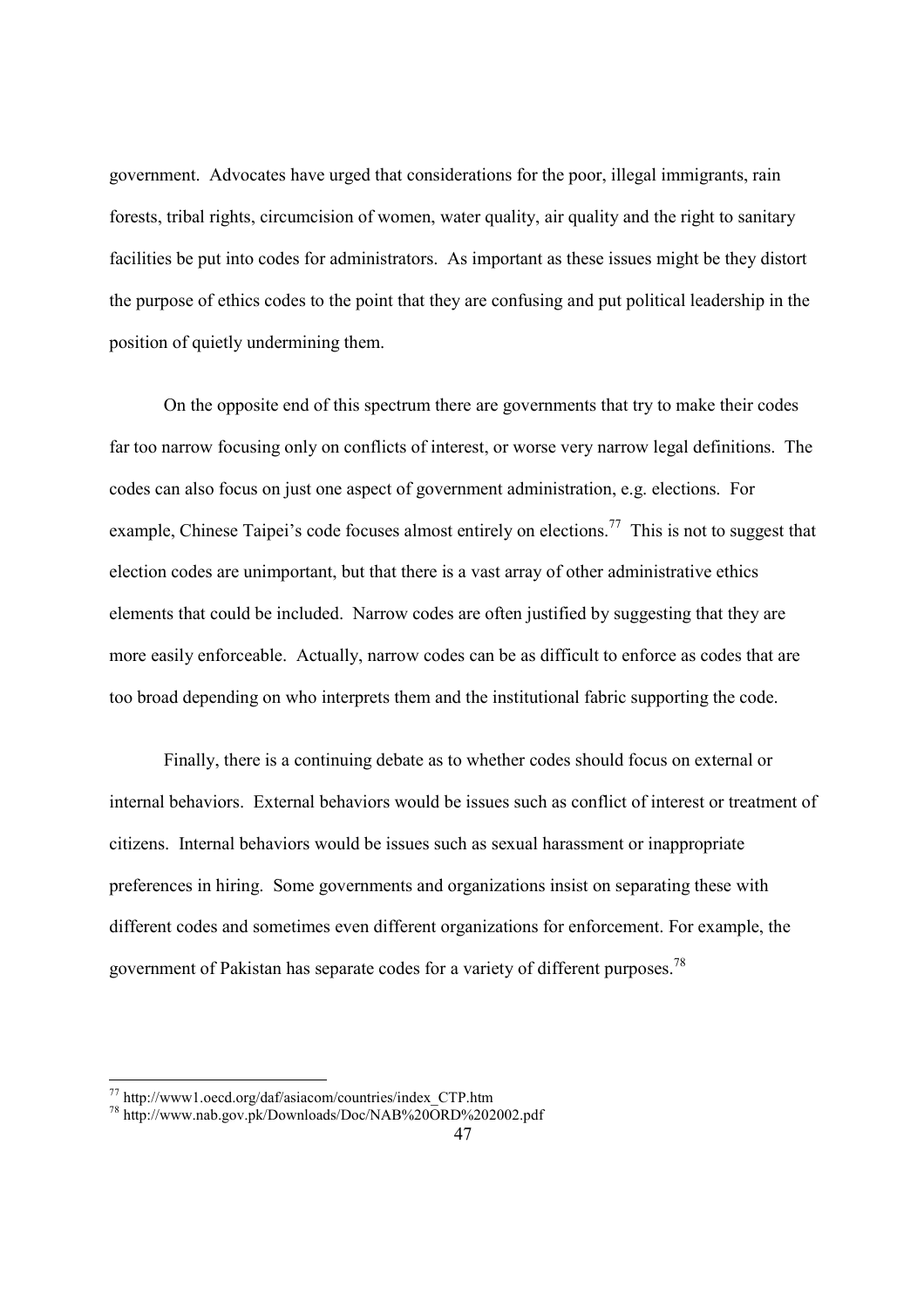Experience has shown that no matter how detailed the terms of reference are for the codes and the institutions supporting them in practice they usually bleed together. This artificial separation then leads to "turf wars" between those responsible for each element. This further leads to either lack of enforcement, or what can be referred to as "super enforcement." In the latter case, agencies competing will enforce the most trivial of cases to demonstrate their competence. Therefore, although a logical case can be made for separating internal and external behaviors, in practice it both confuses public employees and makes it harder to enforce codes.

When writing codes "the devil is in the details". Whether developing text for an ethics code or a code of conduct, there must be a balance between specificity and breadth. Good codes are manageable by the average government employee. Hong Kong's Independent Commission Against Corruption is a model in this area.<sup>79</sup> It focuses on clarity and communication of standards rather than having complex and difficult legal elements to follow. On the other hand, the U.S. Office of Government Ethics focuses on intelligibility for a specific class of government employees: ethics officials, usually lawyers. Although the USOGE has tried to develop more public service friendly materials, the emphasis on legal specificity in the Standards of Conduct has limited the effectiveness of those efforts. Even pamphlets summarizing the code for the average government employee contains detailed legal analysis.<sup>80</sup>

 There is always a difficult balance between technical sufficiency and clarity. The balance should take into account who the audience is and what is the purpose of the code. Is the code primarily designed for guidance or enforcement? What is the expected behavioral impact and how are you going to measure it? How will you change the code to account for changes in the

 $79$  http://www.csb.gov.hk/hkgcsb/showdisplay.jsp?lang\_iso=en\_uk&page\_no=1616

<sup>80</sup> http://www.usoge.gov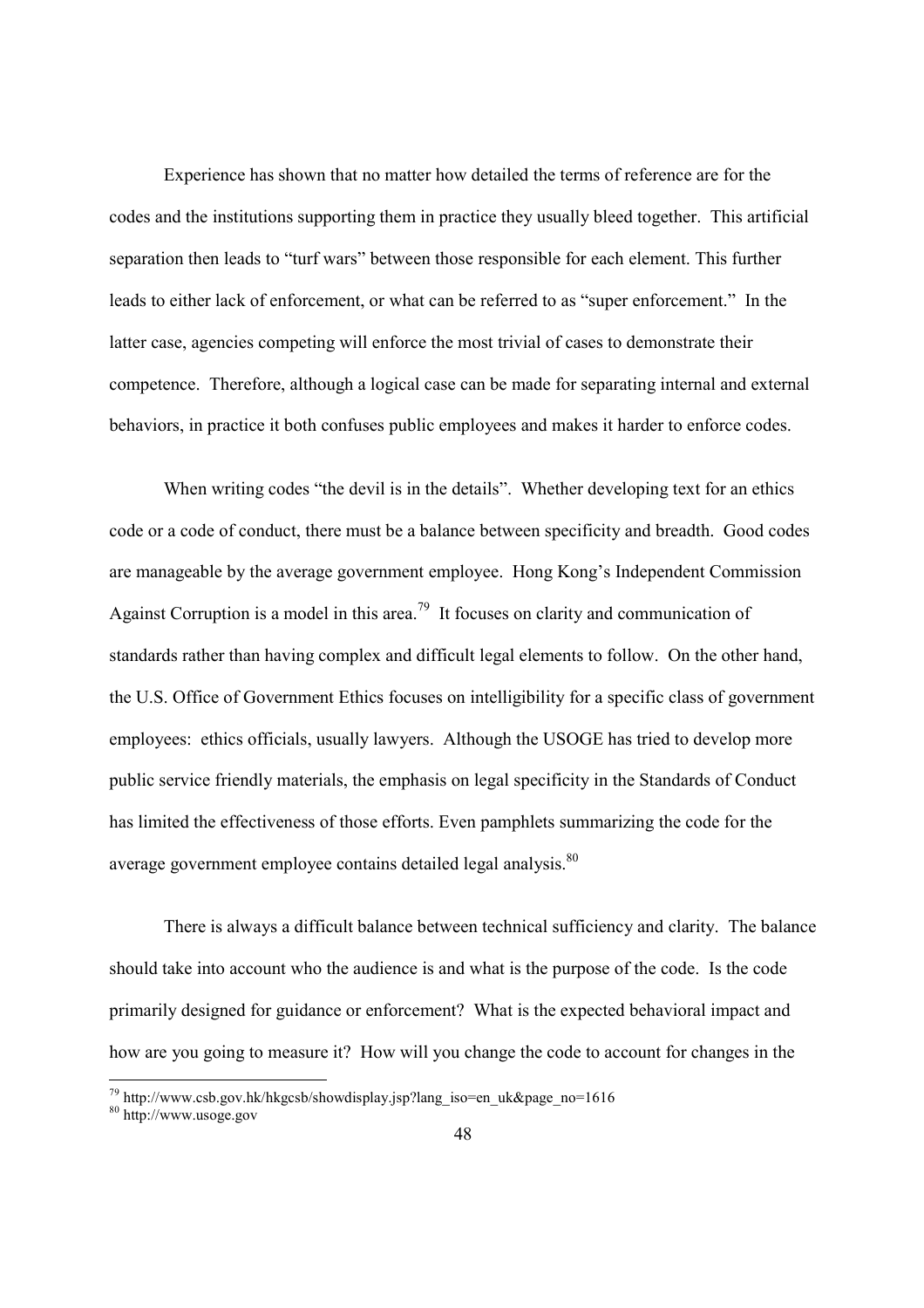organizational or governmental environment? These are just a few questions that must be answered in the process of code development.

# *The Geography of the Code:*

 The final "good practice" requires deciding on the geography of the code. That is, code planners must decide whether there will be one uniform national code, will there be multiple codes by geographic region (states, provinces, lande), or whether there will be individual agency codes. This initial decision, whether planned or accidental, will have an impact on the implementation of the code.

 The question of geographic region is usually the easiest to resolve because it is usually determined by whether the government is a federal or a unitary systems. In saying this it is important to recognize that the "title" federal can be sometimes deceiving. Germany is technically a federal system, but all of their sub-governments come under the jurisdiction of federal law. The U.S. and Canada have both strong national codes, as well as having widely varying codes for states and provinces. (The Council of Government Ethics Laws is an excellent resource in seeing the wide variety of different codes used and programs designed to support them in the U.S. and Canada.<sup>81</sup>) On the other hand Australia's states have had a twenty year history of codes<sup>82</sup> and enforcement while the federal government has just proposed a law in late 2004.

 There is an unresolved debate as to whether agency codes are more effective than government wide codes. The argument for government wide codes is that they are less

<sup>81</sup> http://www.cogel.org/

<sup>82</sup> http://www.icac.nsw.gov.au/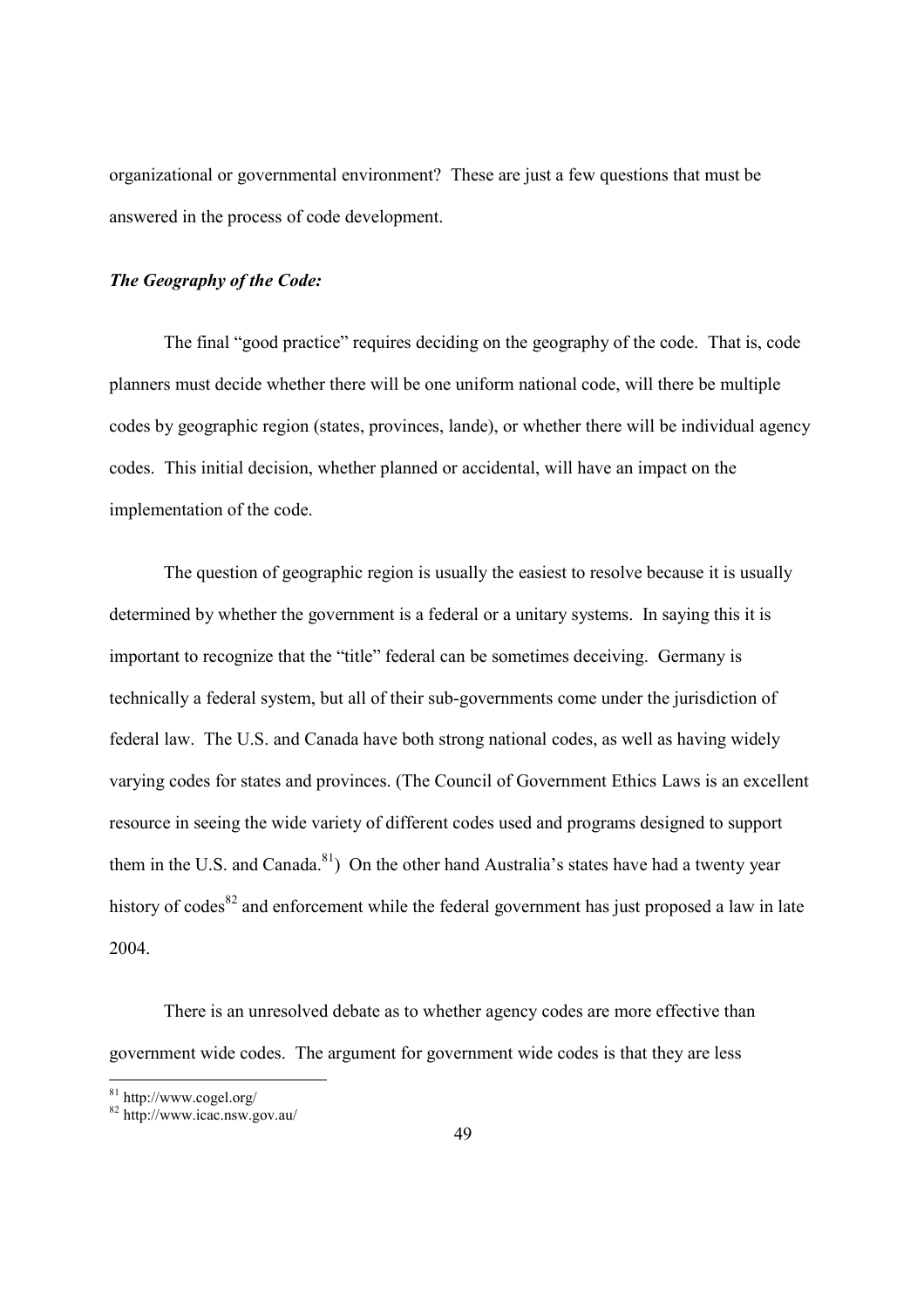confusing because they are consistent throughout all government agencies. Before 1992 the U.S. used a model code allowing agencies to modify it to their needs. This resulted in vast differences from agency to agency. For example, before 1992 the acceptance of a cup of coffee was a punishable offense in the Department of Defense where State Department employees could accept gifts up to \$220. The President's Commission on Ethics Law Reform recommended that a single, uniform set of standards of conduct be adopted by the government.<sup>83</sup> This standard put into regulation in 1992 ensured that a government employee moving from one agency to another, or being put on detail in another agency, knew exactly what behaviors were expected of them. Advocates argue that this is especially important with the overall environmental changes occurring in civil services around the world, such as re-engineering, privatizing and "contracting out."84

 There are also strong advocates for agency or ministry specific codes. These individuals rightly point out that the varying missions and makeup of government subunits often create distinctive ethics problems. They point out that a ministry of health confronts a whole series of different ethical challenges than a ministry of customs. A generic, government wide code might be so general that no one could apply it to the kinds of questions street level bureaucrats have to confront. India is probably the best example of having codes and institutions broadly decentralized.<sup>85</sup> Utilizing the various anticorruption institutions they have a variety of ministry, and even sub-ministry, codes. Advocates for decentralized codes also point out that it is easier to

<sup>&</sup>lt;sup>83</sup> The President's Commission on Ethics Law Reform, "To Serve With Honor," U.S. Government Printing Office, Washington, DC: 1989.

 $84$  For an overview of this problem see: S.C. Gilman, "Public Sector Ethics and Reinvention: Realigning Systems to Meet Organizational Change, *Public Integrity*, Spring, 2000.

<sup>&</sup>lt;sup>85</sup> http://www1.oecd.org/daf/asiacom/countries/index\_ID.htm. Look specifically at the number of agencies with anticorruption responsibilities and view the varying codes that are associated with each.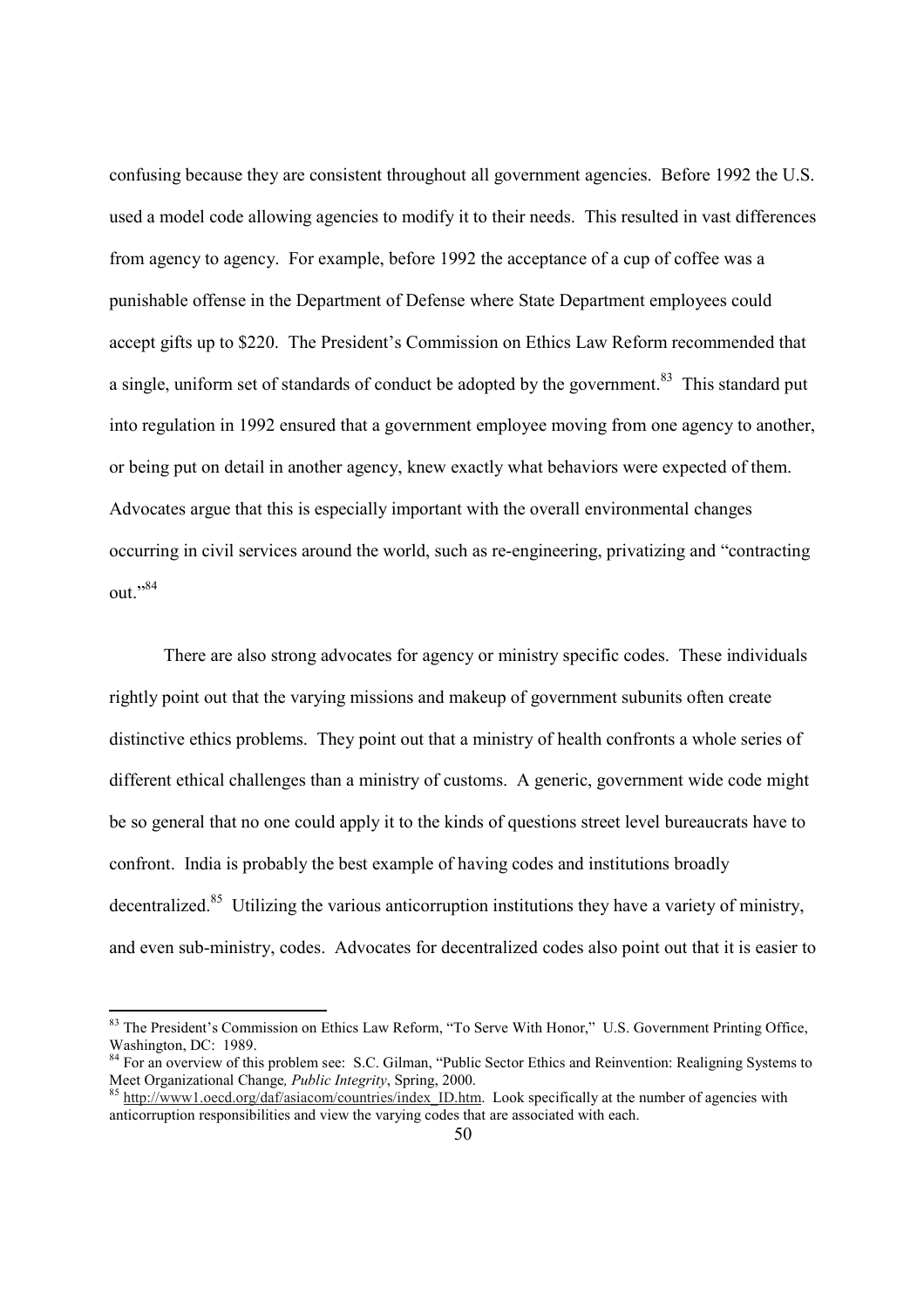get input from line employees in a specific department and they subsequently feel that they have had a hand in developing the code. This sense of "buy in" can be very important in prevention because public servants will feel more obligated to pay attention to values and/or rules that they had responsibility for creating.

 Taking these positions into account will allow governments to decide what would be most effective for their own country. Again, there is not a single right answer but rather only a well considered solution.

# **V. Under Girding the Ethics Code**:

## *Important Systems:*

 Effective codes require implementation. Some officials have been quoted as saying that ethics codes or codes of conduct ought to be self implementing. For anyone who has worked in public service this statement is at best naïve. Implementation requires systems. Codes that exist in an administrative vacuum are often used as weapons against enemies rather than as something that enhances the ethical culture. There are some excellent systemic designs globally.

 Codes require an organization or organizations to write them, to interpret them, to educate employees about them, to enforce them and to assess them. These can take a number of different forms.

 The Independent Commissions Against Corruption (Hong Kong, Korea, New South Wales) have the broadest institutional mandates. They act as a fourth branch of government having oversight responsibility for the executive, legislative and judicial. In addition, they play a critical role in ensuring that business, especially companies that do business with the government, have strong ethics codes.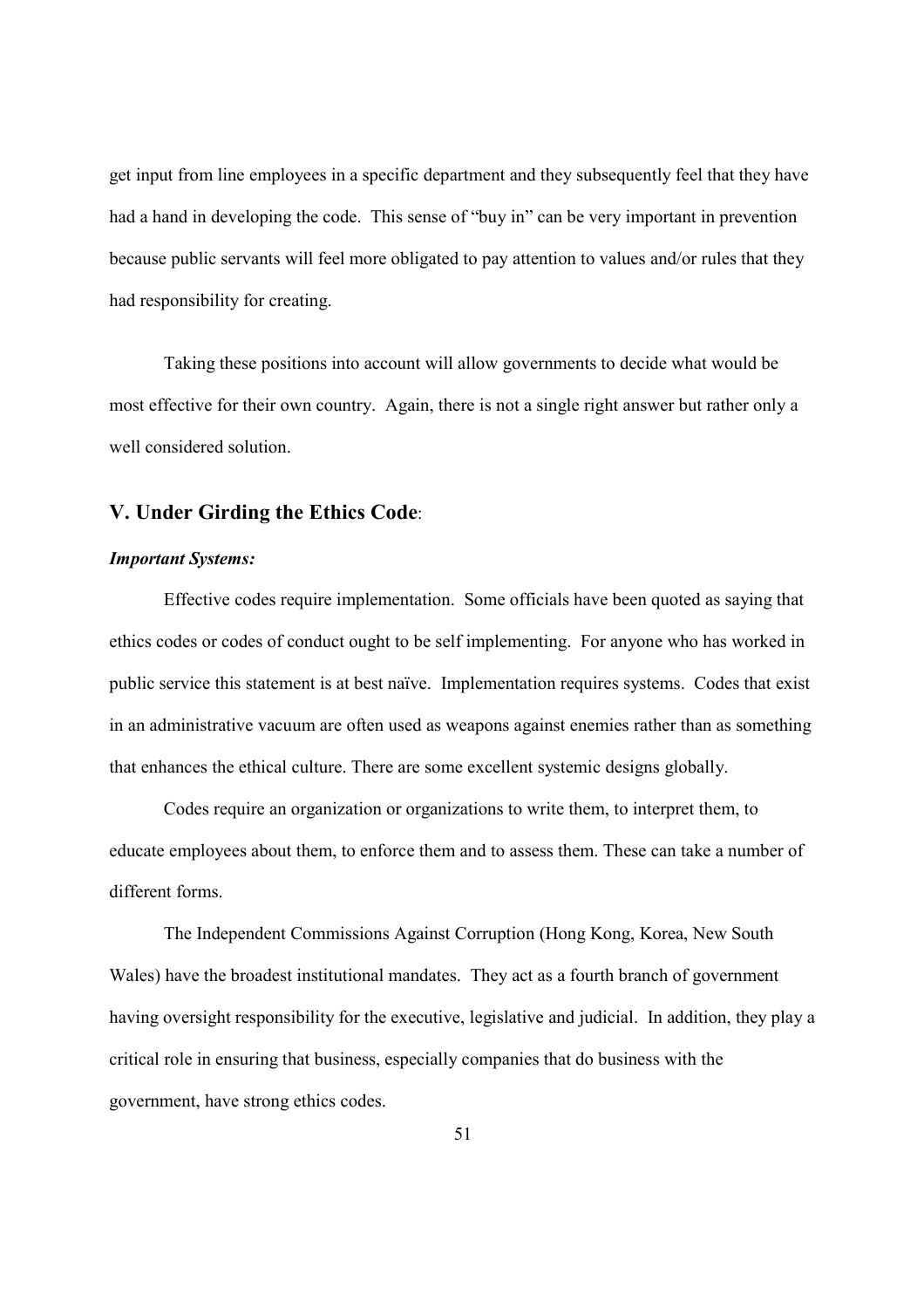A slightly different design is the new French Service Central de Prevention de la Corruption.<sup>86</sup> Its terms of reference are incredibly broad yet administratively it operates with only a very small number of administrators who are on detail from other agencies. Its mandate not only includes the public service, but trade activities from plumbing to electrical, sports and even pharmaceuticals.

 A still different institution can be found in British Commonwealth Countries which tend to emphasize values over rules. Excellent examples of this are the Committee for Standards in Public Life (Great Britain), the Treasury Board (Canada) and the State Services Commission (New Zealand). There are differences between these offices, but they share more in common than they differ. One interesting variation in Canada is the addition of the Office of Ethics Commissioner (which used to be the Office of the Ethics Councillor until 2004).<sup>87</sup>

 One final example is the U.S. Office of Government Ethics which has a number of distinct features including a distinct separation from the enforcement function, the ability to hold agency or department heads responsible for their ethics program, and – as has been mentioned before – the ability to issue informal advisor opinions.

 Additional examples from Asia and the Pacific Rim are available on the joint Asian Development Bank and OECD website.<sup>88</sup> This site has both laws and institutions for more than 25 countries in the region.

 The residual question for almost anyone trying to understand what makes ethics programs successful is what systems are really necessary? For example, in our discussion there has been hardly a mention of transparency, and transparency systems. Yet these are often viewed as vital.

<sup>86</sup> For example, see its 1999 Report, http://www.justice.gouv.fr/publicat/scpc9899.pdf

<sup>87</sup> http://strategis.ic.gc.ca/epic/internet/inoec-bce.nsf/en/oe01456e.html

<sup>88</sup> http://www1.oecd.org/daf/asiacom/countries/index\_KR.htm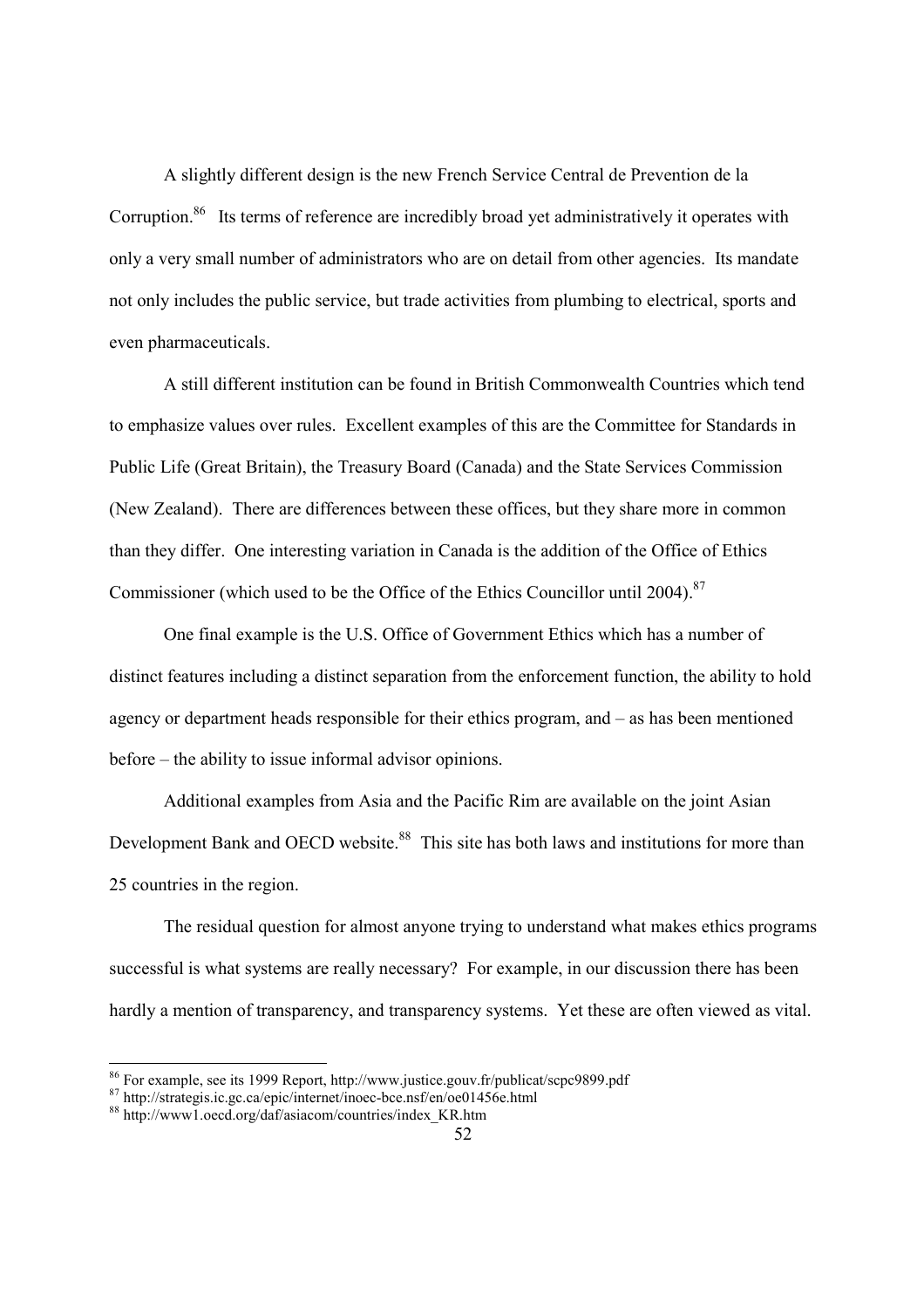Most practitioners in the ethics field believe that systems must be in place to support the code. Using transparency as an example, this could be solved by simply requiring the government to publish regulations or require a comment period before regulations can go into effect. In many cases implementation of a code appears to require declarations of financial assets. Most countries require disclosure, but this really begs the question. Because in implementation the questions of what is to be disclosed, who is to disclose (not only the individual but their family), how often should they disclose and what is actually done with the disclosures is more important than the commitment to disclose.

 An example from a transitional country was that the ethics office required only the top two thousand senior government officials to fill out a declaration of assets form. When only a handful filled out the form by the deadline set by the office, the countries executive officer in order to avoid embarrassment issued a decree that all employees of the government had to file. The Office of Ethics was in such a Spartan environment that they could not bring the hundreds of thousands of forms inside because the floor would not support them.

 In another transitional country disclosure of assets forms had to be filled out but they were never reviewed. They were locked away and the only way they could be released is if a three judge panel unanimously recommended their access to the president. And the president could then decide if there was enough concern to release the forms to a prosecutor or to the public. Yet in South Africa, the Registrar of Members Interests actually publishes the forms of the internet annually.<sup>89</sup>

 Again the model for these systems must fit the culture and structure of the government. The key to their success is they must be legitimate and independent exercises.

1

<sup>89</sup> http://www.pmg.org.za/docs/2004/appendices/040824funding.htm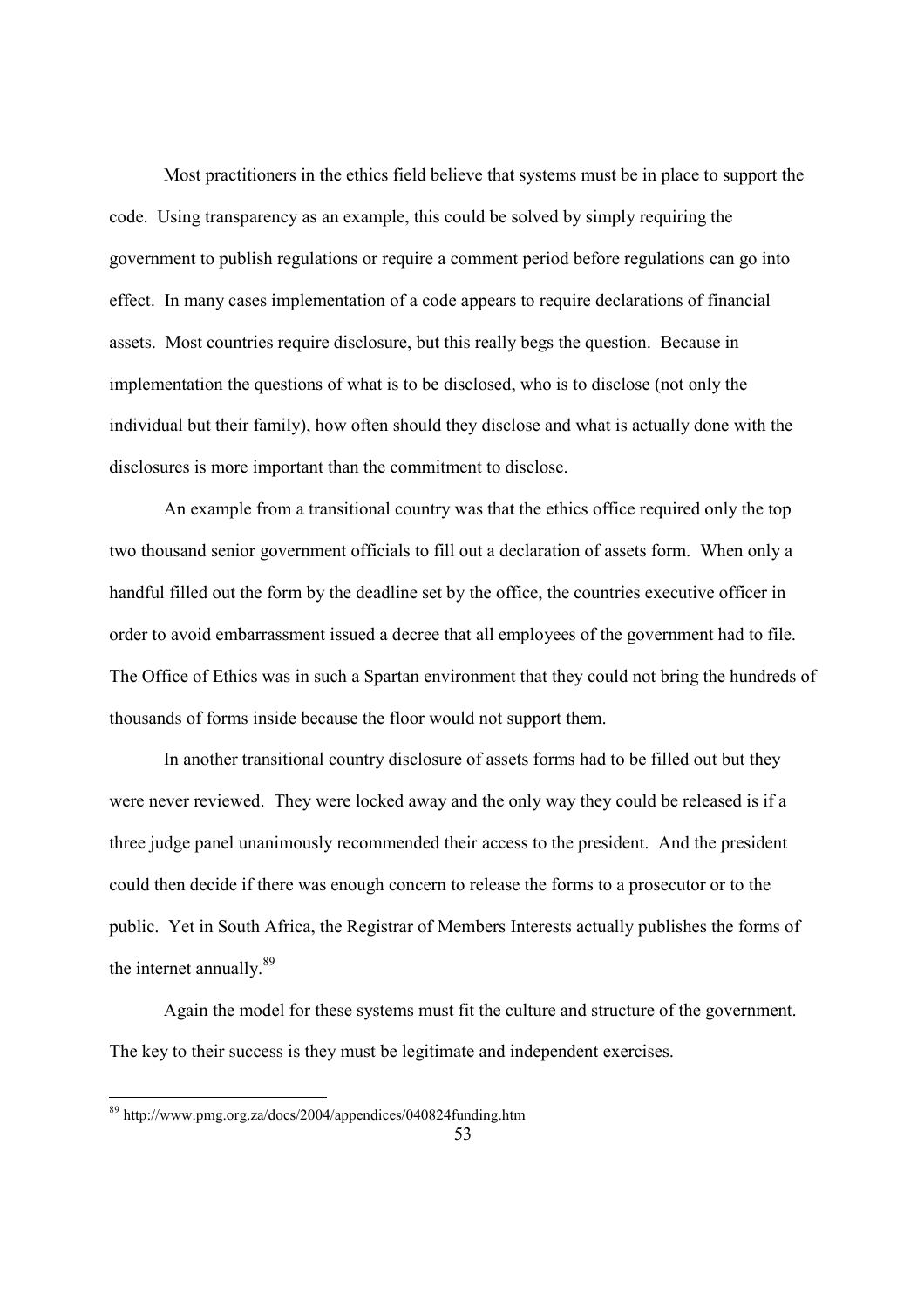#### *Elements to Support the Code*:

 There are some who will argue that a code, especially an ethics code, needs no interpretation. Its principles are self-evident. Much like self-implementing codes, the idea that an application of a principle is self-evident ignores reality. The social psychological literature including Piaget, Kohlberg and Foucault, supports a far more uneven interpretation of even the simplest principles. As an example, if Kohlberg, or his critics, are correct there is a significant body of individuals in any large organization who need authoritative interpretation of codes. Most governments with ethics codes try to offer some authoritative advice. For example the Office to Counter Corruption in Thailand<sup>90</sup> sees the advisory function as critical. Some governments provide the advice verbally, others provide it in writing. Some governments bind investigative and prosecutorial authorities to respect opinions given by the ethics office if the employee has fully disclosed his or her problem.

 There is usually an authority to decide hard cases; that is cases that appear to have two or more principles or standards that conflict. Most often these are resolved by a senior judicial panel. However, in some countries – such as those with ICACs – such interpretations are left to those offices. Who is responsible for the ethics code in an agency? Some governments make the head of the agency the responsible official, while others appoint an official to oversee ethics in the agency. There are good arguments for either approach, again fitting the culture of the government and the society.

 Ethics training or ethics education are not a "one time" inoculation. Experience suggests that ethics instruction is perishable. People forget. Circumstances change. Responsibilities increase. Laws and regulations are modified. For that reason, most rigorous ethics regimes

1

<sup>&</sup>lt;sup>90</sup> http://www.nccc.thaigov.net/nccc/eng.php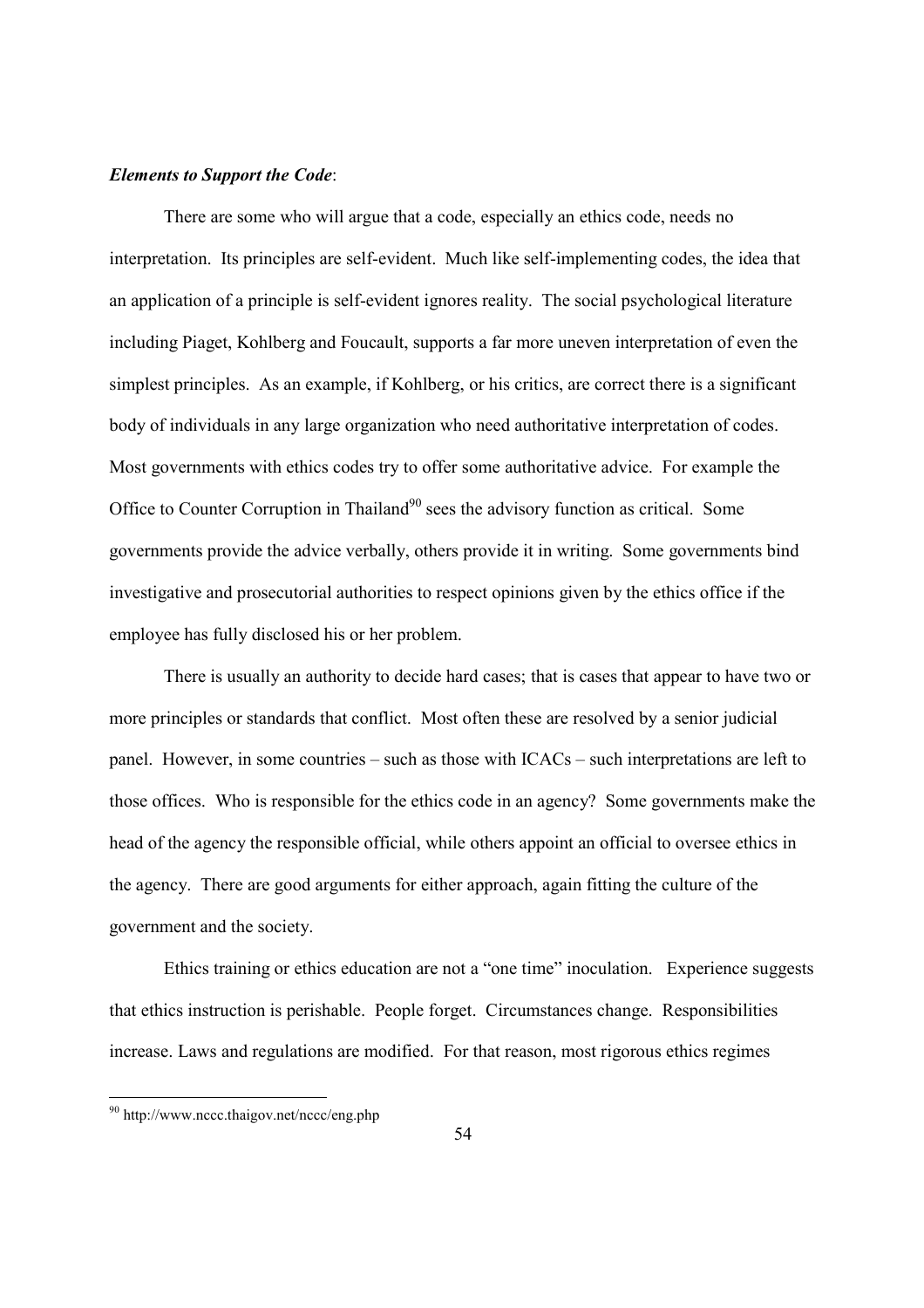embark on a strategy that emphasizes regular ethics exposure. Almost all countries require new employees to undergo some sort of training. Some emphasize regular (annual or semi-annual) programs for senior officials, for those who must fill out asset declarations, or for officials in especially vulnerable positions (e.g., customs or tax).

 Effective ethics systems have ways to modify or amend ethics codes or standards of conduct built into the system. This can be unilateral by the agency or by appeal to the executive or legislative. Codes are organic and organizations that do not have regular means of revision are often confronted with out of date and irrelevant standards.

 Finally, even the most value laden ethic code need a means of enforcement. Again referring to the social psychology literature, there will always be a cadre of individuals in a large organization who are motivated to be ethical because they are afraid of being punished. Certainly, no government wants this to be the prime motivation for public servants. But clarity about who investigates, who punishes, what the punishments are, ensuring that what ever is decided occurs in a timely manner, is essential for effective implementation of a code.

# **VI. Codes That Work and Codes That Don't**

#### *A Code Matrix: From State Capture to Full Differentiation*

 This monograph has discussed a variety of discrete elements that go into making a code successful. In addition, the discussion has focused on the development of particular processes or systems that appear to have an impact on code success and failure. Although simplistic, the Development Matrix (Figure 3.) does provide the official on the ground a quick picture of how elements of codes relate to one another. The matrix is a natural extension of the work by Gray,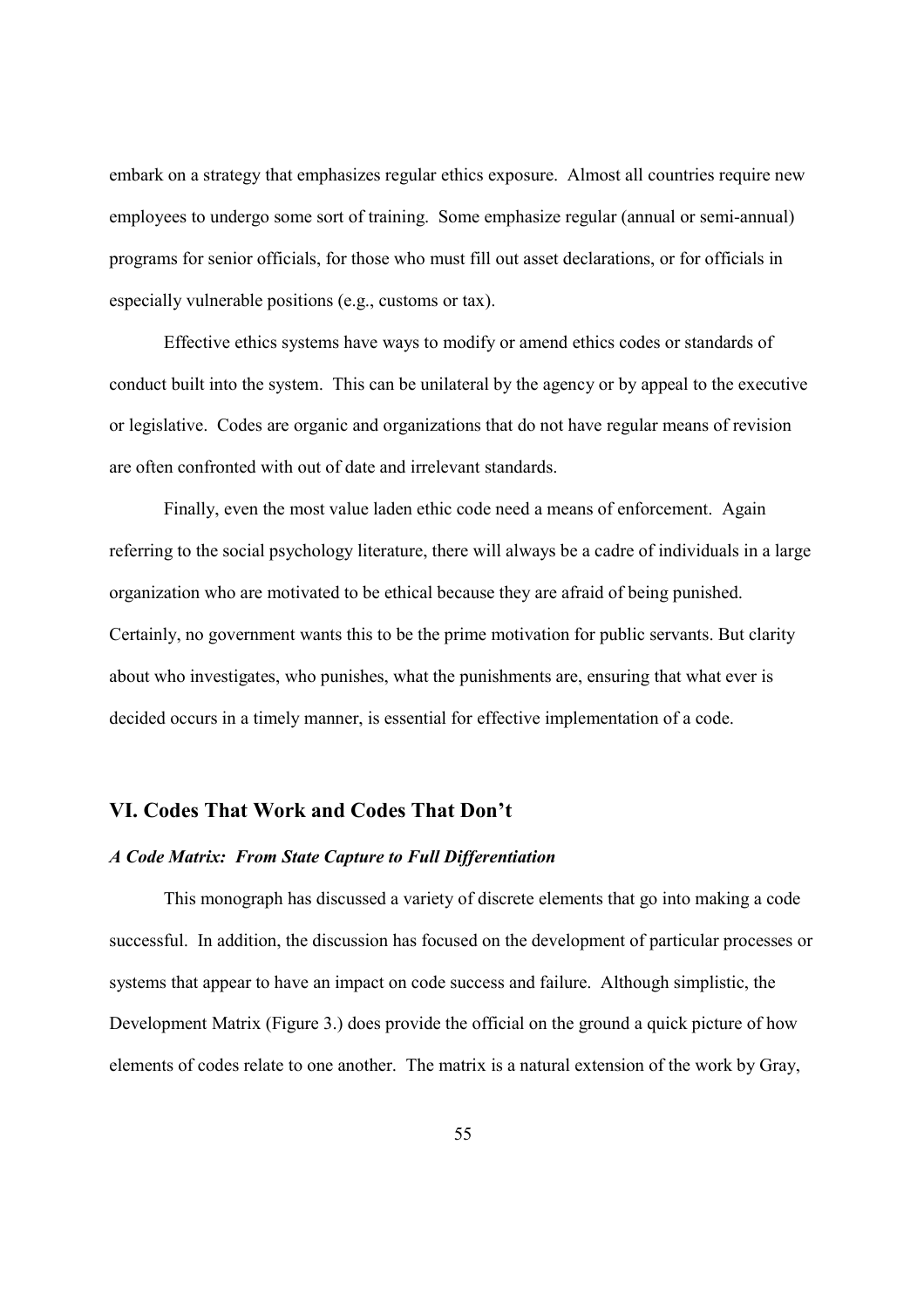Hellman and Ryterman on the relationship between state capture and administrative corruption.<sup>91</sup> This is not to suggest that these are "ideal types" of administrative systems, but rather they are descriptive of elements that are generally found together. In the matrix the transition from state capture to public-private differentiation is the independent variable, or the element that explains variances in the nine different dependent variables.

 It is also the case that many nation states, and sub-national governments, can be found in transition between elements in this taxonomy. A good example of this is the People's Republic of China. It is moving away from state capture, but is at different stages within the various elements of the economy. Changes in the economy are also occurring at a high rate of speed. Because of this dynamic, the Ministry of Supervision<sup>92</sup> and the Procurator's Offices<sup>93</sup> have had great difficulty in designing codes of conduct that seem to fit. Both have prevention responsibilities and have been trying to integrate their criminal laws with an effective administrative code. Many of their anticorruption mechanisms are not effective, and have only recently reached out to work with external organizations to find systems that work better.

 Any generalization about what conditions are necessary for certain a type of code to develop is fraught with difficulties.<sup>94</sup> First, for every generalization it is easy to find an exception. Second, although a specific condition might be necessary, it might not be a sufficient condition. As an example, just because you have a moderately independent ethics commission

<sup>&</sup>lt;sup>91</sup> Cheryl Gray, Joel Hellman, Randi Ryterman, Anticorruption in Transition 2: Corruption in Enterprise-State Interactions in Europe and Central Asia 1999-2002, (Washington, The World Bank, 2002). See especially pp.31-32. 92 http://www.mos.gov.cn/Template/home/index.html

<sup>&</sup>lt;sup>93</sup> http://<u>news.xinhuanet.com/english/2003-08/19/content\_1033224.htm</u>

<sup>&</sup>lt;sup>94</sup> Michel Foucault wrote an entire volume on the invention of typologies, ordering and matrices. He emphasizes that the logic of such devices are both culture and time bound. As an example, he gives **a typology of animals** from an ancient Chinese Encyclopedia: "Animals are divided into: (a) belonging to the emperor, (b.) embalmed, (c) tame, (d) sucking pigs, (e) sirens, (f.) fabulous, (g.) stray dogs, (h.) included in the present classification, (i) frenzied, (j) enumerable, (k) drawn with a very fine camelhair brush, (l) *et cetera*, (m) having just broken the water pitcher, (n) that from a long way off look like flies." (*The Order of Things: An Archeology of the Human Sciences (Les Mots et Les Choses)*, preface)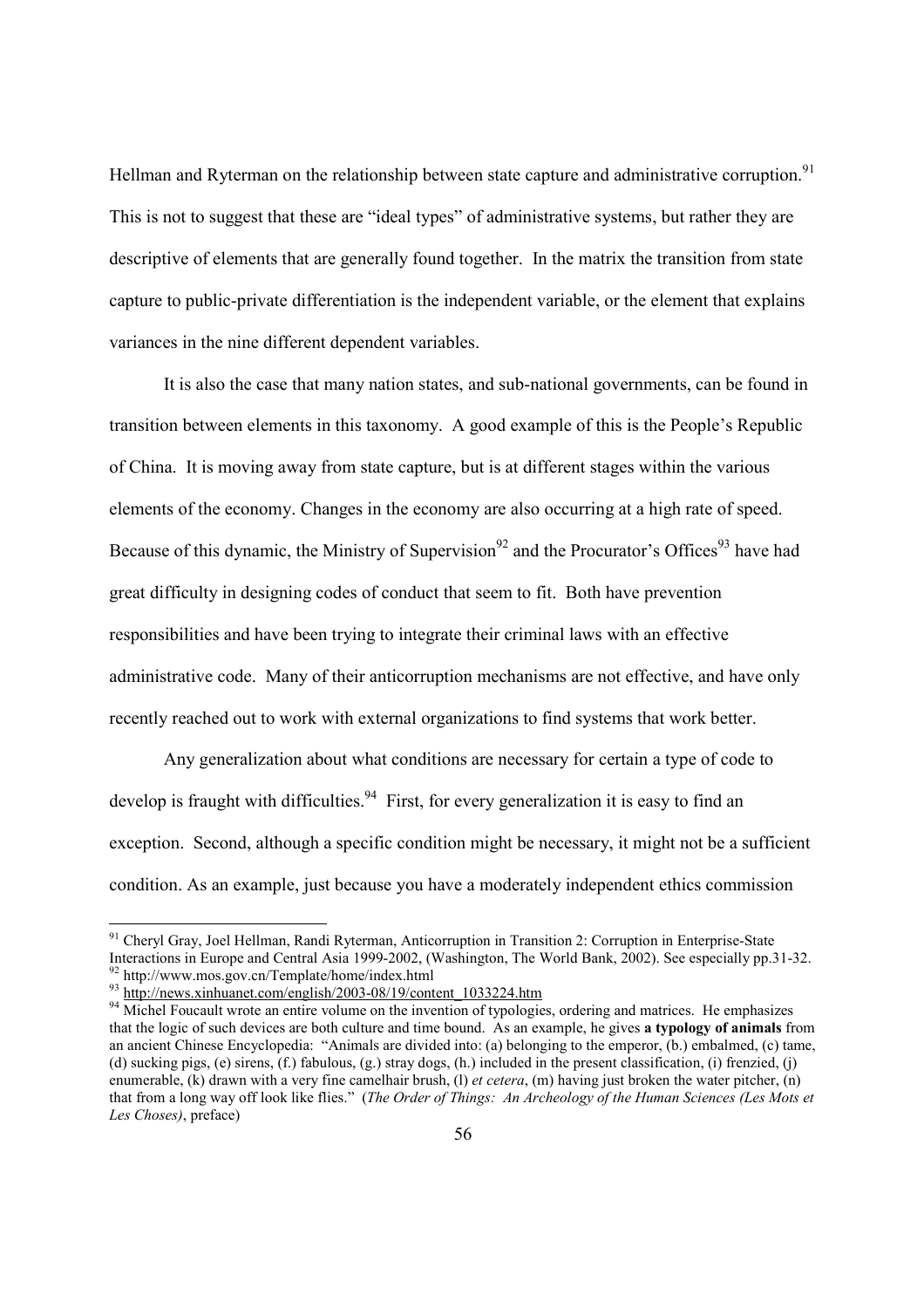does not mean that you have an effective ethics code. It will take several more elements to reach an effective tipping point. Finally, the matrix leaves the impression that codes, and accompanying systems, naturally develop as countries move from state capture to differentiation. This might be the case. However, the matrix is more "backward" looking than forward "looking". Therefore, the matrix is probably most helpful as a descriptive rather than a predictive device.

 It is important to discuss a few elements of the matrix to understand some of its implications. First, no country is purely "state capture" or "differentiation." All states exist on a continuum between these two extremes. Countries that have significant state capture can have codes, but the codes have little effect. They are designed as "window dressing" usually to convince outside entities to provide political support or loans. Often the state will simply copy a code from the entity it wants to impress ignoring its irrelevance or impracticality. This often leads to failure. However, it is worth noting that even a badly drawn institutionalized ethics code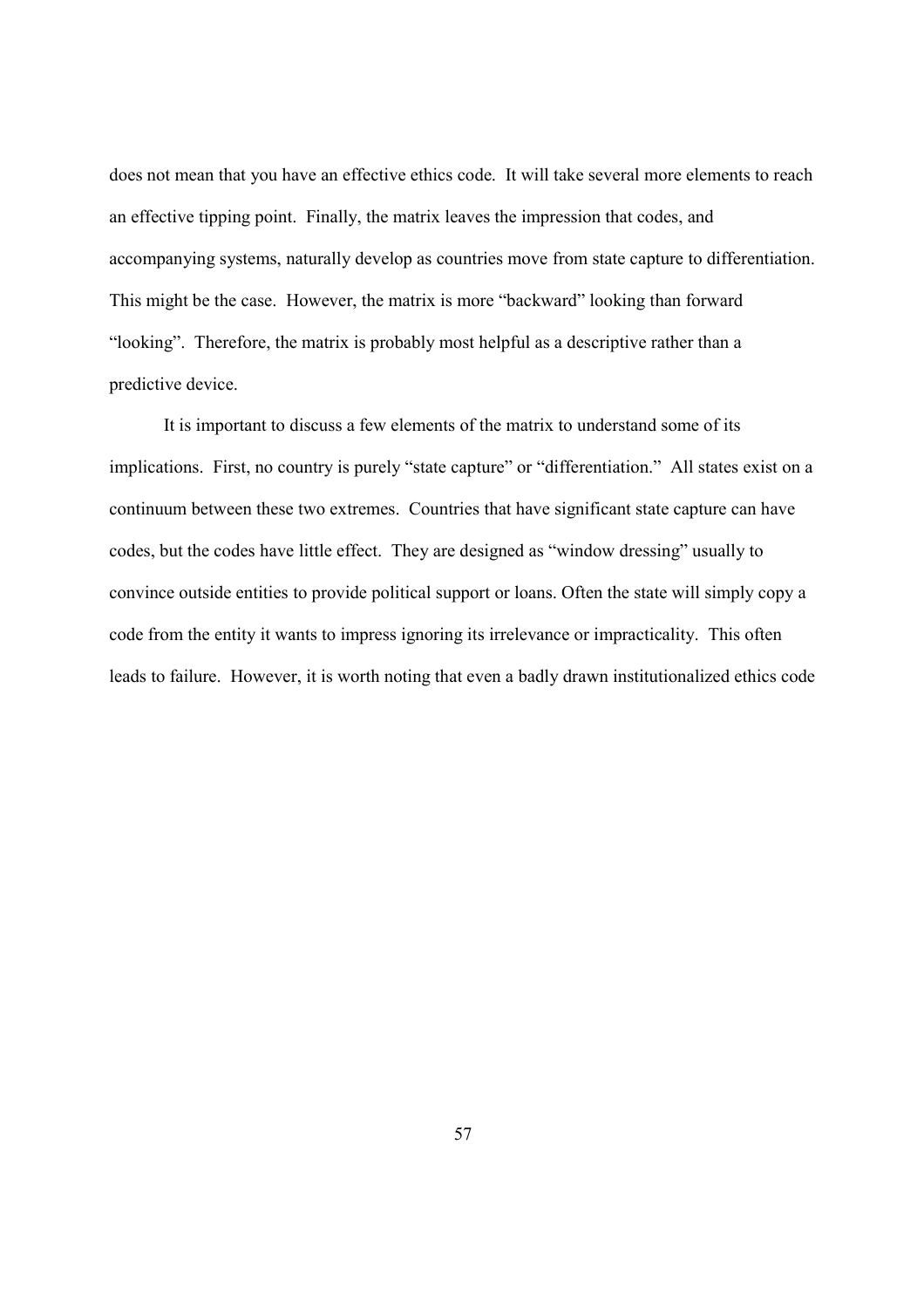|                                                          |                         | Figure 3. ETHICS CODES AND CODES OF CONDUCT:<br>A DEVELOPMENT MATRIX     |                                                                          |                                                                                                              |                                                                                                          |                                                                                                            |
|----------------------------------------------------------|-------------------------|--------------------------------------------------------------------------|--------------------------------------------------------------------------|--------------------------------------------------------------------------------------------------------------|----------------------------------------------------------------------------------------------------------|------------------------------------------------------------------------------------------------------------|
|                                                          | <b>State</b><br>Capture |                                                                          |                                                                          |                                                                                                              |                                                                                                          | <b>Full Differentiation of the</b><br><b>Public and Private Sectors</b>                                    |
| <b>Professional Public</b><br><b>Service Expectation</b> |                         | <b>Serve the State</b>                                                   | <b>Serve the Elite</b>                                                   | <b>Bureaucracy</b>                                                                                           | <b>Technocracy</b>                                                                                       | <b>Client Service</b>                                                                                      |
| <b>Type of Code</b>                                      |                         | Legalistic-<br>unenforced                                                | Legalistic-selectively<br>enforced                                       | Law/Regulation                                                                                               | Law/values                                                                                               | Law/principles                                                                                             |
| <b>Political Will</b>                                    |                         | outside pressure                                                         | elite interests                                                          | Control                                                                                                      | Managerial                                                                                               | Leadership                                                                                                 |
| Origin of the Code                                       |                         | off-the-shelf                                                            | top down                                                                 | legal/institutional                                                                                          | Legal/professional                                                                                       | <b>Bottom up</b>                                                                                           |
| Geography of the<br>Code                                 |                         | <b>Centralized</b>                                                       | Centralized                                                              | <b>Decentralized by</b><br><b>bureau</b>                                                                     | Single code with<br>variance by profession<br>or agency                                                  | <b>Decentralized by mission</b>                                                                            |
| <b>Breadth</b>                                           |                         | Sweeping:<br>general; quasi-<br>religious                                | Narrow; exceptions made<br>for elites or as favors to<br>elites          | <b>Focus on economic</b><br>interests: fixed<br><b>standards</b>                                             | Focus on behavior &<br>perception; ever<br>expanding standards                                           | <b>Right fit to the organization:</b><br>organic changes to fit changes<br>in environment                  |
| Integration into<br><b>Organization</b>                  |                         | <b>None</b>                                                              | <b>Purely external</b>                                                   | Internal controls                                                                                            | <b>Professional standards</b>                                                                            | Organizational reputation and<br>personal self-esteem                                                      |
| <b>Communications</b><br><b>Strategy</b>                 |                         | <b>External</b>                                                          | none                                                                     | Minimal                                                                                                      | <b>Internal</b>                                                                                          | <b>Internal &amp; External</b>                                                                             |
| Implementation<br><b>Strategy</b>                        |                         | <b>Commission or</b><br>Office with no<br>authority - high<br>visibility | <b>Commission or Office</b><br>with little authority - low<br>visibility | <b>Legal or Human</b><br><b>Resources depts.</b><br>(might have<br>commission or office<br>reporting to them | <b>Commission or Office</b><br>with moderate<br>independence for<br>interpretation and<br>implementation | Commission or Office with<br>significant independence and<br>ability to unilaterally exercise<br>authority |
|                                                          |                         |                                                                          |                                                                          |                                                                                                              |                                                                                                          |                                                                                                            |

SOURCE. Stuart C. Gilman, untitled paper, winter, 2005. Reprinted by permission.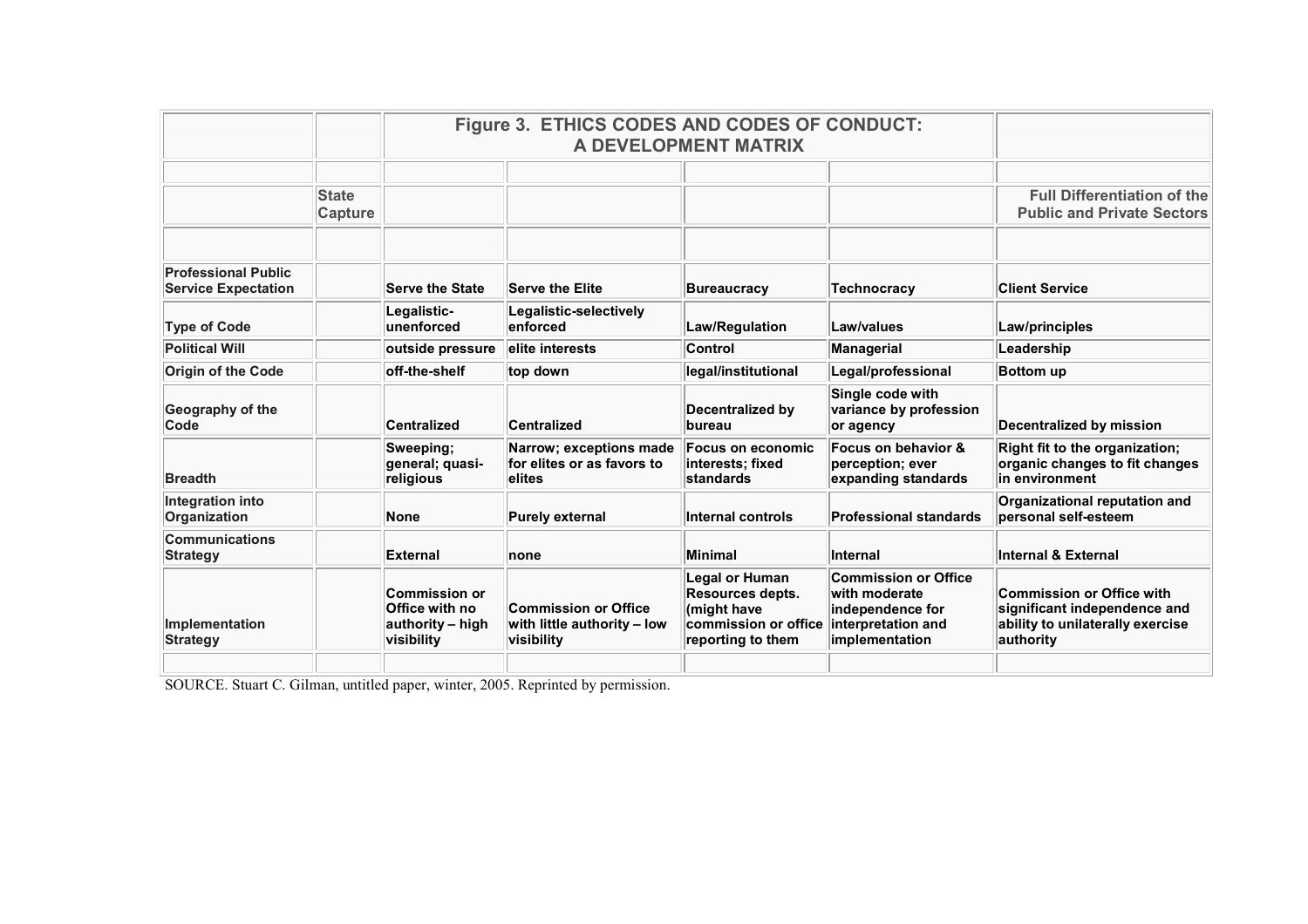might be used instrumentally as the country begins to move toward differentiation. The institutional foundations and the code can be built upon, albeit carefully, to create more robust and effective public administration systems.

 With dispersion of authorities to elites the system becomes more particularized, but also works to keep the elites in control. Employees in the public service quickly view the code as biased and capable of broadly divergent interpretations when applied to the average employee and those who are more favored. Ironically, this often raises a psychological consciousness about what a "real" code would do and how it would operate.

 Bureaucracies, Technocracies and Client systems tend to reflect some of the management biases presented in Figure 1. (OECD, Management and Ethics Regimes) The ethics development matrix provides more detail and allows a more robust understanding of the code and institution development process. The change in the origin of the code from bureaucracies to technocracies, from legal/institutional to legal/professional, is especially important. In bureaucracies the code originates only from the state. In technocracies state codes compete, and are often modified, by professional codes. This dynamic often creates a sense of ownership for the code, ultimately recognizing the importance of broad participation in code development in the client stage.

 It is worthwhile noting that a key element for effective implementation is the increasing independence and authority of the offices in charge of interpreting and acting on the code. The importance of independence, and its meaning, has been discussed earlier.

 The matrix is hardly complete. It identifies only a few of the more important elements in effective code implementation. The logic of the matrix leads to as many questions as answers. For example, where do the sub-national systems fit into all of this? What is the tipping point in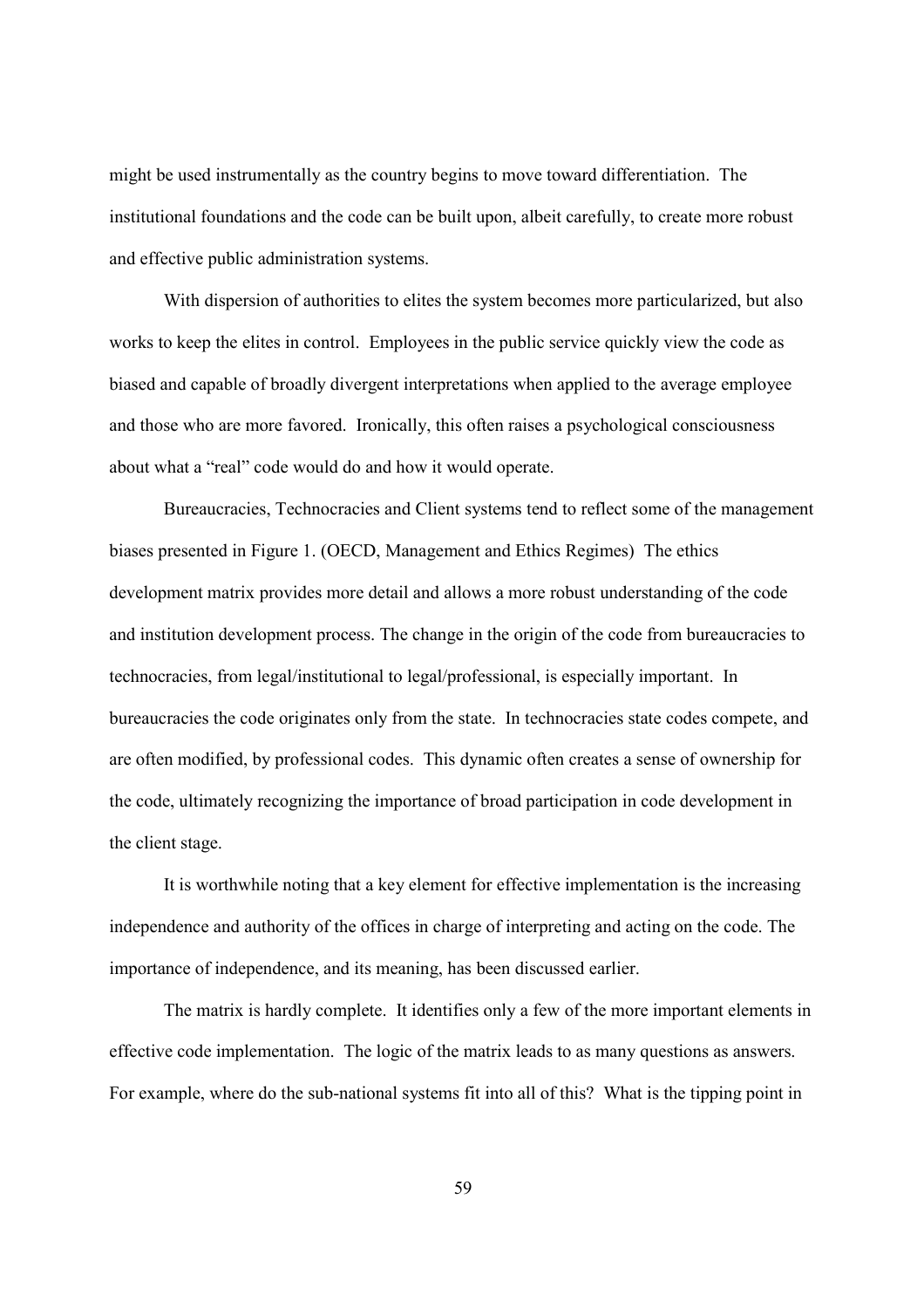these elements where the systems become institutionalized? Should developing countries try to move toward client based systems, or is there a relationship between economic development and these systems that would make bureaucracy an appropriate end point?

 And, there are critical elements that do not fit into the matrix. Yet they have a profound impact on an ethics code's success or failure. A discussion of those elements follows:

## *Codes that have Impact:*

 In writing an ethics code the focus is usually on inclusiveness of concepts, legal sufficiency and satisfying critics. These are also usually the wrong elements upon which to focus. Codes that have impact usually begin by asking what the behavioral objectives are, what the organizational objectives are, and what the political objectives are.

 Behavioral objectives have to be clear. What behaviors do you want to encourage and which do you want to discourage? Many codes result in unintended consequences because there was no clear vision as to the behavioral impact. In one instance the code prohibited accepting a meal worth more than fifty dollars. A public official accepted 61 meals from the same source, but none cost more than fifty dollars. The agency in charge of enforcement had to fall back on the legal cliché that it violated the spirit of the rules. With sufficient planning, anticipating behaviors is far easier than explaining what the spirit was meant to say.

 Organizational objectives are also critical. Codes are designed to protect the reputation of the organization. What kind of reputation does the organization want to maintain? Codes that maintain conciliation, "caring" and responsiveness to the public might be fine for a Ministry of Health. But how would this kind of code impact a tax authority? Codes that are broadly applicable must take into consideration the integrity of the various missions that will fall under it.

60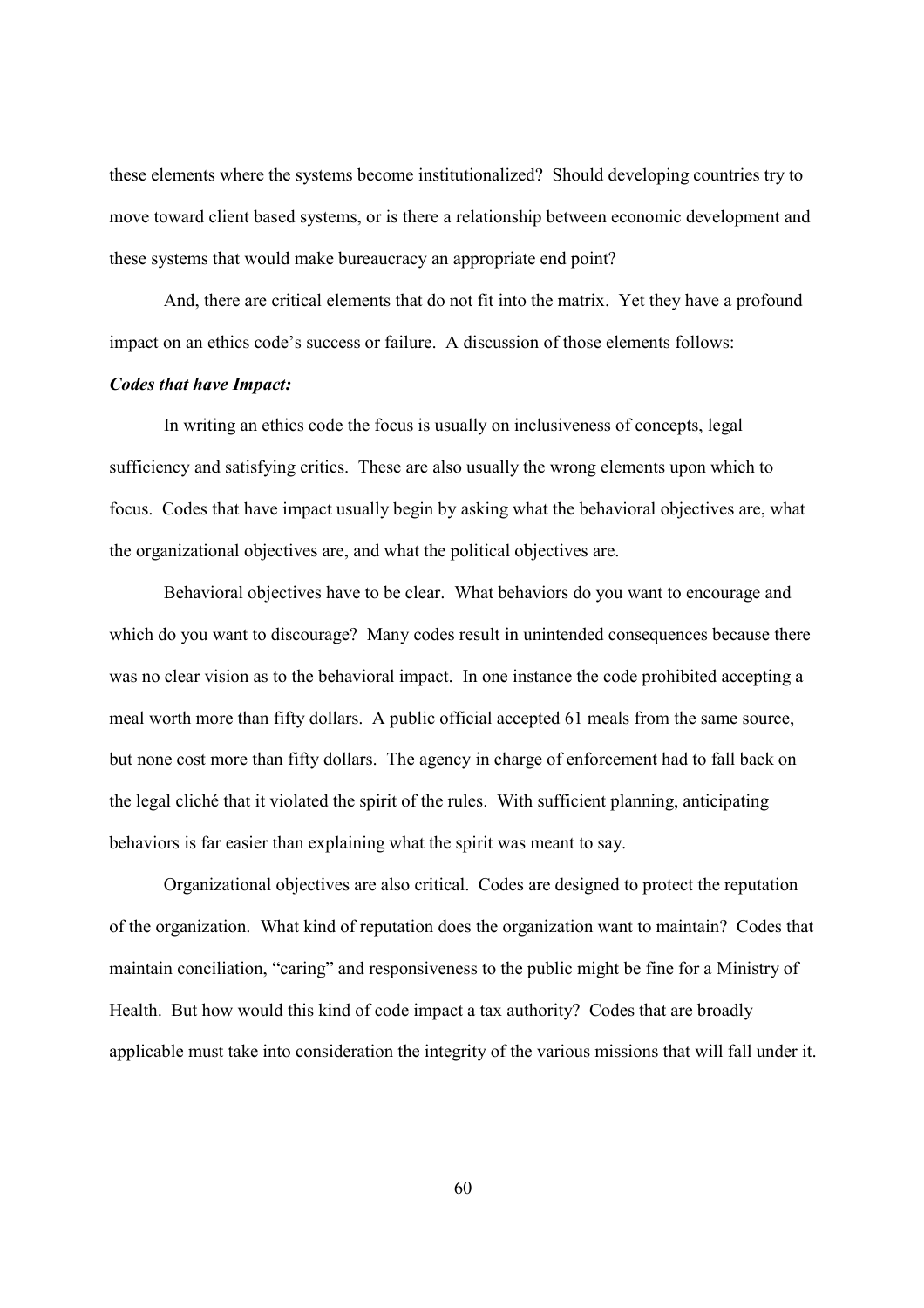Tax collecting organizations should be respectful but they must also be firm, they must demand honesty from not only public servants but from the public as well.

 The reality of codes is that they have political objectives. Most codes are not instituted without a crisis. They are developed in response to a corruption scandal or pressure from external stakeholders – companies, citizens or even international organizations. How does the code meet the political objectives of the executive or the legislature? Codes that succeed align the function of the code with the purpose of the political leadership. The obvious "down side" to this is if the leadership is corrupt.<sup>95</sup> In the past, it has been suggested that political leaders will create anticorruption regimes and ethics codes to cover their own corrupt acts. A very specific example is when Carlos Menem, the president of Argentina, created the first Argentine ethics office. It is easy to fall into cynicism when it comes to political motives. However, globally most political agendas do want codes to change behaviors, sometimes even behaviors in which the political leadership has engaged.

 Finally, codes that have impact do not promise too much. In one instance a Minister of Justice in an African country publicly promised that the new code would end corruption in his country. Nothing will end corruption. Pragmatically, the ideal is to control it so there is only a minimal impact on the government and the economy. Codes that have impact target specific areas of vulnerability, and demonstrate their value through concrete change. That change has to be focused upon because it builds the credibility of the code and the reality, and perception, that it is making a difference. It is important to note that reality and perception are not the same. As valuable as the Transparency International Index has been in motivating countries to develop anticorruption regimes, the correlation between perception and reality is imperfect at best.

 $\overline{a}$ 

 $95$  The problem of corruption at the top undermines the popular theoretical perspective of "Principal-Agent-Client" because it presupposes the principal as ethical actor.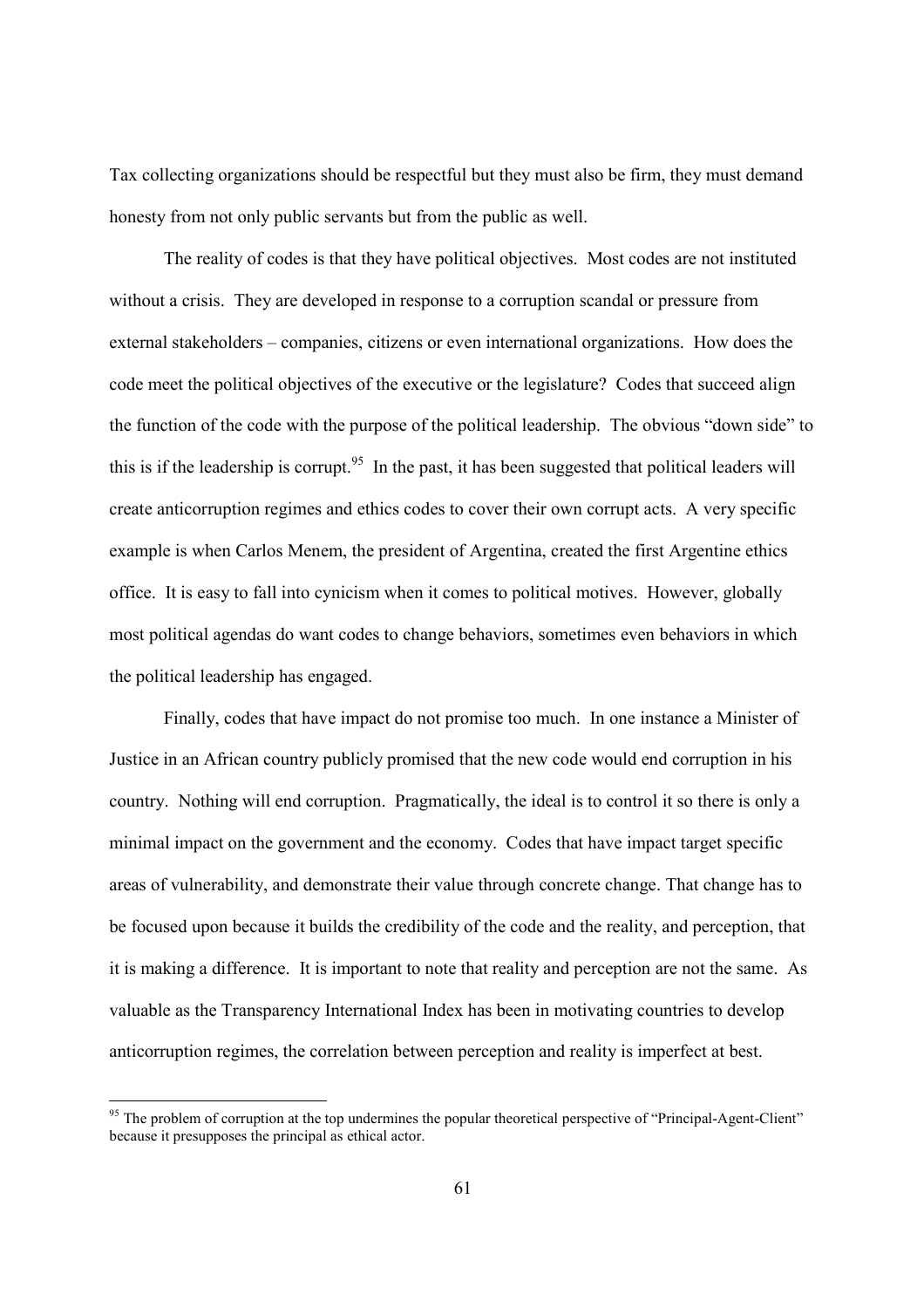## *Codes and Contexts:*

 Our discussion of codes and agencies has focused on macro systems and macro change. However, there are excellent examples where ethics regimes have originated at the bottom and risen to affect the top. One important example is targeting an agency or an area of the country to be a model integrity program. In several countries, Lithuania and Chile notably, they have experimented with creating model agencies from their tax and customs service. They used these as models to motivate other ministries. In the best cases, these departments then compete with each other to see which ministry can achieve the highest ethical standing. NGOs often complete these evaluations such as Transparencia por Columbia.<sup>96</sup>

 Sub-national programs (at province, territory or state level) also can have a considerable impact. In a classic study of Brazil, Judith Tendler provides six different case studies of government that worked at a sub-national level in sectors such as health, employment and agriculture.<sup>97</sup> Although her work is not focused on ethics programs, each of the successes she explores utilized either codes or implied codes, and regimes to motivate individuals to behave with integrity.

 Mexico used a national model, SECODAM: *Secretaría de la Contraloría y Desarrollo Administrativo*, recently re-named *Secretaría de la Función Pública*, to act as a catalyst for change in the public service.98 Its initial focus was on senior officials at the national level. The Fox administration came into office committed to controlling corruption in Mexico. It appears that he has succeeded at the most senior levels, but Mexico appears to still have a continuing problem at the street level. Government officials in Hong Kong, as was previously mentioned,

<sup>96</sup> http://www.transparenciacolombia.org.co/src/client/scripts/index.php

<sup>&</sup>lt;sup>97</sup> Judith Tendler, Good Government in the Tropics, Baltimore: Johns Hopkins Press, 1997.

<sup>98</sup> http://www.secodam.gob.mx/index1.html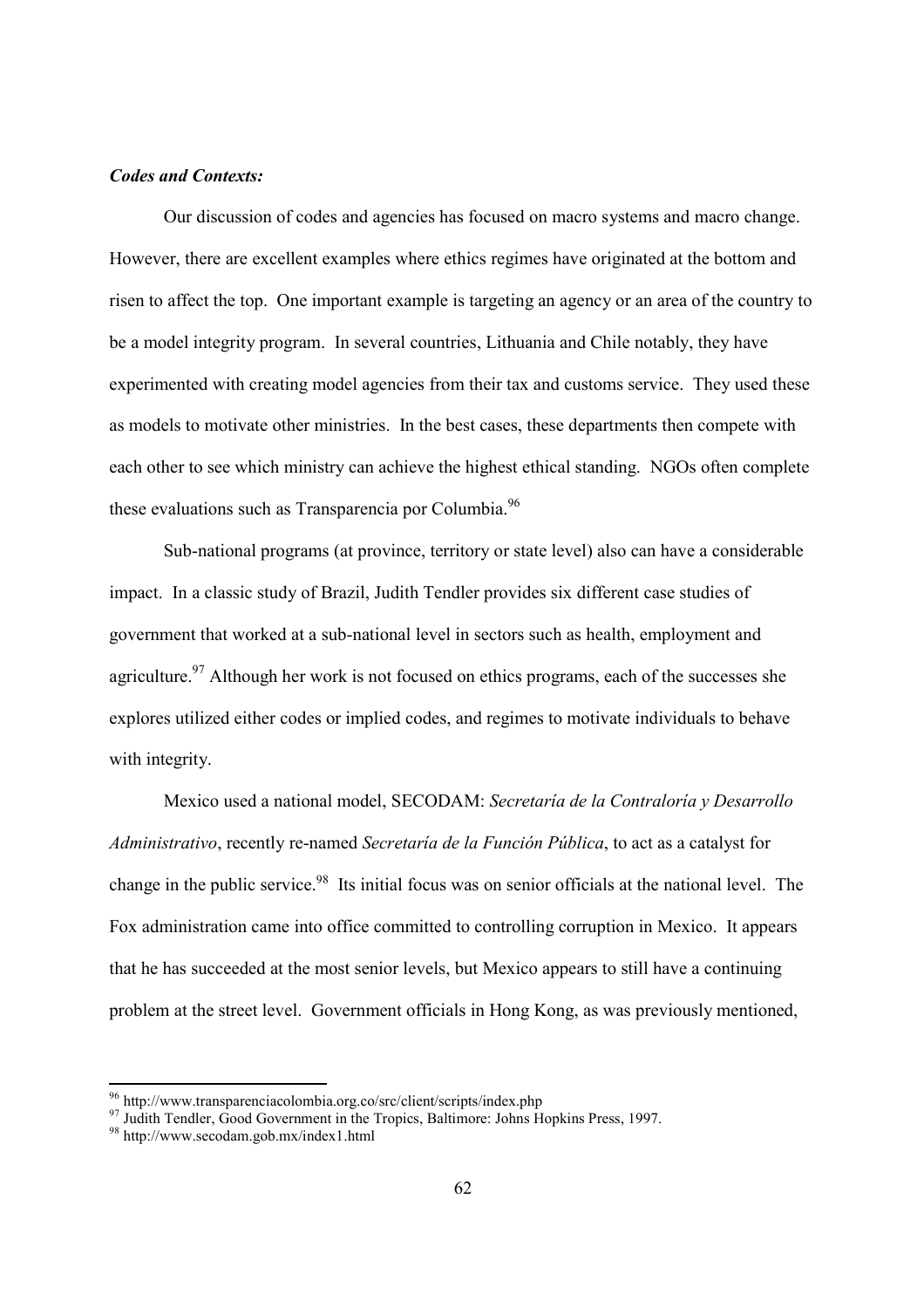felt that corruption was so pervasive that it had to create an entity external to any of the arms of government.

 Successful strategies also take advantage of publicizing their successes. There is a natural tendency to avoid publicity in government organizations. However, for most ethics programs the success of their programs depends heavily on the perception of the public and the civil service. Their primary focus is to instill the confidence of their people in the integrity of their government.

 Ethics offices also must create incentives. Some of these are nominal. There can be awards to agencies or to individuals for outstanding ethical standards in a given year. There can be financial rewards or professional awards. Several of the Nordic countries use the ethical environment in an organization as one component in deciding on promotions or remuneration. In order to encourage whistle-blowing the Korea ICAC can reward successful whistle-blowers with up to \$170,000 U.S.. But they also have the ability to prosecute individuals who report misconduct, fraud and waste without foundation or for vindictive purpose. This system has not been in effect very long, but it is being carefully watched to see if it is successful.

 Finally, successful codes are supported by feedback. That is, there is a regular assessment of the successes and failures. This depends on both aggregate and survey data. Aggregate data such as the number of administrative actions taken or successful prosecutions not only helps administrators understand the effect of their program, but it also provides insights as to changes or necessary resource reallocations that might be necessary.

## *Why Codes Don't Work:*

 Codes fail most often because they raise unrealistic expectations. Although it will sound paradoxical, codes succeed because of their successes. Those successes must be targeted and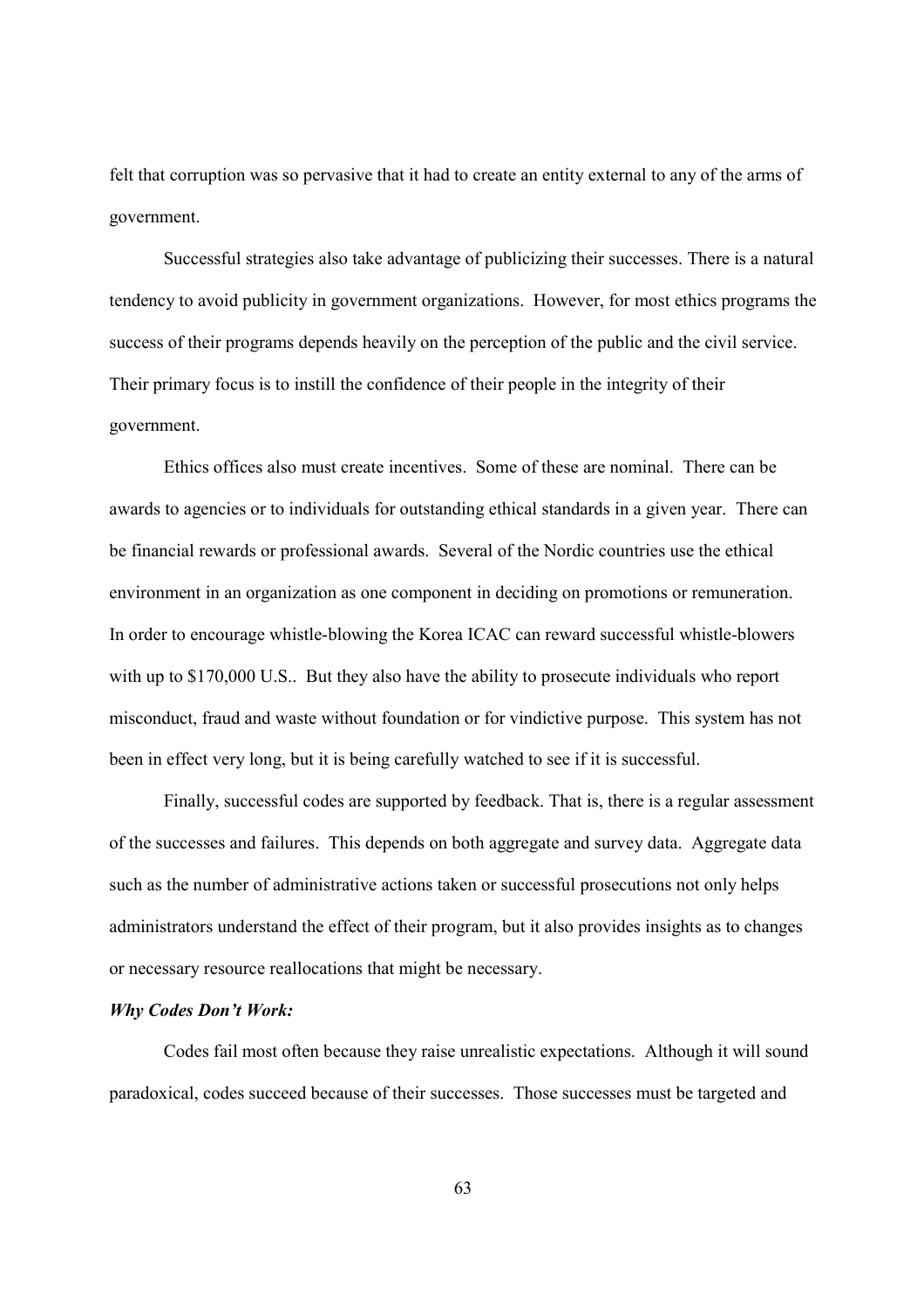reasonable. If failures outnumber successes, there tends to be a spiraling effect where more and more violations seem to occur. The Philippines has experienced this spiral at least twice in the last decade. Ultimately, the code and the systems designed to implement it are deserted as one more demonstration of a countries failures.

 In some instances, codes will also fail because they try to control too much. In one very controversial study of the New York City police department, the ethics regime was criticized because it made it impossible for the police to do their work. There were so many forms to fill out, regulations to follow, questions that needed to be asked that the police, it was argued, could not address crime.<sup>99</sup> Other researchers have argued that one of the unanticipated consequences of creating an ethics code is increasing public cynicism. Donald Menzel has argued that disappointment in an ethics code is inevitable and must be taken into account when designing ethics programs.<sup>100</sup>

 After our discussion above, it should be obvious that effective ethics codes most have institutional support systems. What is less obvious is that too many support systems can make ethics codes unworkable. Because anticorruption regimes are usually created piecemeal, as events or problems unfold, it is not uncommon to have multiple entities with competing authorities and responsibilities. In India there are over a dozen primary offices that have responsibility for their public service code. In addition there are Banking and Insurance Ombudsman, and over 300 Chief Vigilance Officers.<sup>101</sup> In one organization, the proliferation of offices and committees responsible for interpreting ethics codes led to venue shopping. Dozens

 $\overline{a}$ 

<sup>99</sup> Frank Anechiarico, James B. Jacobs, *The Pursuit of Absolute Integrity : How Corruption Control Makes Government Ineffective*, Chicago: University of Chicago Press, 1996.

<sup>100</sup> Donald Menzel, "Ethics Complaint Making and Trustworthy Government," *Public Integrity Annual 1996*, Council of State Governments, Lexington, Kentucky, pp. 73-82. 101 http://www1.oecd.org/daf/asiacom/countries/index\_ID.htm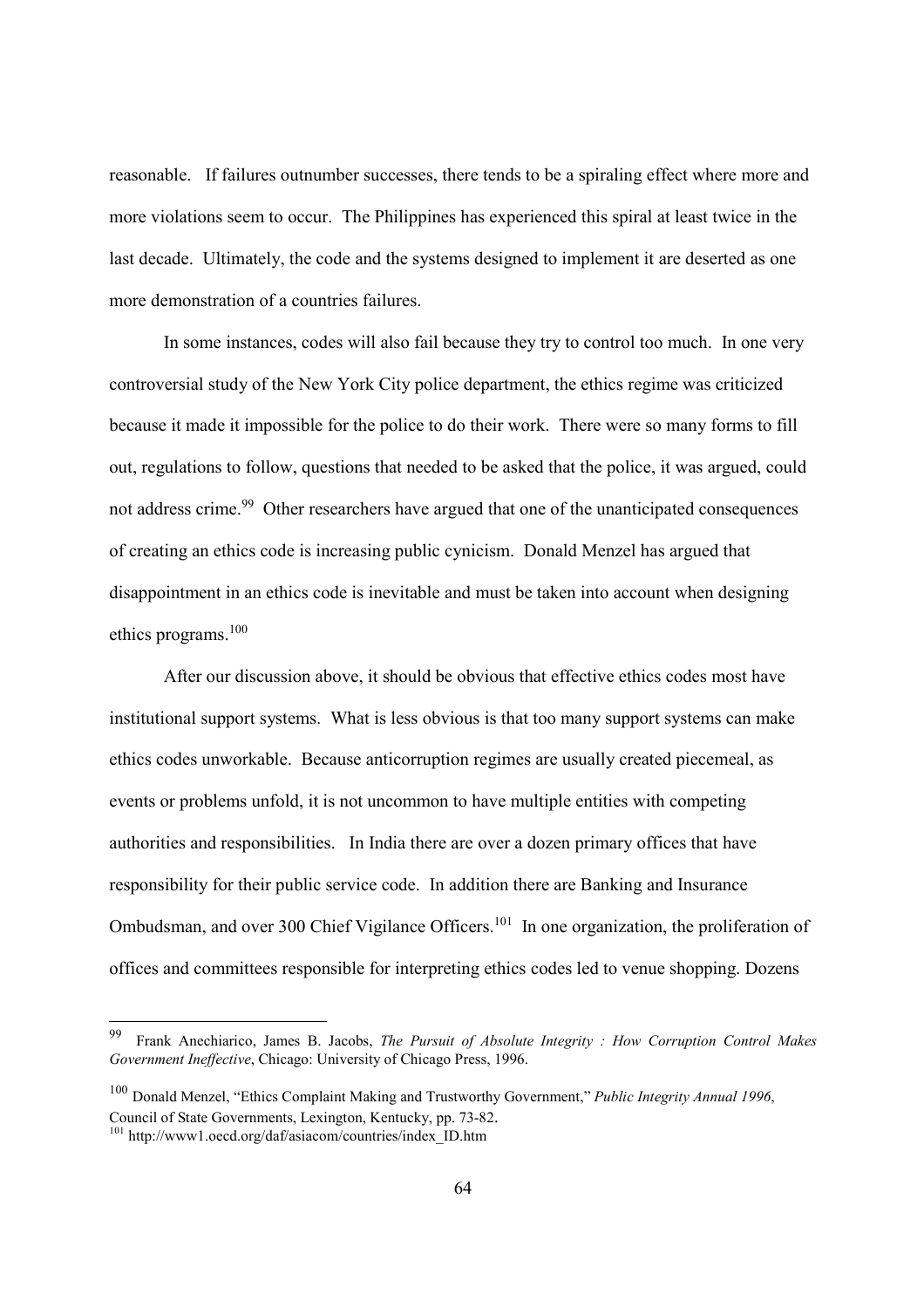of entities gave ethics advice. Employees would go to different people until they got the answer they wanted. This led to the perception that there was favoritism in the organization, because certain individuals "got away with so much." In fact, the system allowed anyone to get away with whatever they wanted.

 Another variable to explain why codes do not work is the potential shift of political will. Political leadership changes in democratic societies and with that change can come shifting policy agendas. It is not uncommon for new political leaders to either de-emphasize ethics programs or to criticize them as being ineffective. In the latter instance it is not uncommon to do away with the office and fire all of the people involved. For a number of legal reasons this is far more prevalent in Napoleonic Code countries. An example of this is Argentina which had three presidents, and two new ethics offices, within a two year period.<sup>102</sup> The result is that those midlevel administrators who have been interpreting the code, managing the transparency system or instituting training are replaced. The new organization must begin with little, having few individuals with the skills to manage the office and no institutional memory. And it takes several years to get a new system up and running.<sup>103</sup>

 There are a number of other requisite elements necessary to support a code. There must be a viable legal system. A viable legal system does not have to meet the standards expected in many developed countries. Rather, there must be laws that deal with corruption, ways of adjudicating administrative violations, investigators, prosecutors and a judiciary with some independence. Nigeria has recently revamped their legal system to address the issue of

<sup>&</sup>lt;sup>102</sup> The three presidents were Carlos Menem, Fernando De La Rua; Eduardo Duhalde. Each created a new ethics office, and the latter two abolished the earlier offices in favor of new systems they created.  $103$  See the new website for the Argentine Ethics Office (now a function of an Anticorruption Agency):

http://www.anticorrupcion.jus.gov.ar/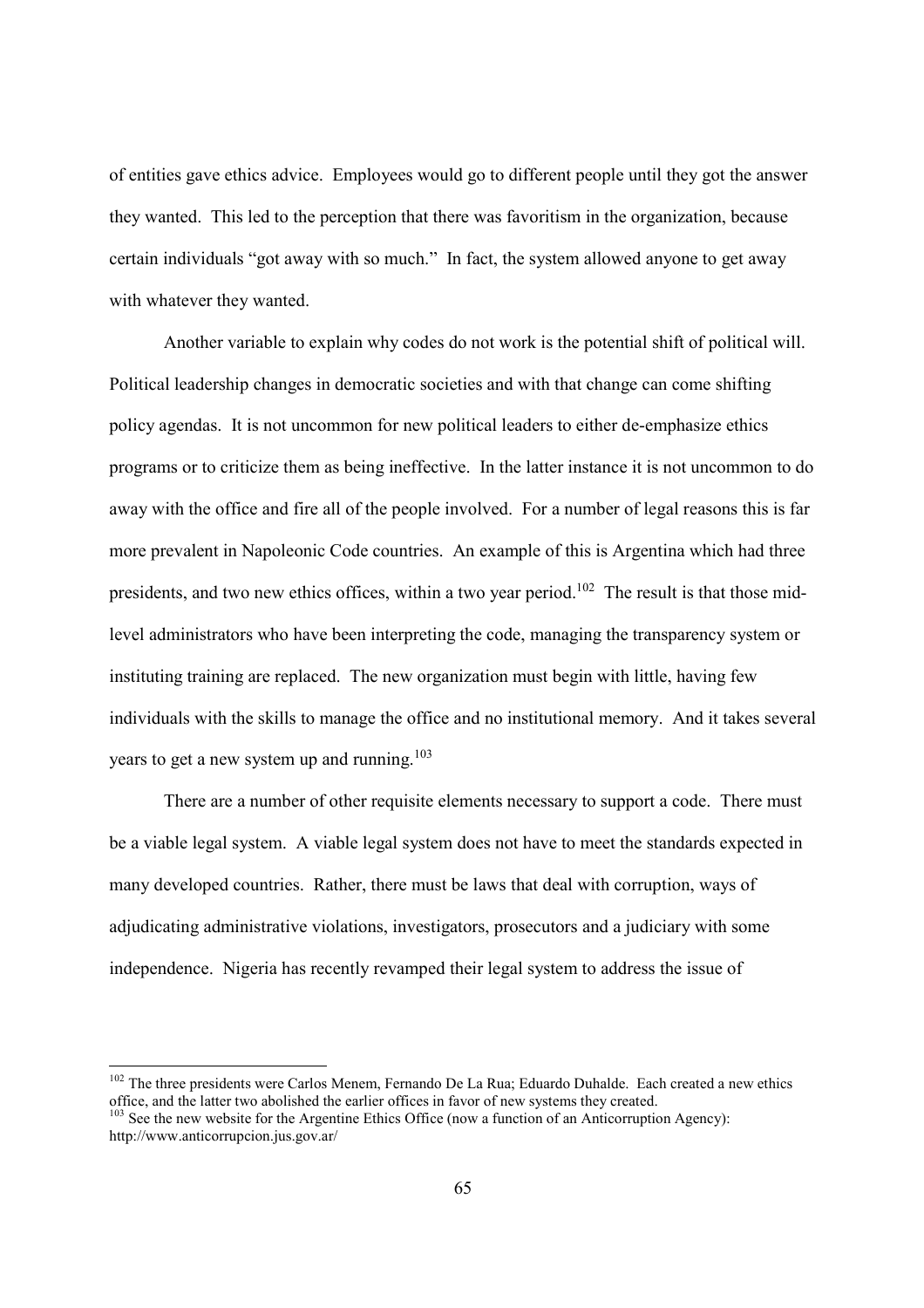corruption.104 Admittedly these will vary widely in transitional countries but code failure is often associated with a huge gap in one or more of these areas. A recent report highlighted these problems in sub-Saharan Africa focusing on Mozambique, Nigeria, South Africa, Uganda, Zambia, and Benin.<sup>105</sup> The study found that South Africa and Nigeria were much further along in coping with gaps in their legal systems than the rest of the countries in the study.

 Codes also fail if there is no notion of a professional public service. Codes can be used to build that professionalism. However, if the public employee's motive is not to accomplish their work, to serve their country or to further the mission of their agency then it will be very difficult to make a code effective. For example, in an interview with a mid-level public servant in Jordan recently he was asked what his job was. After exploring with him all the typical reasons for taking a government position, he dismissed them as irrelevant. His final response was "the only reason I took this job was to get my relatives jobs in the government." Although nepotism in certain countries can be condoned, it can not be the only reason for going to work for a government.

 Contributing to professionalism in public service is the provision of reasonable salaries. Civil servants should receive a living wage.<sup>106</sup> In some countries the attitude by the politicians – and sometimes the populace -- is that these salaries are supplemented by gratuities, either in the form of small bribes or facilitation payments. Unfortunately, the combined payments seldom meet the living wage standard and public servants are forced to be ever more creative to simply

<sup>&</sup>lt;sup>104</sup> Government of Nigeria, Governance and Corruption Diagnostic Study (Abuja, Nigeria: 2003).

<sup>&</sup>lt;sup>105</sup> http://www.dec.org/pdf\_docs/PCAAB198.pdf. U.S. Government Accountability Office, "U.S. Anticorruption Programs in Sub-Saharan Africa . . . ", 2004.

 $106$  The concept of a "living wage" can be a vexatious issue. My reference is to a salary necessary to put a modest roof over your head and feed yourself and your family. A number of countries do not provide this.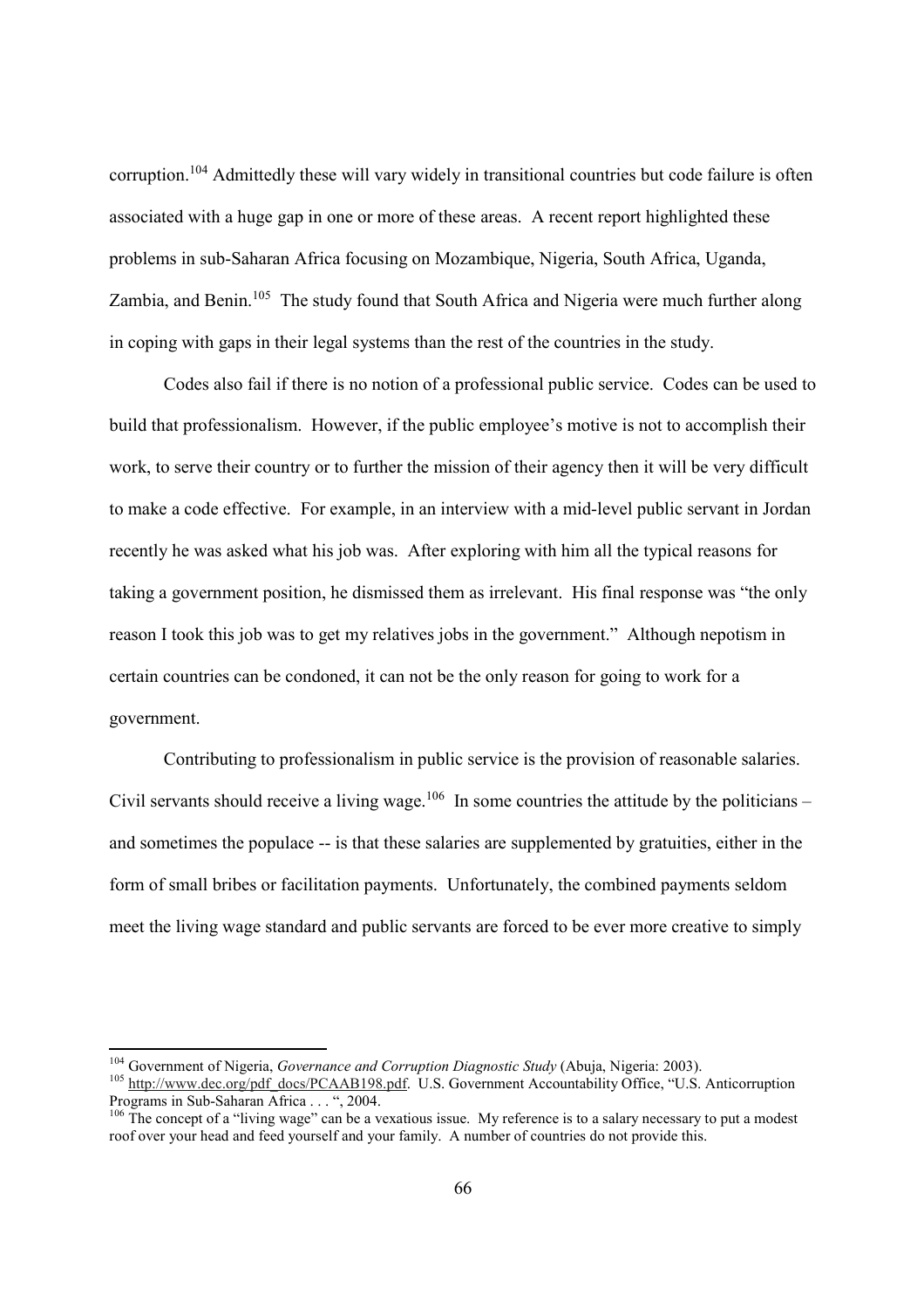survive. In this kind of situation, usually in societies with a high degree of state capture, public employees do not take codes seriously. Their priority is survival, not public service.<sup>107</sup>

 Codes also fail because they exclude the business community from development and implementation. The business community is intimately tied to success or failure of standards for public service. They provide a critical perspective in helping ethics offices understand both vulnerabilities in public service and effective rewards to motivate ethical behavior. In addition, it is not uncommon for some governments to require ethical standards in businesses that reflect those standards in government.<sup>108</sup> Having these two "systems" tied together can have a profound impact, even on those countries just moving away from state capture.

 Two final elements explain why codes do not work. The first is that some organizations and countries take a code "off the shelf." They simply take a code, and sometimes identical systems, from a country or organization they admire and make it their own. The lack of fit becomes evident to almost everyone but like the emperor's clothes everyone is fearful to say that it is not working. Finally, codes fail because they get old. Old codes become irrelevant because of the dynamics in governments and organizations. They die because they no longer fit into the administrative culture. They become dated because of reorganization, changes in technology, changes in the legal structure or changes in international relationships.

 $107$  The causes of low salaries for public servants as society's become more democratic have been examined since de Tocqueville made note of them more than 150 years ago. However, in modern societies, especially moving from socialist or dictatorial state capture systems to more differentiated systems there is one cause that is generally ignored. The public service in these countries is bloated because the ideology had in effect guaranteed no unemployment. As the systems become more market driven, employment in the bureaucracy is used to minimize unemployment statistics. A reasonable claim could be made, and empirically examined, that reducing the size of the bureaucracy to actual needs would produce enough resources to bring public servant salaries up to a living wage. <sup>108</sup> The ICAC in Hong Kong has the most sophisticated integration of public and private sector codes. This can also happen by sector. The Australian Defense Department requires contractors to adopt a standard ethics code if they are to do business with them.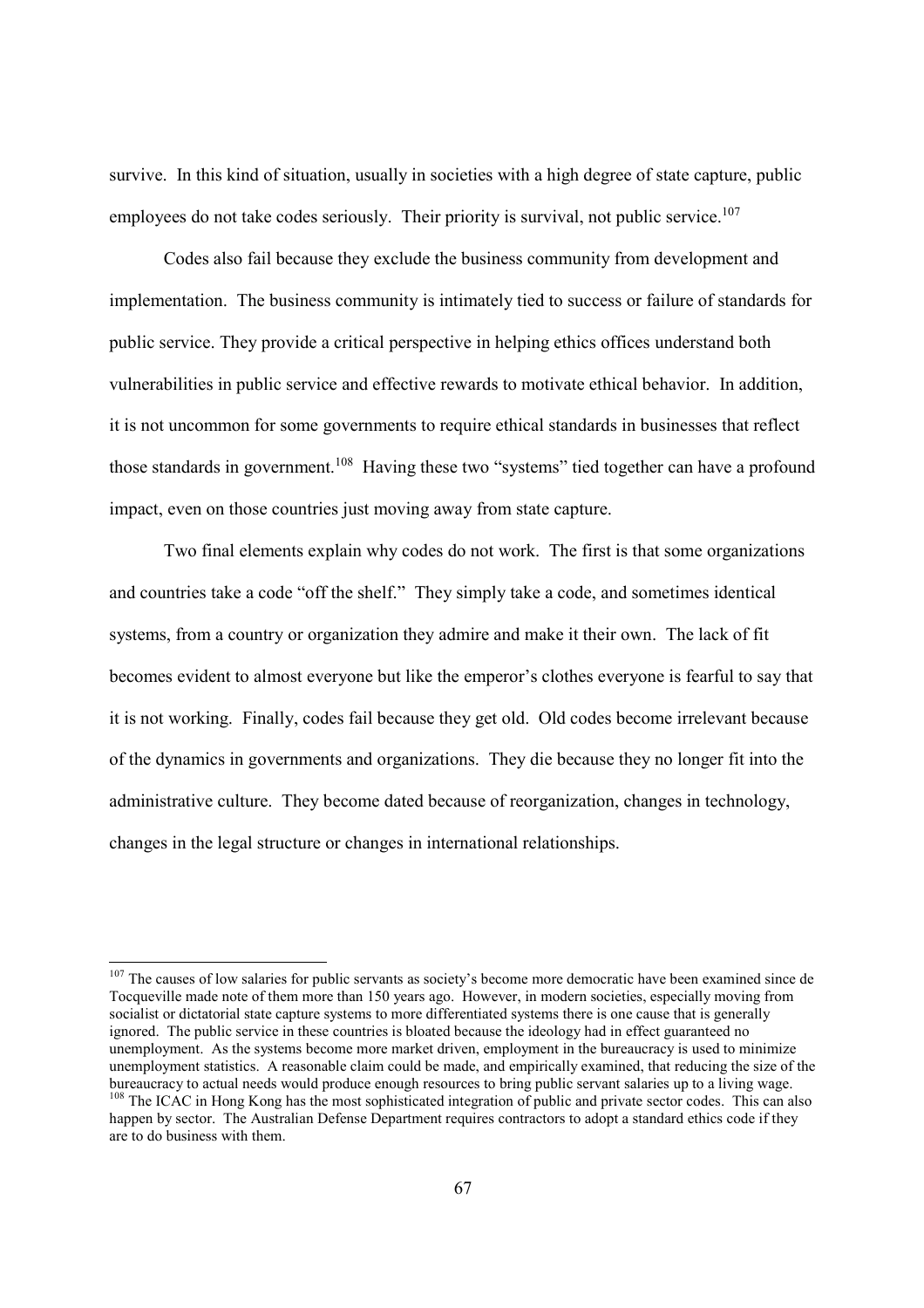#### *Lessons about Successes and Failures*:

-

 Corruption preventions initiatives develop because of the commitment of political will. Political will eventually fades. Codes and systems to support them survive because of institutional continuity. In complex government structures what counts after political will fades is that the organization is viable and has authority. Part of this viability is effective, independent leadership in the organization. If no one is responsible for continuity during transitions of political authority, it is very difficult for organizations to maintain their effectiveness. Some governments form commissions while others appoint independent officers.109 The key is that the leadership must be perceived as independent by the public and the media.

 It is the case that codes can be used as a backbone to create modern administrative systems. However, this is the rare exception. Successful codes rely on an environment ready to nurture them. The public service might not yet be professional, but do the major of leaders and public servants want it to be professional; i.e., objective, efficient and responsible. Codes also have to be part of a broader context in government and civil society. Civil society can, and probably should, have an impact on the content of the code. Civil society must also believe that the institutions and leaders supporting the code are legitimately independent to uphold the standards the code articulates.

 One size does not fit all. This should be clear from our discussions so far. Tailoring codes to organizational or governmental reality is a critical component in making them work. This can be done by receiving input in various forms: citizen surveys, employee surveys, focus

<sup>&</sup>lt;sup>109</sup> Independence is an elusive concept. There are very few instances of absolute independence. Even independent commissions can be influenced by external forces. In some countries the head of an ethics office, or commission on an ethics commission, will be appointed by the executive for a fixed term. Some countries additionally require the legislature to approve of the appointment. Further, some countries require than an executive file a public report with the legislature if an officer or commissioner is to be removed before their term expires. Each of these adds elements of independence.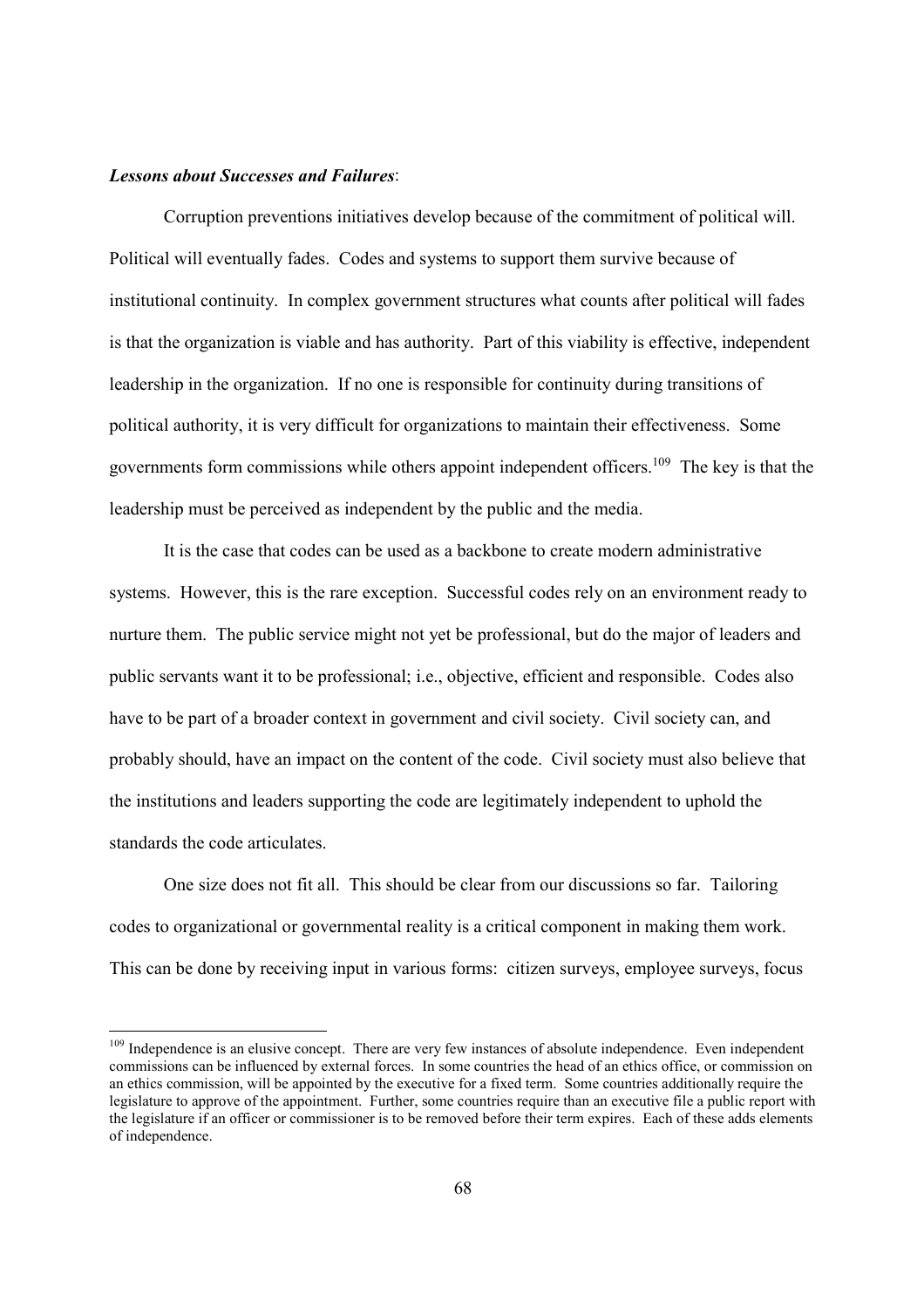groups, stakeholder analysis. Additionally, an analysis of available aggregate data can be highly suggestive as to vulnerabilities. Codes of ethics and standards of conduct can be justified in their own right, but from some perspectives they are a form of risk management. In tailoring a code, and motivating political will, persuasively arguing a risk management strategy can be very effective.

 Finally, regular assessment is a key component in the ongoing success of codes. Assessment strategies usually rely on perception indicators, and these can be important. In addition, there should be attempts to account for aggregate data both outputs and outcomes. Output data is simply what institutions have done. For example, outputs would be how many times have they been called for advice? How many training sessions and how many people have been trained? Output data can be supplemented with outcome data; that is what have you accomplished? Aggregate data such as: How many administrative actions have been taken based on the code? How many prosecutions? Ultimately, regular assessment of the code, benchmarking standards, can be invaluable in ensuring that the code is kept relevant and that the public sees an ongoing commitment to high ethical standards for public servants.

 This section has provided a sketch of what makes a code successful focusing on institutions, leadership and the environment. It should be obvious that there is no one right way to develop a code and ensure that it is viable. Nonetheless we have described the conditions that will nurture codes and circumstances that will lead to an early death. These conditions are malleable, and professionals in the development arena can help by providing guidance that will encourage success.

69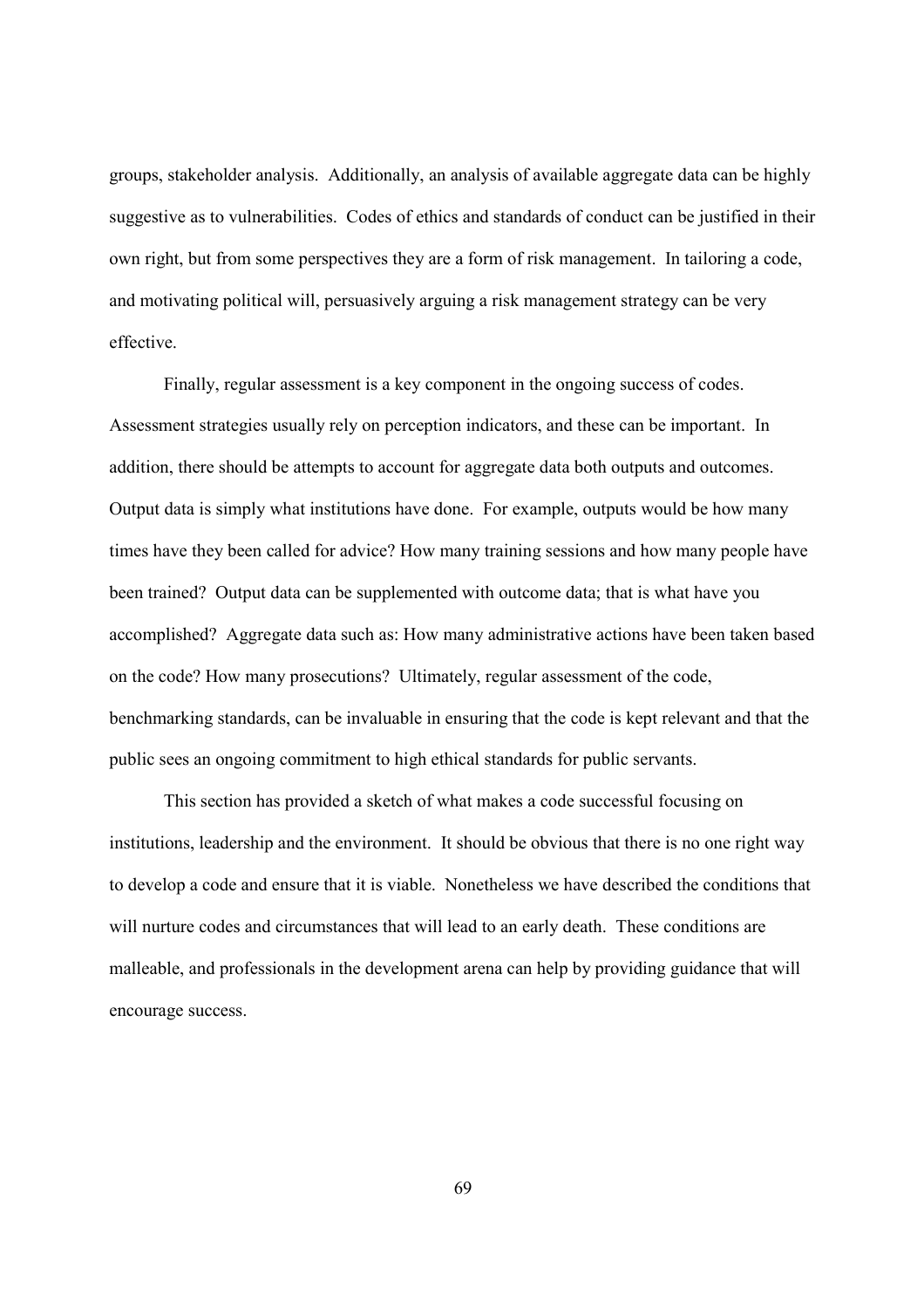# **VII. Summary and Conclusion**:

#### *Major Findings:*

## **A. The Complimentary Nature of Codes of Ethics and Codes of Conduct**

 Much of the public administration literature sees a contradiction between codes of ethics and codes of conduct.<sup>110</sup> The pragmatic reality is that they can, and often are, complementary. There is an ideal continuum with ethics codes on one extreme and standards of conduct on the other. Most government codes have both types of elements. And there are examples of governments that have both a code of ethics and a code of conduct. For example Korea has both a "Public Service Ethics Act"111 and a "Code of Conduct for Public Officials."112 The important point here is that effective codes have values to which public servants aspire and behaviors which are inconsistent with public service.

 Ethical values and principles in codes must have both cognitive and emotive elements. They must appeal to reason, as well as the emotional content of patriotism, loyalty or professionalism. Effective codes of conduct focus on a manageable list of inappropriate behaviors articulated in a clear and concise manner. Both of these should be written for the intended audience, not specialists in the area. They must also have penalties associated with them that are appropriate and timely. Most successful codes have both administrative and criminal penalties. In the vast majority of ethics cases administrative penalties (demotion, salary reduction, and dismissal) are the most appropriate penalties. However, certain acts warrant criminal or civil penalties.

<sup>110</sup> Willa Bruce, ACodes of Ethics and Codes of Conduct,@ in Public Integrity Annual - 1996, Vol. I, no. 1, Lexington, Kentucky: Council of State Governments.

 $^{111}$ http://www1.oecd.org/daf/asiacom/pdf/korea\_public\_service\_ethics\_act.pdf  $^{112}$  http://www1.kicac.go.kr/Portal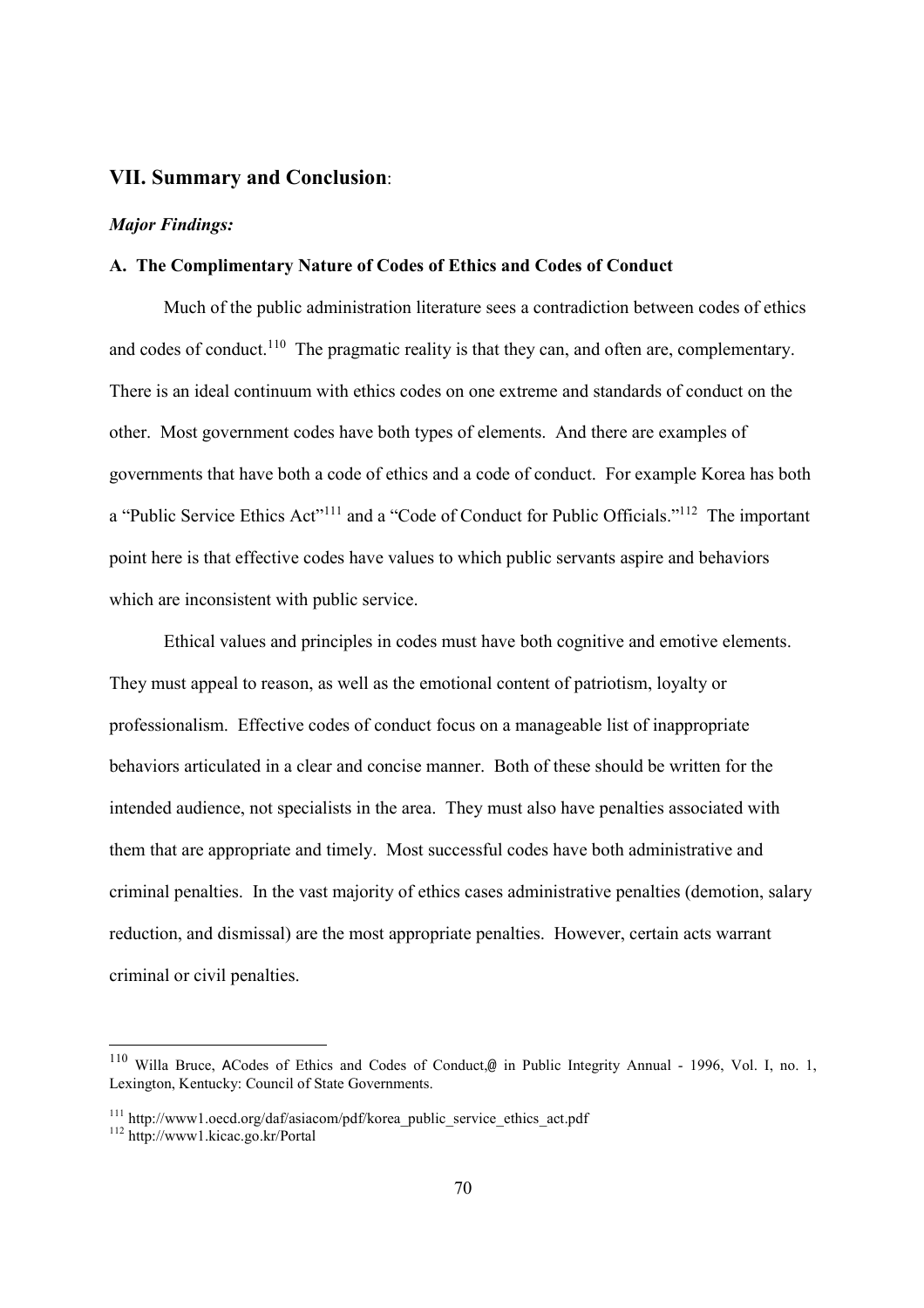### **B. There is an institutional fabric associated with successful ethics codes.**

 Most effective codes build on a public administration foundation. Laws and rules on human capital management, procurement, contracts, administrative procedures and their implementation add to the likelihood of a codes success. These are most often associated with a culture of integrity in the government and organization, creating incentives for doing the right thing, and clear and timely penalties for doing the wrong thing. This does not mean that the government has integrity, but that the conditions in the country are such the public servants and the public *want* integrity.

 This culture of integrity is usually associated with a professionalized public service. Merit is an important element but strong integrity systems can offset the lack of merit based appointments in a fairly large number of positions.<sup>113</sup> This culture is supplemented by a strong sense of personal integrity. Organizational integrity and personal integrity are symbiotic, that is they reinforce each other. Many studies in public administration have shown increased performance and effectiveness when personal values and organizational values are aligned.

#### **C. The Empirical Foundations of an ethics code**:

-

 Codes are most often associated with normative values. However, empirical elements are just as critical to make codes viable. Institutions with code responsibility need the right tools to ensure they have an impact. Those tools can come in the form of laws, authorities or requirements. Sometimes it requires technology.114 But to make the ethics regime sensible to

<sup>&</sup>lt;sup>113</sup> Stuart C. Gilman, Contemporary Institutional Arrangements for Managing Political Appointments and the Historical Processes of Depoliticization: The Experience of the United States at the Federal Level and in Some States, PREM Note, The World Bank, 2004.

<sup>114</sup> Frederick Herrmann, ABricks Without Straw: The Plight of Government Ethics Agencies in the United States,@ *Public Integrity Annual-1997*, Lexington, Kentucky, The Council of State Governments.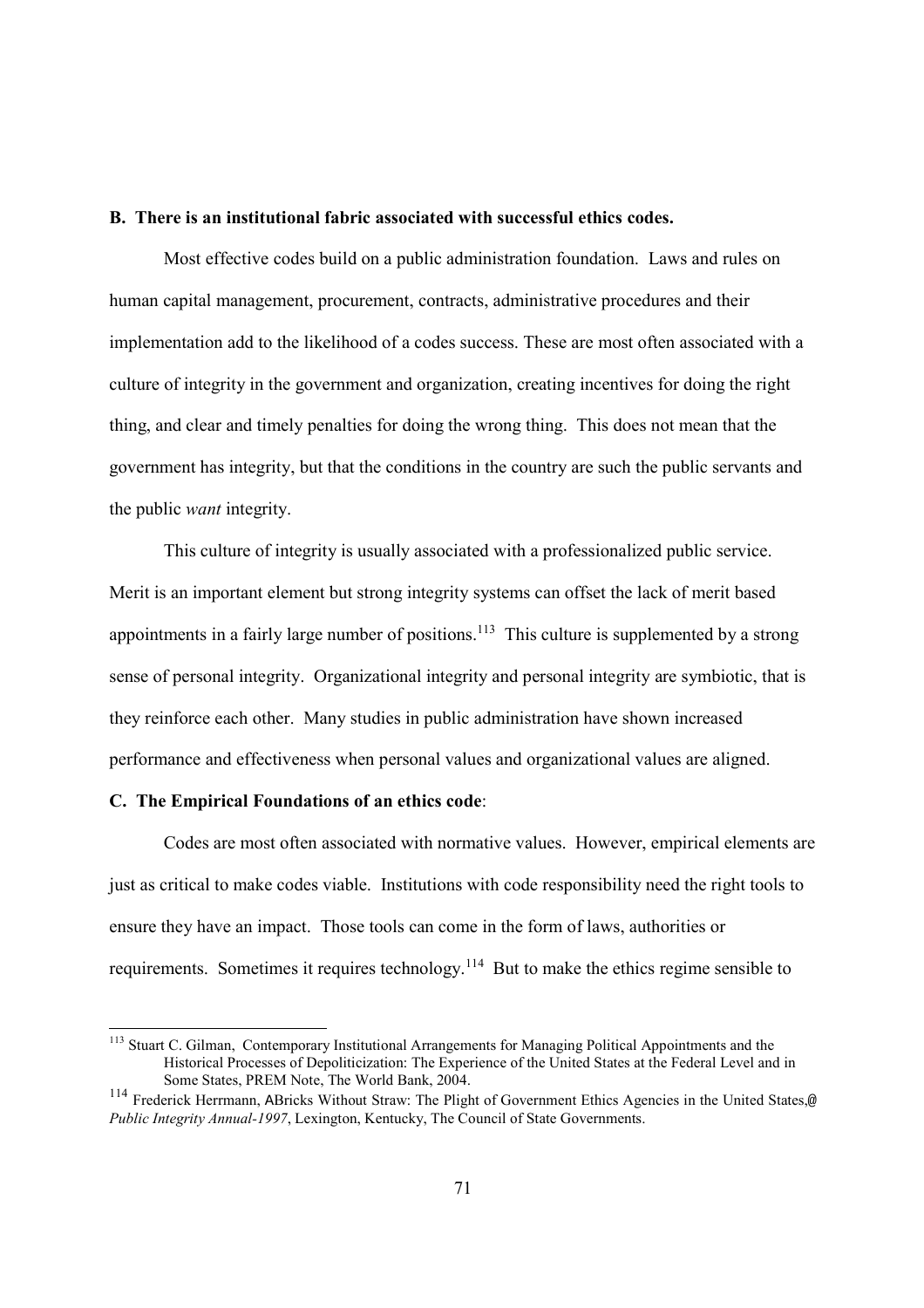public servants they need to be tied back to the code. Disclosure of assets is a concrete empirical tool that can be used to illustrate how these can connect.

 In many codes there is a provision that states "public officials shall not use their public office for private gain." Some asset disclosure systems collect forms and require actions that seem to come from the whim of those who administer the disclosure system. If the code element is linked to disclosure it provides a rational for why asset information is collected. As important, this tool gives the ethics official a way to proactively ensure that officials are not using their public office for private gain. The linkage between codes and empirical tools is essential if both are to be effective.

 Assessment is also a strong, empirical link to successful ethics codes. There are a number of robust assessment strategies and several major research papers have been presented at conferences outlining these;<sup>115</sup> and are due to be published in early 2005. Without effective assessment strategies it is very difficult to maintain the long term continuity of ethics codes. Inevitably, either executive or legislative leaders will ask the questions: "How do we know it is working" or "How do we know we are getting value for the resources we are providing?" Being able to produce empirical data in response is vital.

## **D. Sustainability of Programs:**

 $\overline{a}$ 

 Ethics codes become more effective over time. The longer they are in place the more natural they seem to the public service environment. They also become integrated into the overall management structure and are seen by the public as an effective tool. However, codes also create friction. If there is not political will and institutional vitality to nurture its organic development, the code will have less and less impact. In many models champions are appointed

<sup>115</sup> http://www.oecd.org/document/54/0,2340,en\_2649\_33735\_33700790\_1\_1\_1\_1,00.html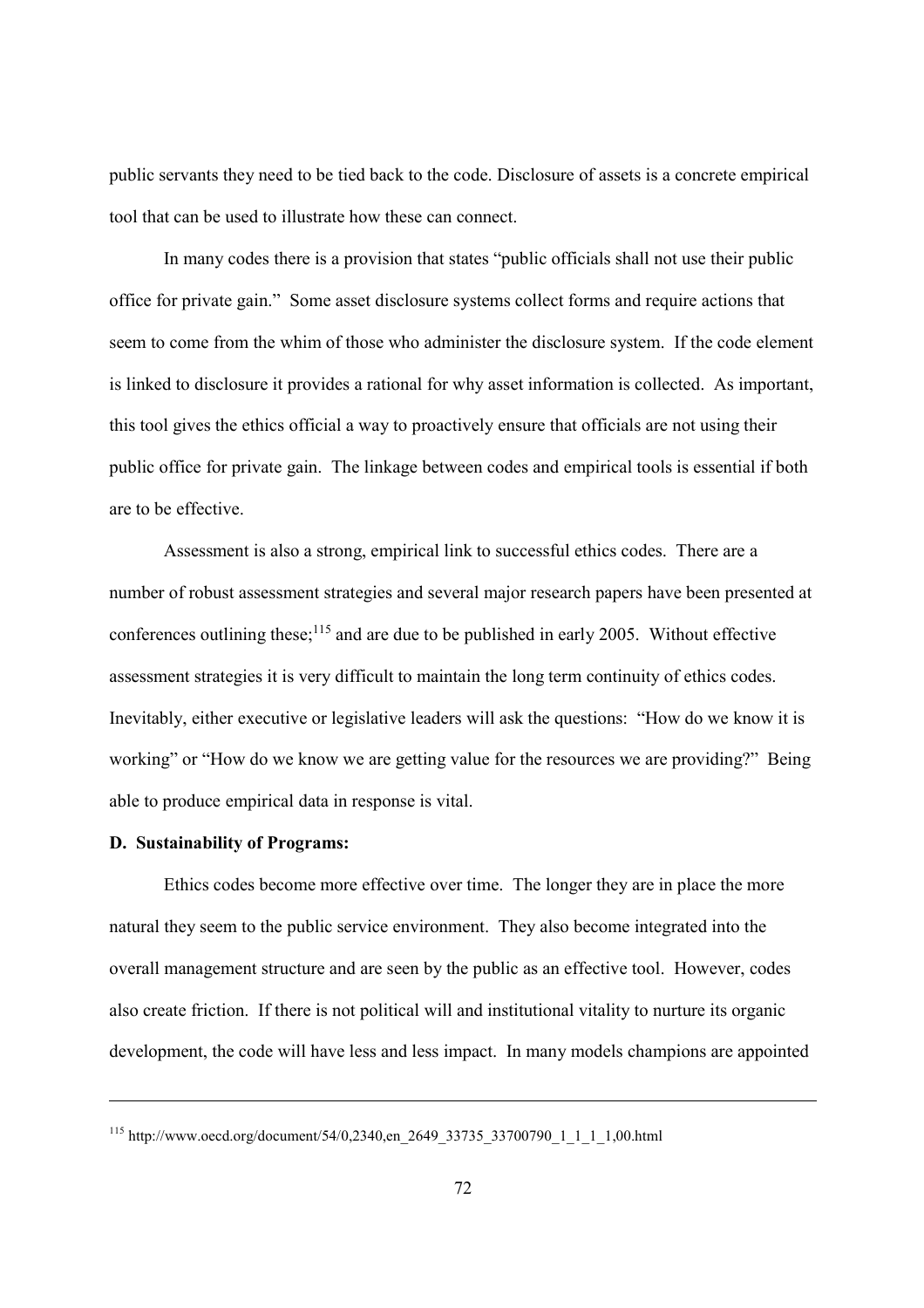to keep this from occurring. Effective codes have sustainability strategies. Part of this strategy must be developing and maintaining both actual and perceived independence. Secondly, the temptation for new political leaders to recreate ethics codes as if there were none before must be resisted. Many leaders have won elections in part because they promised to clean up the corruption from the previous regime. It is not uncommon that the new leadership is either unfamiliar with the codes or laws, or both. Effective leadership in the ethics regime can allow these successful candidates to save face by suggesting amendments or restructuring, avoiding the common disaster of having to start over completely.

 It is important to also recognize that the technical skills and management of ethics programs is difficult to develop and maintain. Code interpretation must be consistent and fair. Those involved in the process must be both knowledgeable of the code and precedents, as well as sensitive to the fact that leaders and administrators have an obligation to do their jobs. These can sometimes conflict, and ethics administrators must constantly balance confrontation and conciliation. Codes often are enforced at the most senior leadership levels. For that reason many ethics officers in both the public and private sector emphasize developing skills for managing upward. The other aspects of code enforcement, from disclosure analysis to education, also require professionals with technical skills.

 This is not a program for amateurs. Often leadership for ethics programs will be selected for the wrong reason. The name "ethics" suggests that a theologian, a lawyer or a philosophy professor would be an ideal choice. These professional backgrounds are not a guarantee of success and in some cases might be a detriment. Someone who has worked in corruption prevention and who has a pristine reputation for integrity would be a more effective choice.

73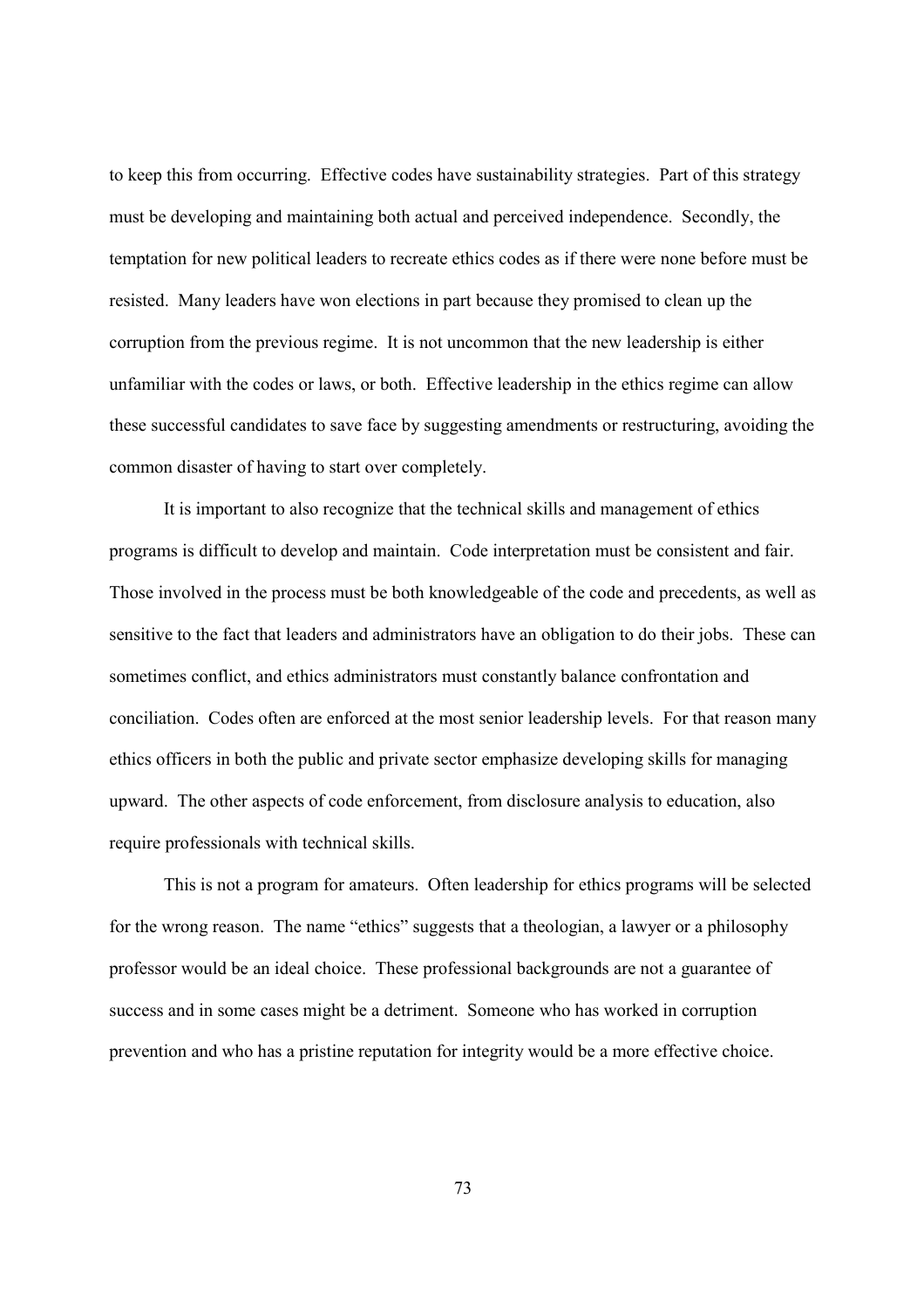## *Pilots to test the results:*

 So far our discussion of codes has been a sketch of a variety of effective strategies. There is a good understanding of the dynamics of success and failure. But at this point there are no ideal models. In fact there are as many questions as answers: Should codes be instituted nationwide or in regions, or even cities? Is the best way to move toward corruption prevention creating codes and programs in one model agency generating an example that can be used government wide? Are commissions or agencies the best model? Are there cultural or geographic determinants that impact success? How do you create independence? What are the best means for assessing the effectiveness of codes?

 These are only a few of the questions that need to be answered. One of the ideal ways of addressing these is by creating carefully crafted pilots in several different countries. The ideal pilot should be manageable (as discussed above) and an assessment matrix should be designed before implementation. In this way behavioral, organizational and political goals can be articulated and data can be collected to both evaluate the pilot. Working with political leadership on the importance of risk management in this area is important to obtain political will as well as identifying champions for the program.

 Multilateral organizations can also contribute to the success of these pilots by developing a coherent product line. The notion of "toolboxes" has become a cliché in international development circles. It implies a "plug and play" mentality and codes and their supporting systems simply do not work that way. Rather, it would be helpful to provide product in the sense of clear alternate designs. Rather than using the metaphor of "tool" it would be far better to think of what can be provided as "architecture." The building must occur in country, but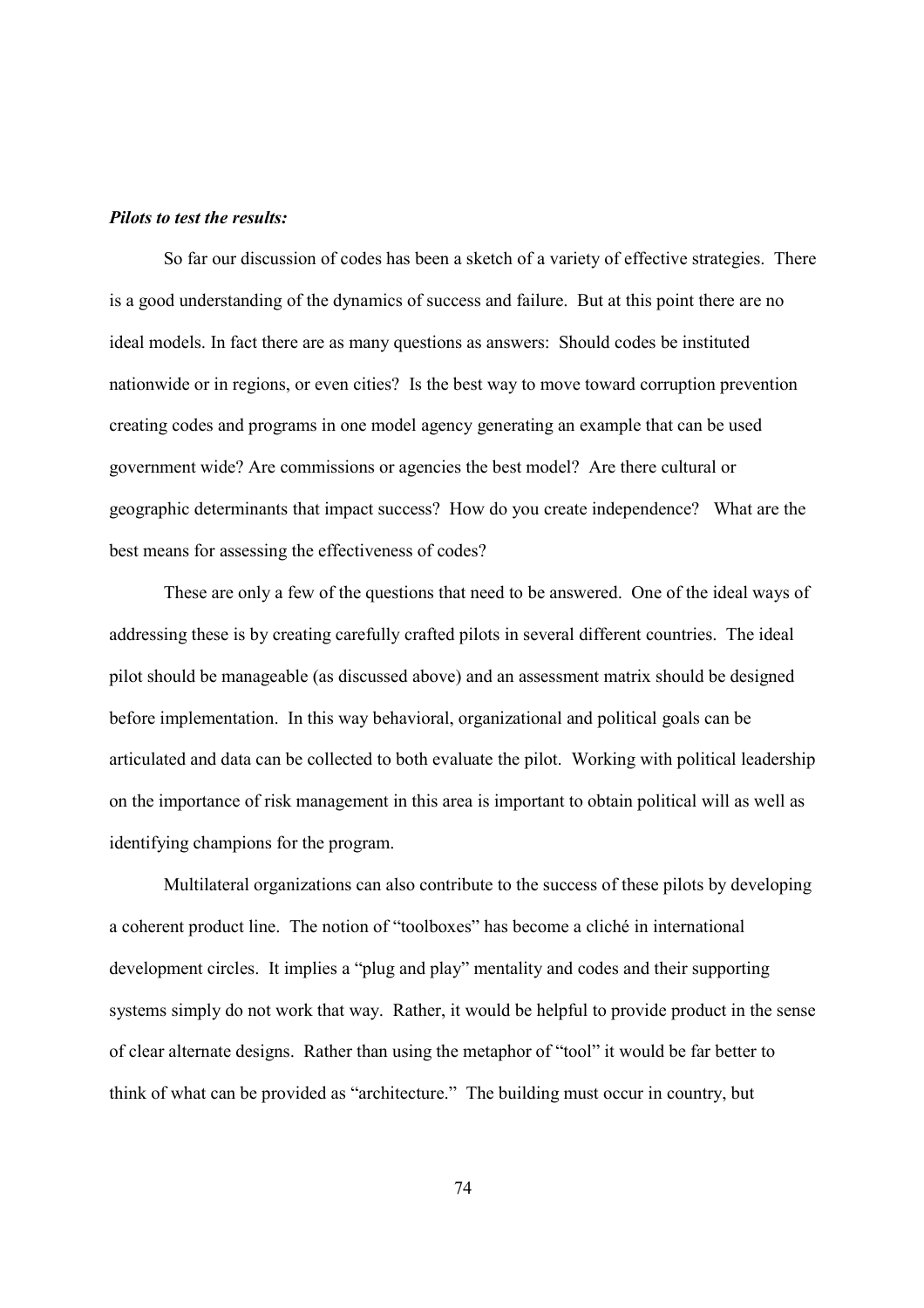multilaterals can provide the alternative project designs. This could include a list of codes that have worked, and those that have not; with an explanation for both. The same could be done for offices and commissions, reporting systems, assessment strategies, etc. The idea would be to suggest workable designs and the expectation would be that each state, department or sub-state government would create a variation on the theme.

 Pilots should be selected to give the widest range of cultural, political and geographic diversity. They should also be selected because of the nurturing environment and the political will necessary to achieve the goals of the pilot. Some attention should be paid to creating one several pilots at the sub-national level. These can include an entire state or a ministry in one of the provincial sub-units. The key is to provide the widest possible diversity in the environments for the pilots.

 One pilot should specifically test the notion of a ministry or agency as an "island of integrity." Although this concept is used most often in a different context, the notion of isolating one discrete government entity and providing it with the conditions for success is both intriguing and valuable. Looking at other programs in large organizations, the success of an "island of integrity" can breed a competitive spirit with other departments. The result is that governments can significantly raise the bar of integrity in the public service by having ministries compete with each other for having the highest standards. This can be both encouraged and assessed by developing "score cards" or grades using an outside entity to evaluate how each department is doing each year.

 It is also obvious that these pilots will need key technical support from outside organizations. Much of the support can be done electronically via the internet (if available) but

75